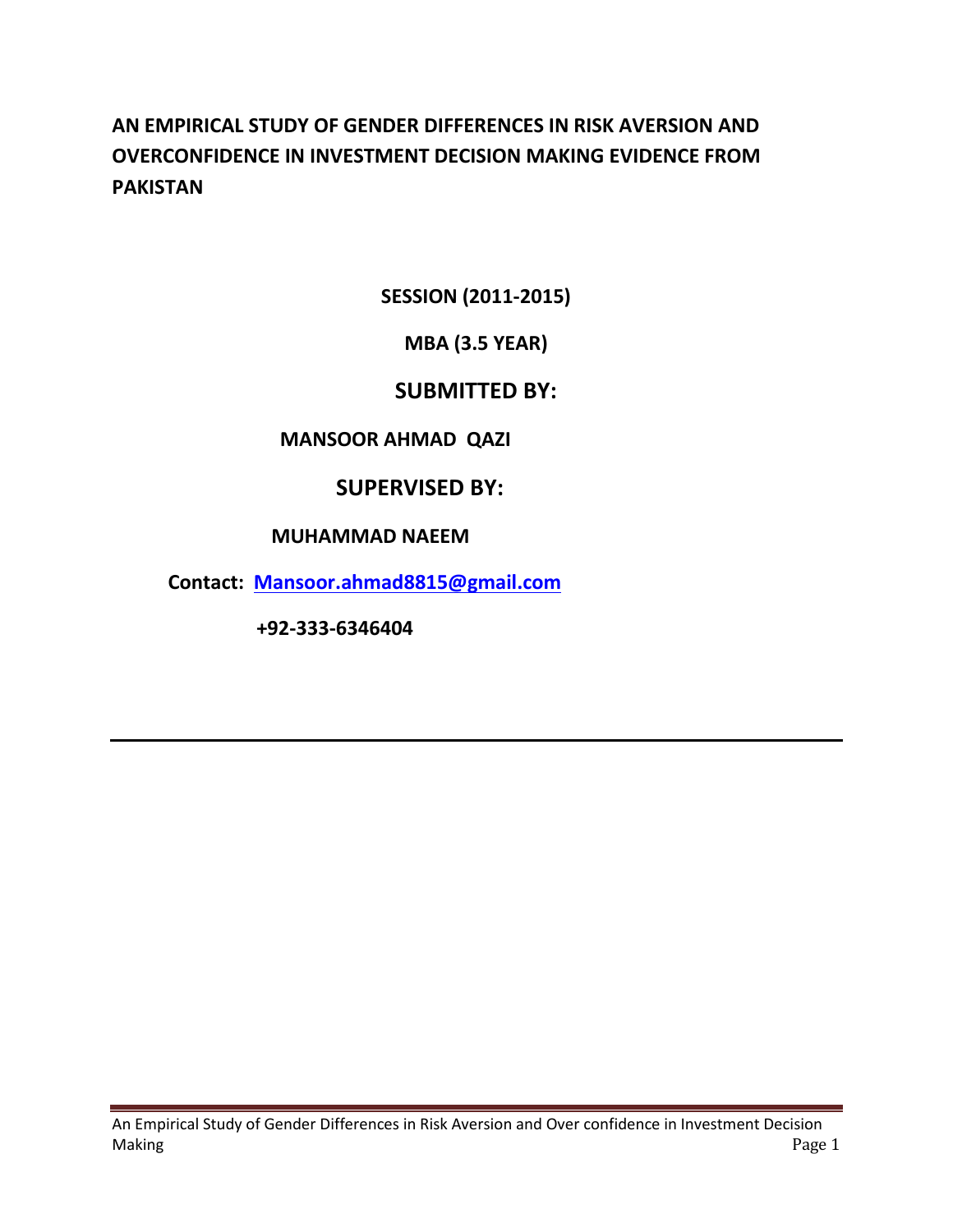# **CHAPTER 1**

# **INTRODUCTION**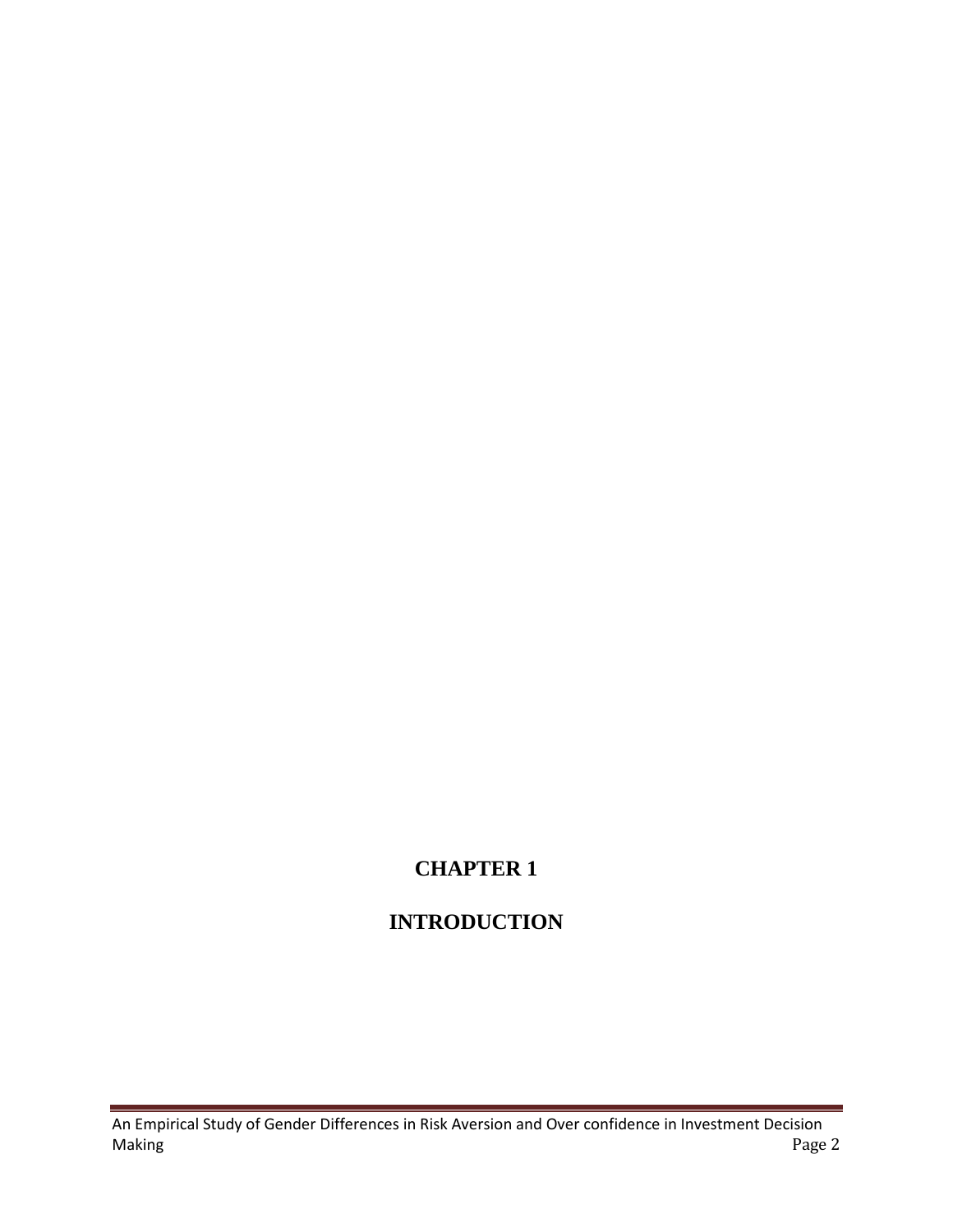Risk aversion basically link with economics finance and psychology studied on consumer behavior that an investor faced uncertainty. Some people depend upon low money they avoid from risky decisions. Even they know value of winning in their favor. Every time decision is not always same .Behavioral finance focuses on consumer behavior. Gender differences are existing across countries and culture. Therefore researchers pay attention on this and attempt to achieve a goal of human civilization. In behavioral Finance researcher studied on gender differences and their decision on investment and overconfidence on investment decision making. Many Studies conducted that females invest their Money conservatively then males. A number of research literature and decided to invest in other forms of gender differences is a relatively new avenue. Risk taking of gender and overconfidence fairly well establish in now a day's studies Information in the government and private policy makers is helpful for professionals and researchers to provide the most effective interventions to invest in the most important investment decisions results in designing a better understanding of the main differences can be the process is usually to have.

It had been studied that female almost 80 to 90 % responsible for their investment decision. Many financial consultants recommend that female choose the low risk investment or risk free investment than males. If two investment plans give same return, female choose lowest risk investment plan as compared to males. Some Studies shows that female are more interested in high risk for high return than males. Securities investment rules of the stock exchange, investor

An Empirical Study of Gender Differences in Risk Aversion and Over confidence in Investment Decision Making Page 3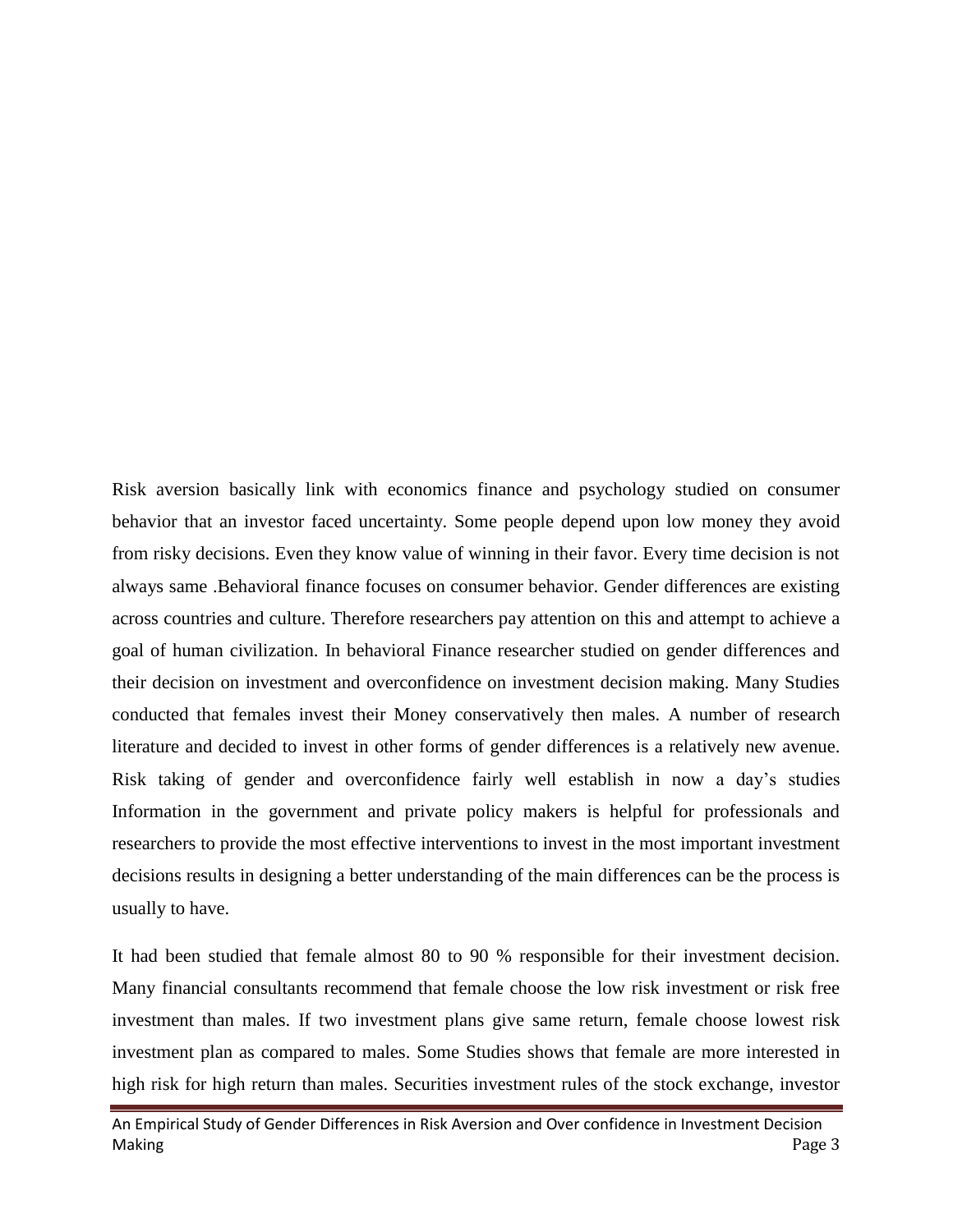interest in basic hypothesis of rational agents is expected to be concentrated in .Rationality want to achieve a permanent improvement. Investor lives with a subjective perception over risk incomplete information happen low understanding for risk calculation. Many investors proved that they are risk averse but every time investments decisions are not same at same investments.

Much economic interaction involves some risk. Therefore, it is not surprising. Including the risk of their decision-makers to understand how important the social sciences, the body of research. The expected benefits, and the current theory, risk estimates for experimental research. However, the actual level in the light of the expected benefits and individual differences, allowing the agent to take risk free parameter leaves behavior. In this, we organized a group, a significant difference between the studies of risk. In particular, we decided to take the risk of making the study of interaction with genders.

A common stereotype that Females are more likely to take risks than man. Risk fundamental problem of an experimental study of individual differences the methods used to study this phenomenon there is a difference between. Considering only experimental studies using the whole experience another solution (mostly psychologists) makes it difficult to compare the results of the problem.

Experimental studies of the economy favors the years have shown Individual economic behavior is not completely uniform. There's Literature depending on several factors, such as age, tried to explain this discrepancy, and education, and cultural differences, among other things, income and social status. One the most important factors that have been carefully analyzed gender roles Economic behavior. Differences between the sexes many empirical analyses and a lot of different environments in different areas of the economy. Evolutionary theory predict polygamous types of crossbreeding, young man Successful young women would be more willing to take risks and try to reproduce. Men may be bright feathers or Lekki where the most prominent Observable signs make them more susceptible to predation, as compared with the Women's. He threatened species, such as where people can be a form of Sex differences in many aspects and features may be exaggerated threat behavior.

Women are less well-paid jobs and high-level professional representation. We investigated to what extent this represents under experimental economics studies innate differences between

An Empirical Study of Gender Differences in Risk Aversion and Over confidence in Investment Decision Making Page 4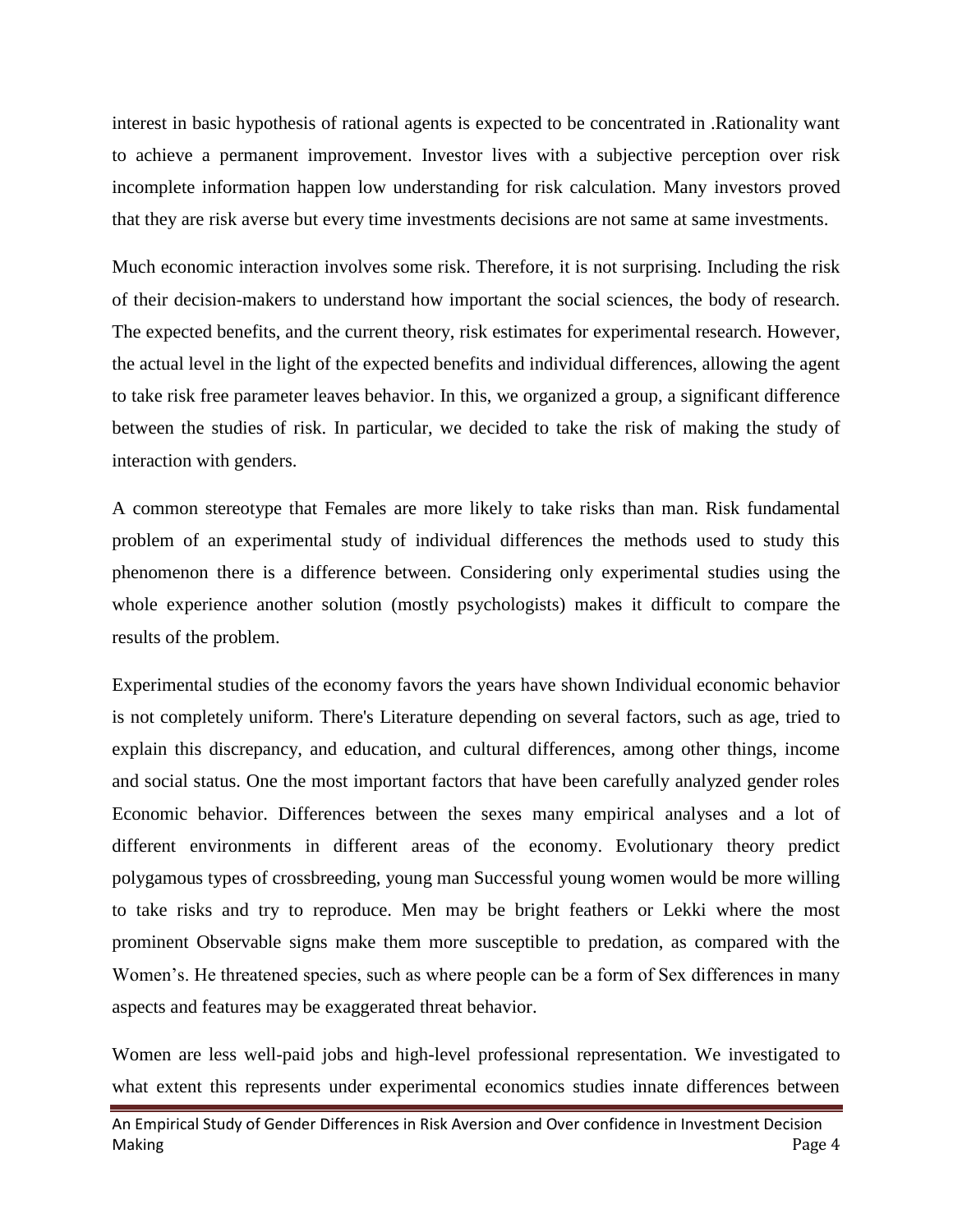men and women to introduce indirectly to the thoughts can help you avoid risks to competition, feedback preferences or passion sex differences explain the gender differences observed. There is a risk that if, for example, there are more women than men, So, if the bonus is paid jobs and a company linked to from Performance, relatively fewer women will be selected due to the uncertainty of the jobs are well paid.

It determines the preferred risk policy is congenital or the environment is important to understand to what extent. The main risk preferences, in some areas, women represented only if the compensation mechanism can be solved by changing. But the educational or training context shaping attitudes to risk changing environment, if you can help represent less. Therefore, policies to deal with high-paying jobs represent less dependent women.

Economists have only recently started to determine why women and men risk is opposite. Roughly speaking, these differences may be due to maintenance. Nature or a combination of both. Therefore, children are pushed to take a risk on Participation in competitive sports, while girls tend to be encouraged to remain vigilant so. Options are at risk of men may be due to the nurturing parents or colleagues. Similarly, the reluctance of women to the risk of a parent or friend pressure not to do so.

Females are More risk averse than men, which is not really a woman? The characteristics and environmental factors It is also discussed the question of whether these factors have an impact on gender differences in financial risk. The process of decision is affected by two types of factors Internal and external only the essential factors such as the individual. Characteristics and factors that have a significant impact on the financial investment. Decisions therefore, given the insight into the personal. Characteristics and response of the individual to the financial environment, which may help explain the cause of the various financial markets in terms of. View previous article assumes that gender differences in appearance and. Attitude in relation to the financial environment may have an interest in their education. Risk behavior among men and women. It describes the gender differences in risk. On the basis of both the above. Firstly, the article

An Empirical Study of Gender Differences in Risk Aversion and Over confidence in Investment Decision Making Page 5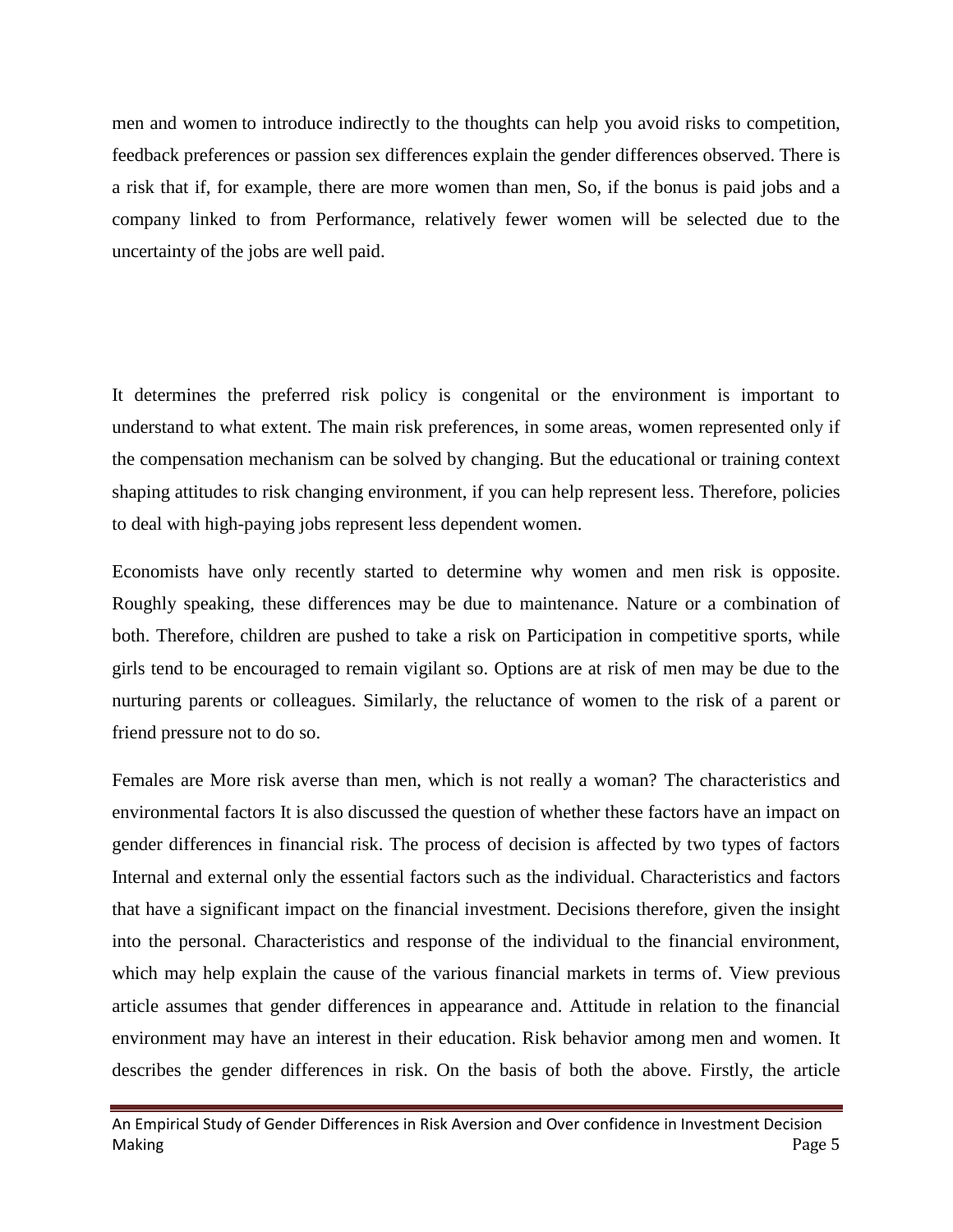mentions The relationship of gender differences in character and behavior relative risk potential. A study of gender differences in response to environmental conditions in the financial markets.

You know the difference between male and female brains may have heard that. But if you can contribute to I do not know what the difference was affecting the behavior of investors gender differences in risk perception in mind.

Stock investors avoid big risks and it can help avoid unnecessary risks short-term game and losses on the market, avoiding market risk shares, cash and fixed income for low-risk assets such as securities, focusing its investments in women, the risk to fall short of your retirement and other long-term financial goals. Sociology, psychology and finance are men and women are generally more at risk of a difference the right attitude different answers tend entertainment averse. end and women risk their risk of social activities; Risk behaviors such as failing in smoking, alcohol and wearing a seat built & illicit drug use; criminal activity; after a long time, the decision on the wallet. Other potential financial consequences of different investment options of individuals, or if risk aversion is focused on how to evaluate the possibility of wealth differences, some researchers, is the economic and evolutionary reasons. A very interesting study of men and women the opportunity to gain or loss when there is no difference in their perception, Earn more than men about the possibility that there are more pessimistic.

Frustrated women, the risk hypothesis as a possible reason for feeling what has become known Feelings and emotions without the intervention of modern finance theory, assuming that the possibility of making rational assessments. In fact, psychological studies the differences between these feelings often completely cognitive assessment and contradictions, we tend to dominate sentiment that is found. Moreover, emotions often affected by factors such as sharpness. Men and women experience more powerful irritability, mental images tend to be more obvious fear. Facing risky decisions more pessimistic and women to achieve a high probability of light exposure. Beginning to be aware of bias. At the same time potential (college for a good view of being able to afford to buy a home or child) more risk to overcome the lack of any financial aid

An Empirical Study of Gender Differences in Risk Aversion and Over confidence in Investment Decision Making Page 6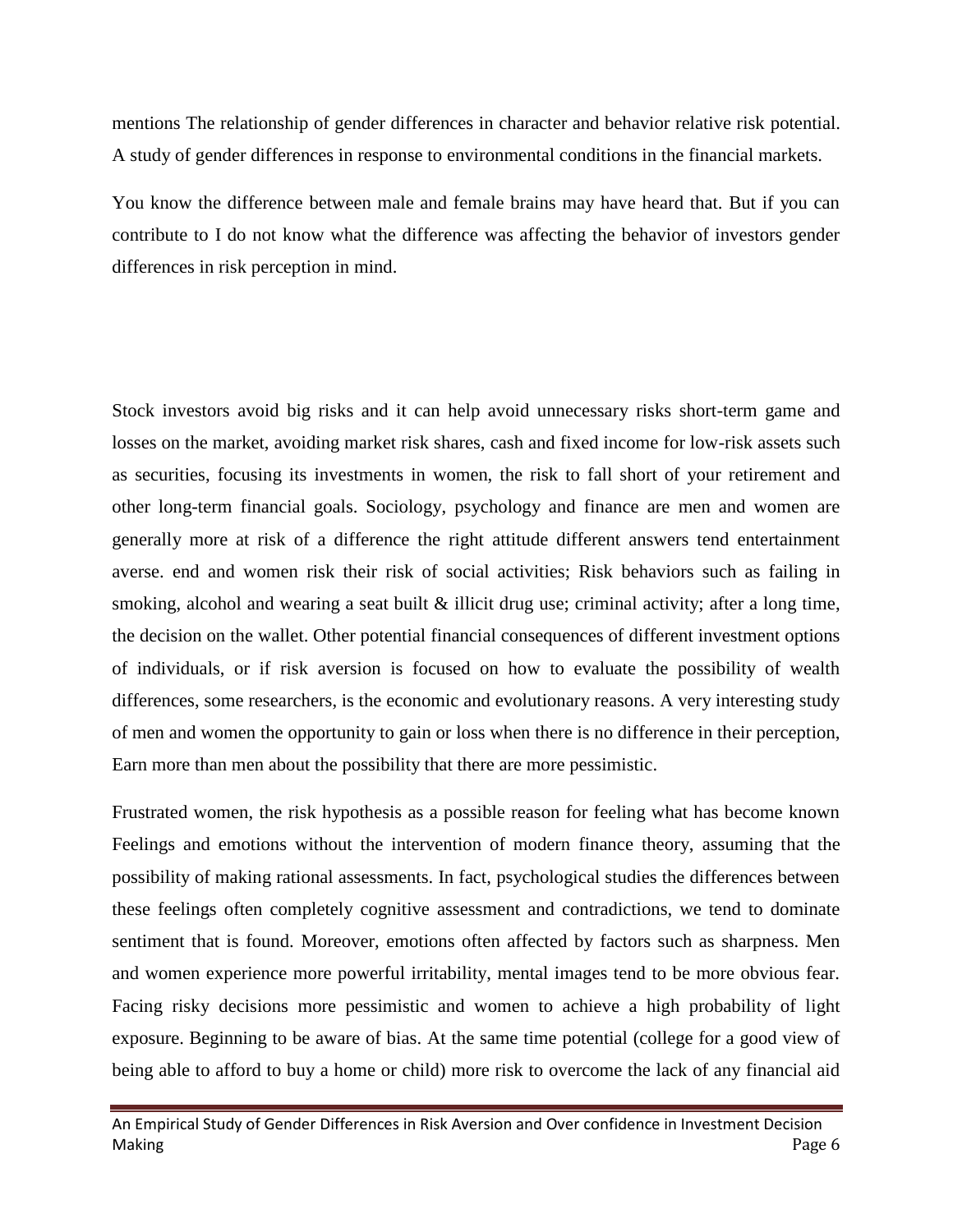to emphasize getting back to work on long-term goals can help. Finally, to provide them with these women for riskier assets, such volatility least

ETF portfolio construction techniques and strategies as some downside protection can help increase comfort as well as designed for products such as various products. With the same expected return but to a different degree of risk measurement, financial, risk-averse investors, as well as when choosing between two investments, low risk, volatility and correlation with other assets back this with investment choice.

It had been studied that female almost 80 to 90 % responsible for their investment decision. Many financial consultants recommend that female choose the low risk investment or risk free investm**e**nt than males. If two investment plans give same return, female choose lowest risk investment plan as compared to males. Some Studies shows that female are more interested in high risk for high return than males.

There is gap on investment decision capabilities regarding male and female. With different orientations Women and men, gender studies and risk averse, risk-taking and risk of investment alternatives and choose the angle of the total population of men and tells us that may not behave the same.

Erlanger speaking, we get more women in senior management positions to try to figure out how you got Hewlett-Packard a few years ago I was reminded of something. Review personnel records of women working in HP the qualifications for the job run on 100 percent believed that only in this case found that applying for promotion. They can meet the needs of 60 percent thought the men were happy to use. At HP, and study after study results confirm that we instinctively know. Under qualified underprepared and men do not have to think twice before relying on. Too many women still quiet, overqualified and over prepared. They are perfect only when women feel confident. Or almost exactly.

A psychologist at the University of Social California at Santa Barbara, and the study of the problem of self-perception decades ago. "As a young professor," he told us, "I would like to set up a test where you ask the men and women how they think they're going to do a variety of

An Empirical Study of Gender Differences in Risk Aversion and Over confidence in Investment Decision Making Page 7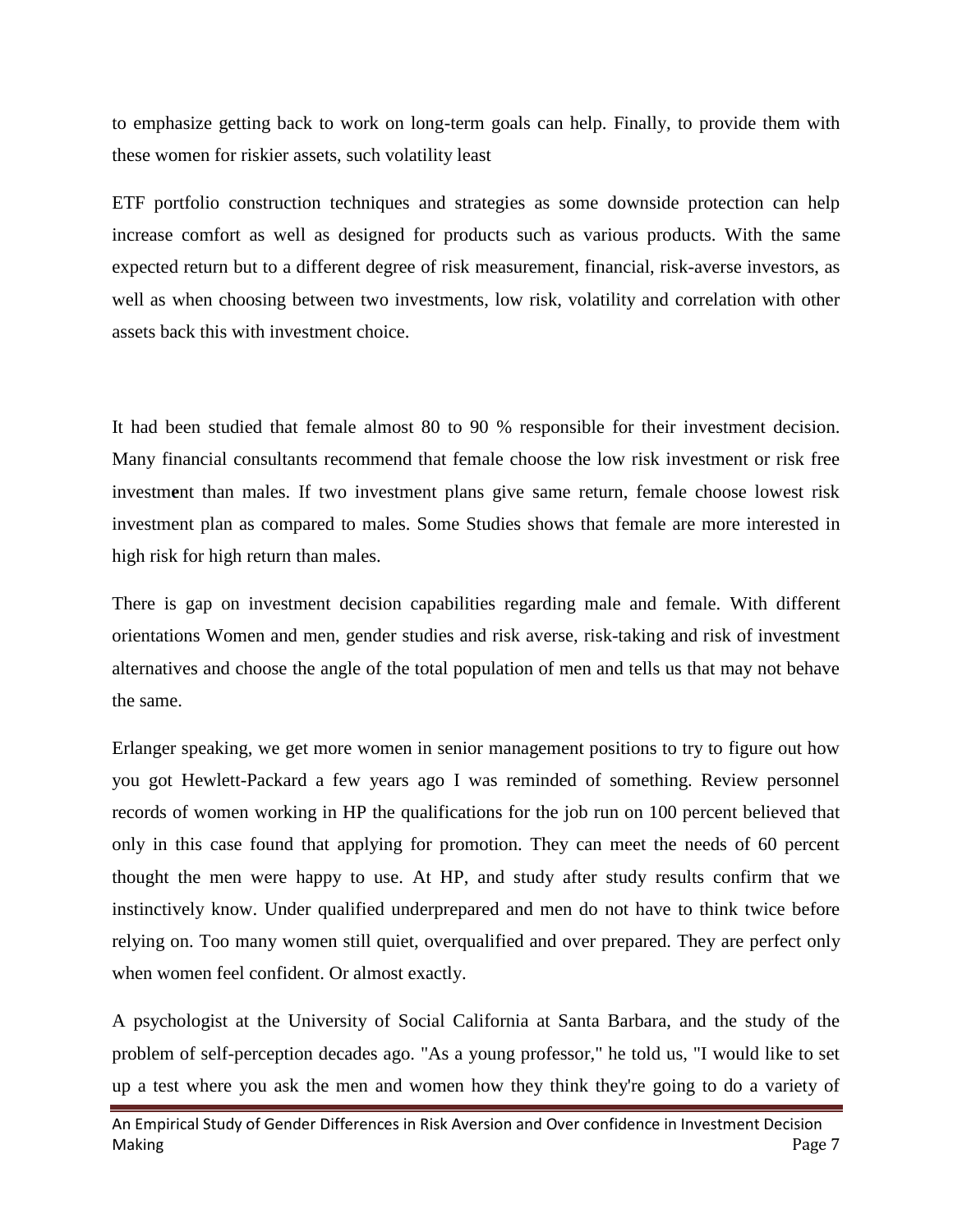tasks." She found that men overestimate their abilities and performance constantly later, and that woman are routinely underestimated both. Actual performance did not vary in quality. "It's one of the most consistent results can be," says Maj experience. Today, when he wants to give the students an example of the study results are quite predictable, they refer to this one.

The other hand, the same thing Yale School of Management at Victoria Brescoll plays out every day in the lecture hall. Today's business world, especially in the fashion required by the trust and support of MBA students. But in spite of all her students over the chart is smart, he students' lack of faith was surprised to find out.

They will not get a good job in the natural meaning of these women, so why bother trying," he explained. "And they will not, it is not exactly in the region." As a result, students tend to withdraw. "As human resources or marketing therefore less competitive areas, is going to end," he said. Finance, investment banking or unable to track the position of senior lecturer.

It is like paying \$87 to jam 17 orders of sushi down your throat in an hour people always try to understand the behavioral economics irrational financial decisions. Two, sorrow, and no one had the idea to do something to buy 2 get 1 one free. Irrational solution combines two classic tricks: deficit, and now he's gone before him; and idea-it is nothing to buy two pairs of the third free.

Males are more inclined to take risks in investing, Experimental observations have found that men with a big appetite for risk. Behavioral investor's men and women are under threat. For example, the speed of their investment portfolios division Guys deposition, but bonds studies. Not, but more people are dangerous securities (market risk, and another pilot) tend to be. These people are more comfortable at higher risk. We risk appetite, or there may be a lack of discipline or the nature of gender differences still do not understand. Naturally more cautious than men, women are able to busy these differences or environmental factors. While the jury is still this question, I think it is an important factor in investing decision investment. Investment means higher profits for the higher risk. However, there is also a significant risk of side effects, so it means that the free lunch. Men are more willing to take risks also means you are more likely to lack.

An Empirical Study of Gender Differences in Risk Aversion and Over confidence in Investment Decision Making Page 8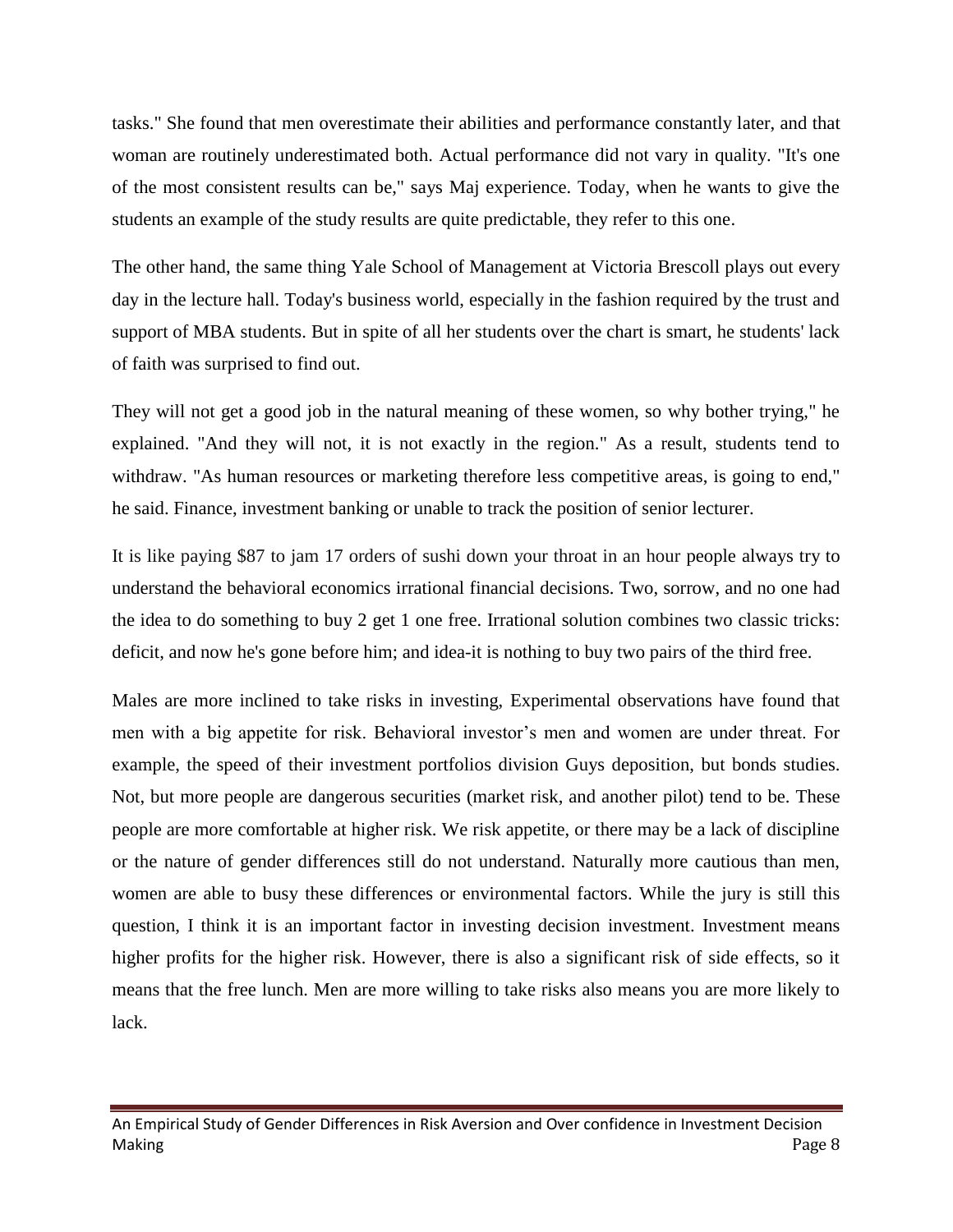Men tend to be more trusting than women; investors tend to over-confidence than they actually know. As a result, excessive self-confidence of investors at the expense of many a potential trade. This study was conducted to analyze the demographic effects such as gender and only to experience behavioral biases such as overconfidence in male's females in Pakistan. Few researchers tried to focus on this issue here. This lack of Research challenges faced is to find data even caused or through intermediaries through the individual participants. This resulted in a lack of evidence for that individual. A Prejudice Behavioral studies must be carried out on a great importance is the reason. Finance and outside Pakistan to prosper in a way that will help the bag to take this country Crises. The findings of this research can help financial professionals to educate investors.

That days gone when women advised to Man for future investment. Despite progress in gender equality in the last century, however, Women and Man have achieved equality in the side of investment is not enough? Today gender and natural differences between investment and revenue trends and cultural expectations about gender and money. In many cases, these differences are unclear whether nature or nurture beginning. In both cases, men and women clearly have different views and attitudes. Men do not like to ask for directions, and women with other women want everything. This basic stereotypical gender perspective investment appears on learning methods. Women prefer a group setting while Man tends to enjoy their learning. Man is directed mostly internet learner more than women while women prefer to family friends finance planer taking approach to gathering information. But this is a different learning taught by different students and students that work. I prefer to learn how to do both women and men differences. Women enjoy learning together in a nonjudgmental setting while men get the information on their own behalf and take a decision. Sometime over confidence is a good thing. You need to push them to make decisions and move on. But believe that it can backfire. Investors have to much overconfidence or less confidence. Man has overconfident than women on investment decision making.

Confidence gender differences, however, do not appear only in terms of finances working men when it comes to investments, as a rule, confident woman, shows that tend to be less confident than men and the location of these different trends and portfolio can have a real impact on performance.

An Empirical Study of Gender Differences in Risk Aversion and Over confidence in Investment Decision Making Page 9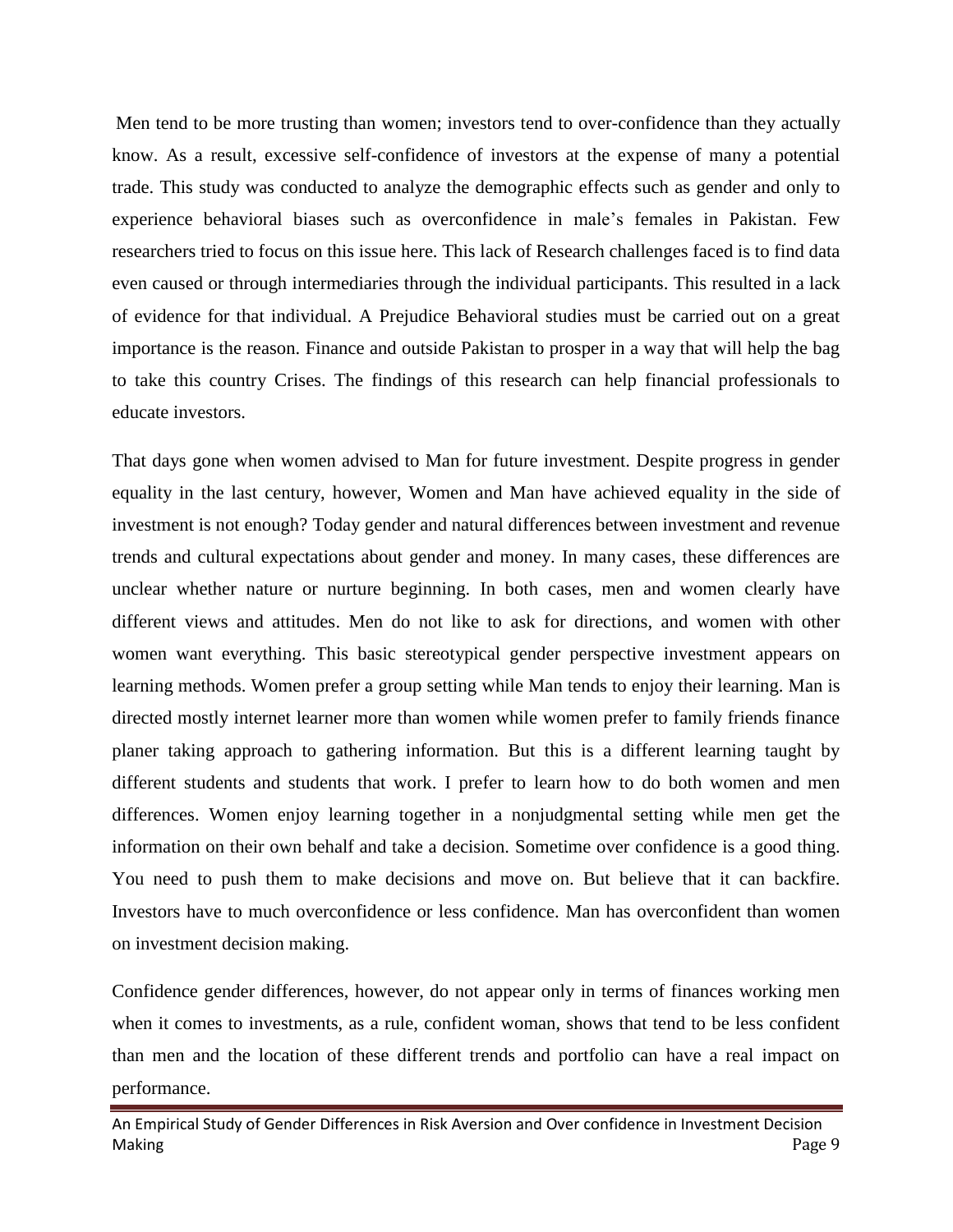Mutual fund management academic gender effect has not been studied extensively. However, funds managed by the existing literature shows that men women managed funds take less money flowing. Thus, there is less to manage the female managers. People with higher prejudice scores invest less in female-managed funds. When decisions have to be taken into account gender fund manager investor list I want to explore them to invest in mutual funds. These managers are more passive strategy compared with index funds required for the adoption of more demanding in terms of skills and competencies. Study after study has shown that women are less aggressive than men when it comes to investments. This is because there are a variety of discussions on this issue. A slight decrease in income from fees and as women try not loses what little they have, is that the leads are more conservative approach.

Another biology and nature of the protection of Mother Nature are often more reluctant to take risks to mothers who, arguing that this refers to the role. Risk aversion is higher than the next, usually accompanied by a number of features of the reasons a more conservative investment policy. And less often more concerned about the risks of trading. According to popular logic, when your goal is to make money in the financial markets are all negative qualities.

They tend to keep their money separate the men, women and their male partners are more likely to share their investment decisions. If the risk of the investment universe down to earth to men then the women from somewhere a little more. When it comes to investment decisions, Gender plays a bigger role than many people realize. Research investments in the form of the female mind have additional assistance or have to keep the big picture. The governor of the positive and negative effects. Women's conservative attitudes toward risk and investment strategy are to demonstrate a stable mood. Men, on the other hand, are generally overconfident in investment strategy and to demonstrate the nature of the liquid. Women have less difficulty in explaining that they are not sure about their capabilities, all of the research is a significant difference between the genders, it seems that they do not believe in the meaning of the investment will not come as a big surprise. This is something that is not in the bottom of the ego: investment analysis and portfolio management is a critical issue. This mistrust is high confidence in the result of the large number of disasters. This difference is due to the belief that fewer women (as an amateur) start to invest, or to consider a career in the field of investment trust themselves, first and

An Empirical Study of Gender Differences in Risk Aversion and Over confidence in Investment Decision Making Page 10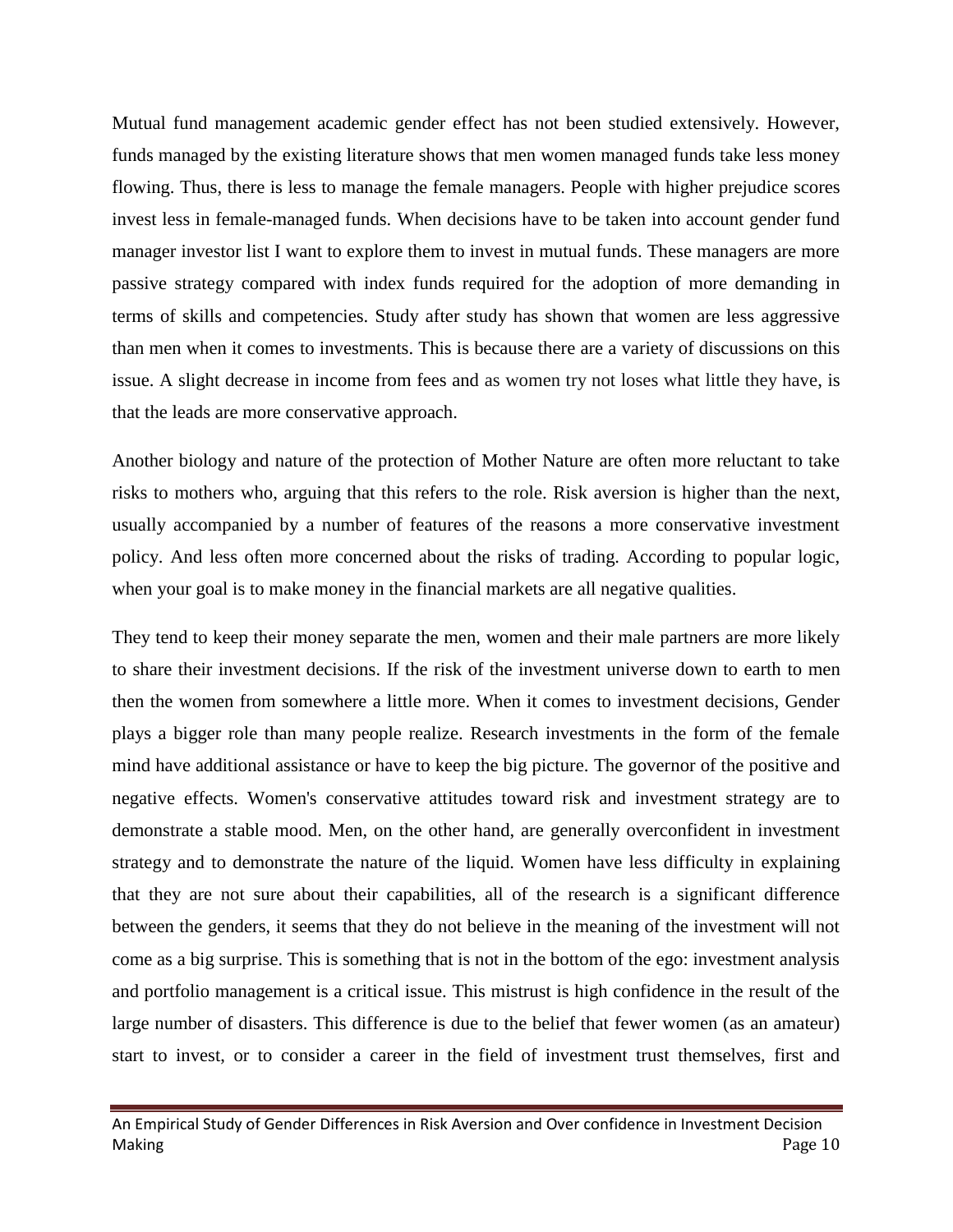foremost, that is. But what is the difference between the men and women of faith to start research translates into qualitative differences remains to be seen whether.

Excessive learned through past success. When you turn the decisions skills and ability kindness, and to become due. If the decision becomes worse, Luck. The gains more experience and poor people, and whenever will attribute it to their own ability, even when much luck is involved. In emerging markets, individual investors attribute a lot of which makes them overconfident in their success to their own special abilities. As a result, your confidence in emerging markets than in bear more clearly excessive behavior will be markets.

Overconfidence and potential pitfalls we are behaviors that are at least It really should be considered before making investments. It just thinking about bad things for us, Not Happen to someone else, for us, or we are really good. There is a main problem in the gender they think they have a better control himself on overconfidence. They can do this or they believe. More of a problem than it was in this period. Became widespread in the 1990s, such as online trading. I began to feel at the time of making the investment. Putting their own investment decisions and trades, they are more likely. Success, it takes a lot of trust investors eventually lead to some negative number. Greater risk because they feel that they are just checking. In addition to the potential loss of confidence as a result of trend trading too much. Investor confidence is likely to believe that the decision to turn out to be very profitable; Therefore, we tend to ignore things like transaction costs and tax effects. By performing too much they take over some investors transaction fees and other costs incurred through trade. Many also are due on earnings tax cost factors and forget. They found that the tax burden is large.

Investors tend to ignore the possibility of such damages. After all, they have the right information about their expectations for a reason; absolutely do not take into account the risks. But it does not include them interested damage may occur. Professional investors and they can be made to understand the loss. The key to this is that it is possible to reduce loss and learning. On the other hand, those that work, and small Internet companies, seems to play all the money it takes time to get the money, success is reinforced by the accident at the beginning of a dangerous and ill-treatment in 1990. Investors took a product completely accept, let alone something called

An Empirical Study of Gender Differences in Risk Aversion and Over confidence in Investment Decision Making Page 11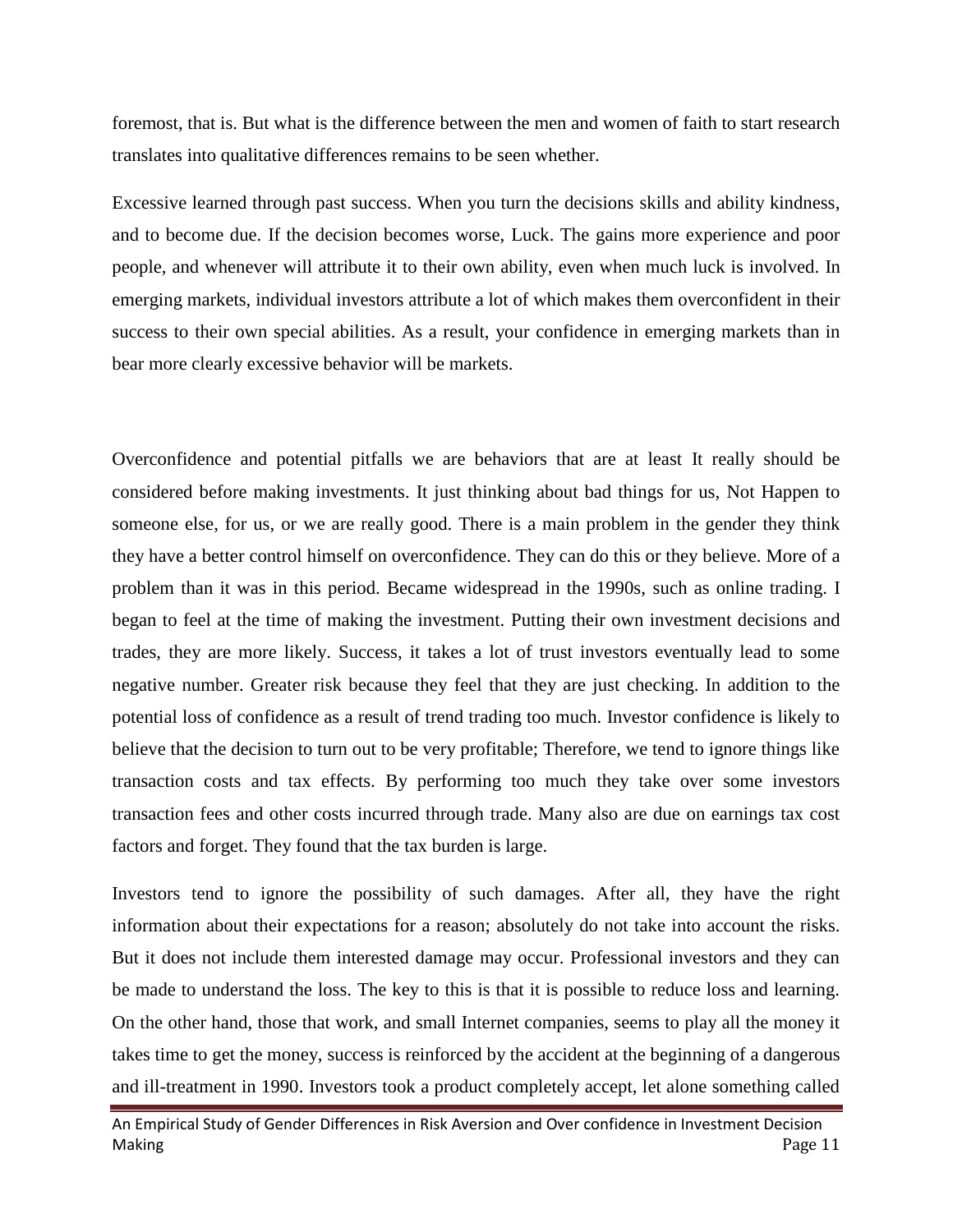vaporware invest in a company that sells, these companies raised this belief to strengthen their innate ability to be a good solution in mind Deals. This belief leads investor's information behavior that illusion. But some people are entitled to their own personal interests. Data Illusion is a decision with greater confidence towards the front again. This is a very dangerous line of thinking is that we can give more hope you will understand the internet world. If I assign a fair amount of what they think the next fair six-sided die roll and I'm sure when the right or not: And so I wonder what is the best Nofsinger a good example. Clearly, it may be the only chance to choose any number between six and six and to the right. Now, let me tell you the last three roll molds produced every four numbers. Again, I think if you die roll number, what chance is coming up, right?

More about different people from different backgrounds. Some may think that this number is likely to come to the front four. Others may think and work the other four classes. In fact, it is likely that the fair or throw another number more than four numbers were not great. Capital of reports from friends and illusion opinion of analysts, colleagues and even to deceive Internet or chat rooms. This information is important to remember that all this is true and complete picture of the situation. Past failures of high and very clearly bankruptcy several mortgage loans. Most investors do not have all the facts they have no idea because they do not actually holding the investment. We have many safe, low-risk securities to buy only just for a lost market for them; I think you have to find the ability to sell.

Source is the illusion of knowledge in the world of education. In 1994, the group –super investors Long Term Capital Management, a hedge fund set up to know. So if you think I'm doing Information, I was interested in educational level, founding director won two Nobel Economic stock options in 1997, called for research to determine the value of the prize Black-Schools option pricing model. These derivatives are often blind man operation

Fund Returns was a wonderful first experience - an increase of almost 40%. But by the end of 1998 this is a huge over-reliance on the part of the organizers of the leading positions on credit foreign government debt. The Russian government, it is a lot of time defaulted on its bonds Leverage can lead to large losses as well as collapsed. Will take place at the end of the Federal Reserve, a consortium carried out on bail In order to prevent the collapse of a large bank loan

An Empirical Study of Gender Differences in Risk Aversion and Over confidence in Investment Decision Making Page 12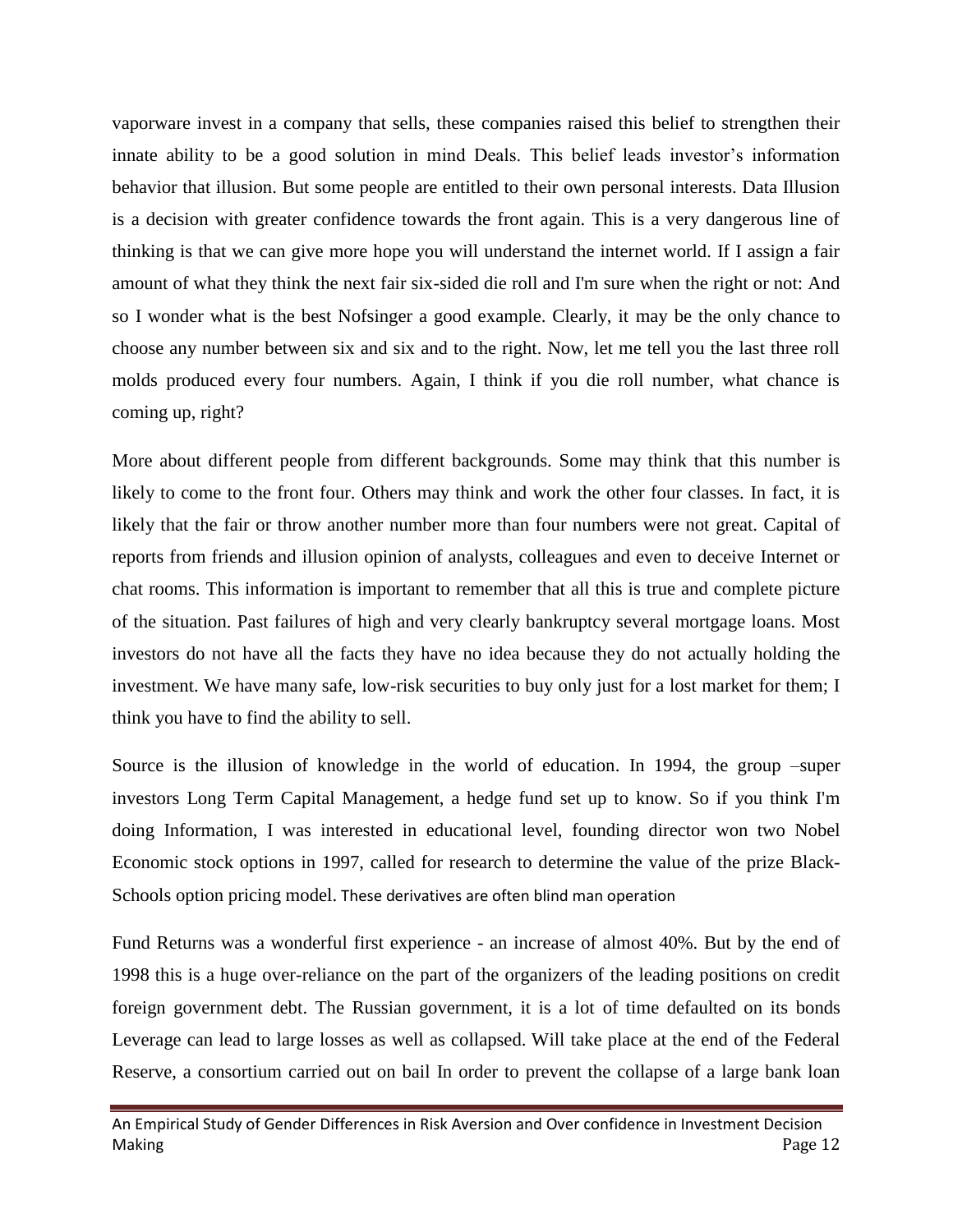market. At the end of this leadership is all great minds Their knowledge and success on the road. They fail to see clearly what is being Because they are doing a lot of confidence in their own abilities.

Overconfidence and risk information may lead us illusion. and opportunities If this does not seem irrational. They key, it is reasonable to provide a discipline avoiding pitfalls Investment policy. We try to get the best return for the money, we have to be aware at all times There is no way to completely eliminate the risk. Key to preserving and we take no risk level because there does not want to just ignore it. It must be said that the key So we use both reliable and valid information not be fooled by the wrong means.

Most of us are familiar with the concept of a reference, but has a positive meaning. For the Show a shovel need to imagine a cross and a lake. In general, when you ride If you are facing in the opposite direction of the road, so it's very difficult to go. For To keep yourself in line, you can select applications coast. as long as Keep this point in the right perspective, then you can fully move in a straight line Lake had trouble getting as low as possible.

Investment in the works, as well as a point of reference, but it can also lead us astray more precisely targeted. In a reference to the investment usually occurs during high or low Or the value of a specific date. One account, for example, is often the first indication of the value of Later in the year, and from that moment on, were talking about. We especially outside of history as a reference, but the problem is caused by.

Points out that the high and low prices. For example, imagine you got a stock in June 2014 at 25\$. Stock greatly appreciated and ended the year at a price 50 \$ in June 2015. Stock Hard times fell and fell back to \$ 45. This is based on the investor's reference point Profit (\$ 45 per \$ 50) or (\$ 45 up to \$ 25) can be seen as a loss of 80% or 10%. This may not be as a minor issue, but it could easily be put in the wrong verse reference investors and the reason for making bad trades. For example, 10% of investors risk aversion may lead to unnecessary loss of perspective and become that way too conservative in his choices. At the same time manage the sale of investments Now, instead of waiting for the price to climb again, preferring not to do that.

An Empirical Study of Gender Differences in Risk Aversion and Over confidence in Investment Decision Making Page 13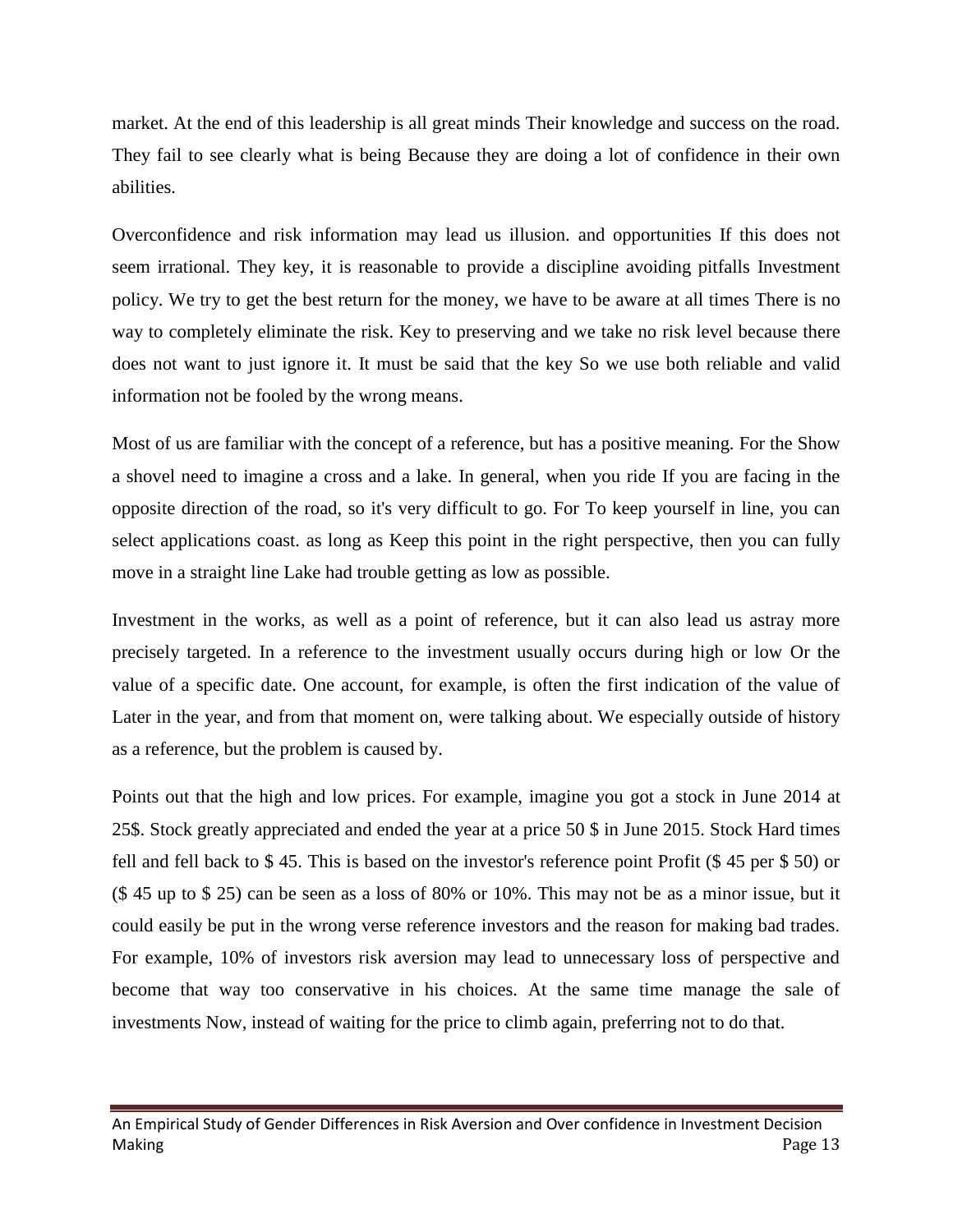Most of us suffer from varying degrees of overconfidence. Overconfidence, such as the restoration of the fight at the age of 50 years with little or no experience with this bath, or more complex decisions, like trying to decide skate is a common factor. After all, how hard could it be? Our optimism and efficiency of our over-confidence is supported by two additional effects. Were overly optimistic about the results of studies in the future. Our optimism is the probability of events that causes us to overestimate underestimates the probability of positive and negative events.

Some groups are asked to assess the results of certain events, such positive results, and they consistently underestimate the negative consequences of exaggerated. We believe that our superiority over the support of our faith. The positive attributes of people and tend to overestimate the negative qualities of light than others. Overconfidence can lead to slight exaggeration and returns to the investor risk. Literature If you do not trust some investors may benefit shareholders, the shows were extremely corrupt Shareholder value cannot view their riskreturn profile. An interesting question as to whether a extremely confident investors are to harness the drive and optimism while blocking the road overinvestment and excessive risk-taking associated with overconfidence. If the investor and board service for the introduction of different perspectives actions of the middle and at the end of trusting investors, for the benefit of shareholders. Great literature, psychology, on the other, we explored the needs of the people for a positive self-view, and there are Put the extent that it is confident about the ability of the individual to believe. Here Context, overconfidence absolute or relative is defined as people who believe in their ability to be more than it really is, or the general belief is that it can be more than the population distribution capabilities.

We are in the corporate finance and investment decisions made by women officers Check Compared with male managers. Buy more male managers and contract issues Loan officers often than women. Moreover, adjusted by purchasing Ads less than 2% of the revenue made by the manager Female managers in companies, advertising agencies and debt problems in the lower back Male managers. Women managers of the future earnings and sheep wide limits there is a high probability of early exercise of stock options. This evidence suggests that men show The most important business decisions based on the overconfidence of women. We examine the diversity of focusing Manager The most important feature of an effective manager Gender.

An Empirical Study of Gender Differences in Risk Aversion and Over confidence in Investment Decision Making Page 14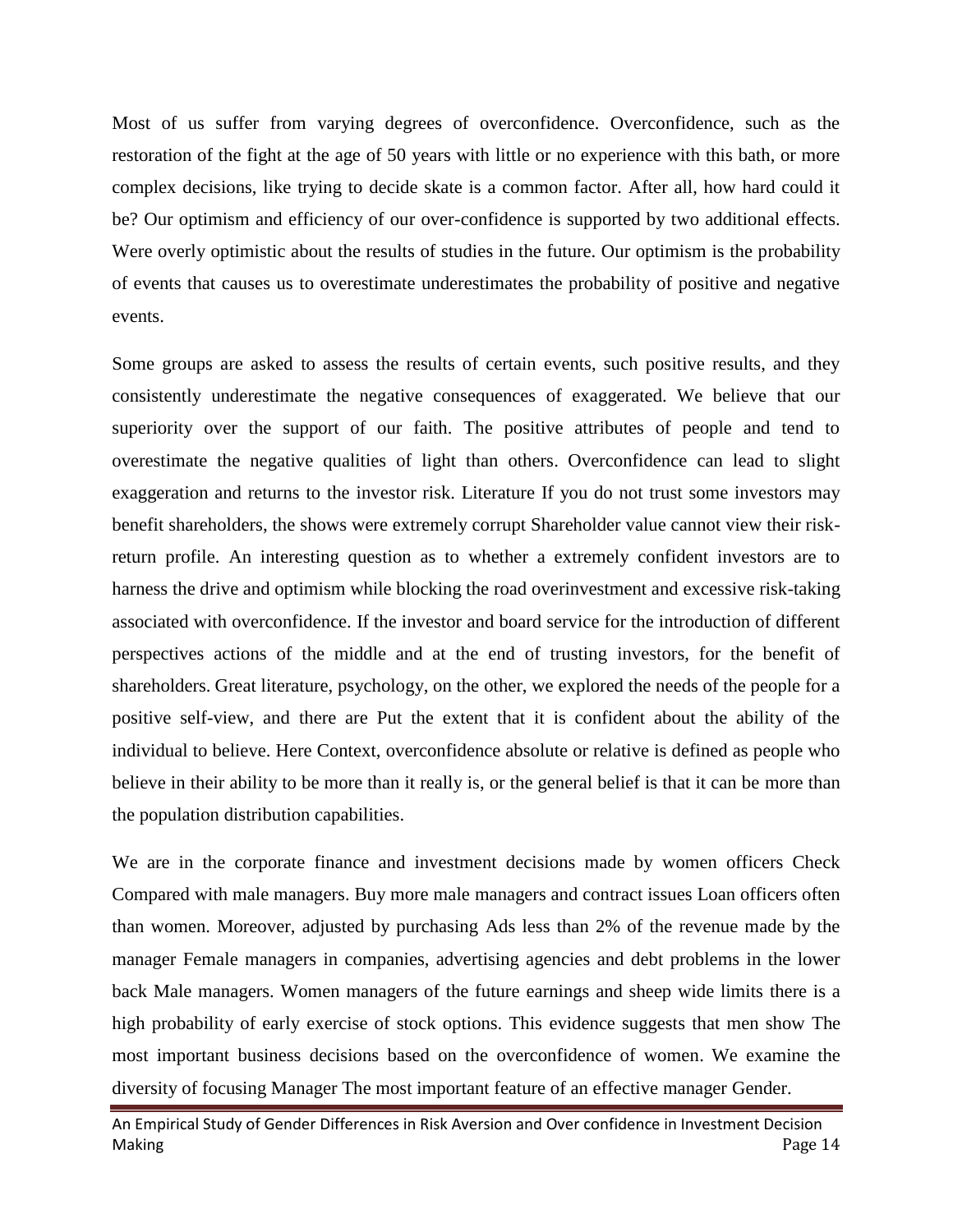A gender difference in behavior is hard work, but the psychology and other fields corporate finance is not. Well this article whether a director is a significant gender effect corporate decision-making. We consider it we have to determine the effect of the differences in behavior Shareholder value.

Investors in the financial sector need women investors and the financial in sector. Women get more positions career more features and control the wealth of the family so to a large extent, but, still tend to be under represented investors .Inertia is a financial investments risky and puts women because of career options available to retirement benefits and less tend to be less now already in their working years additional risks.

Women setting goals, but if they have a large family needs is less consistent maintain some personal goals. Responsibility is to provide a female perspective on the importance of investment and help keep a secure financial future for the right path. A working paper reactions to recover the Harvard Business School recently published regarding the success rate of individual workshops. Results support necessary to change the face tracking savings behavior but shows that the continuous and useful with text messages.

A similar approach may work for investment numbers. These plans are living day after day so as not to interfere women that need a reminder of long-term personal goals. Innovative approaches such as the impact of these techniques every day, cost-effective and scalable and customizable style and programs for each customer.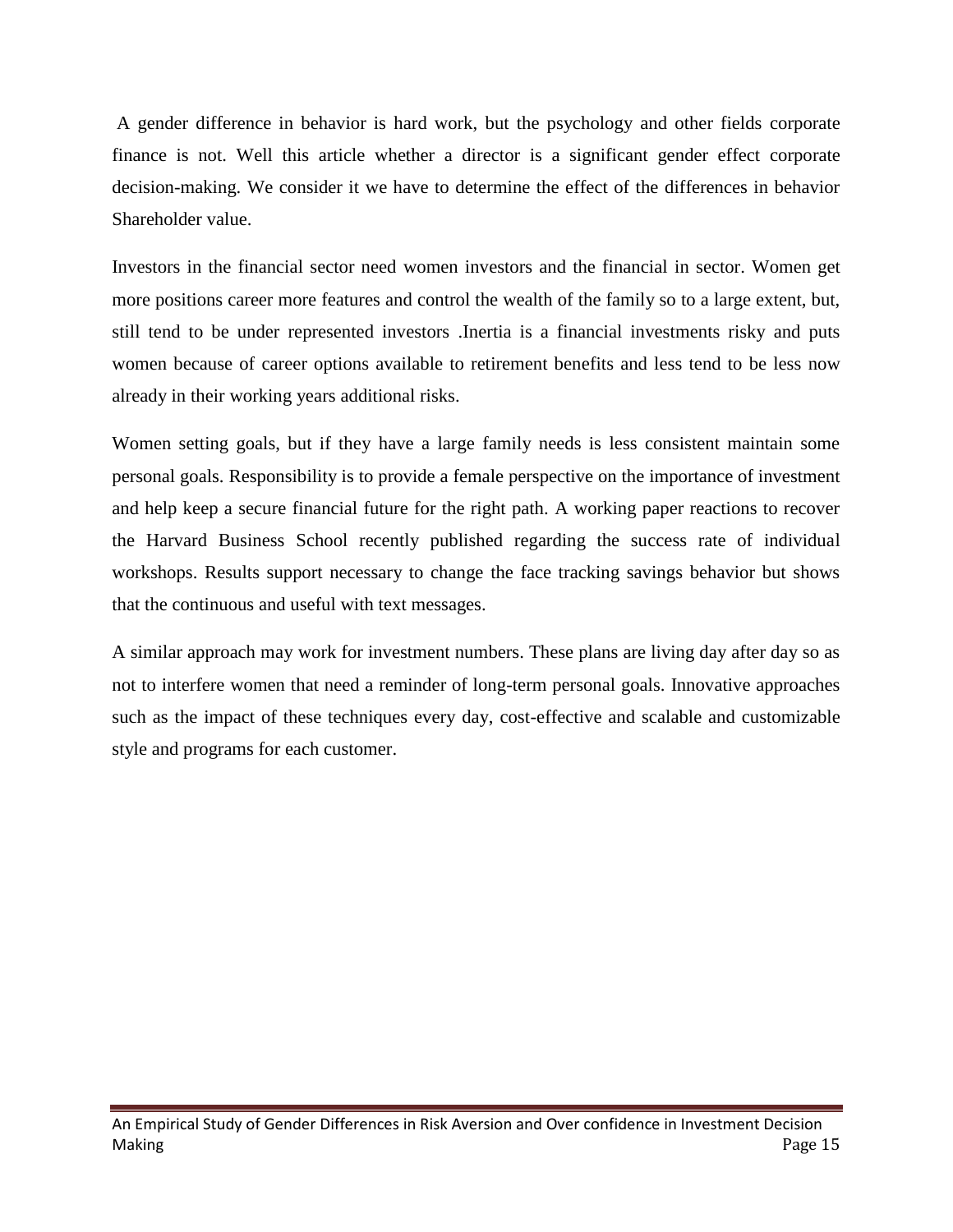# **PROBLEM STATEMENT**

The Problem of this study is whether males are over confident or females, when they make investment decisions. Another problem of this study is which includes either males are more risk averse or females are more risk averse.

# **PROJECT QUESTIONS**

- Does gender affect on individual's financial decisions whether males are more risk averse or females?
- Does males are overconfident or females when they make any investment financial decisions?

# **PROJECT OBJECTIVES**

- To Know the Empirical relationship of gender difference on in risk aversion
- To know the gender difference effect of overconfidence in investment decision making.

# **SIGNIFICANCE OF THE STUDY**

This study will provide benefit to the investors whether they are institutional or individual when they will know either males are overconfident or females and this study will also give the information that Females are more risk averse or Males.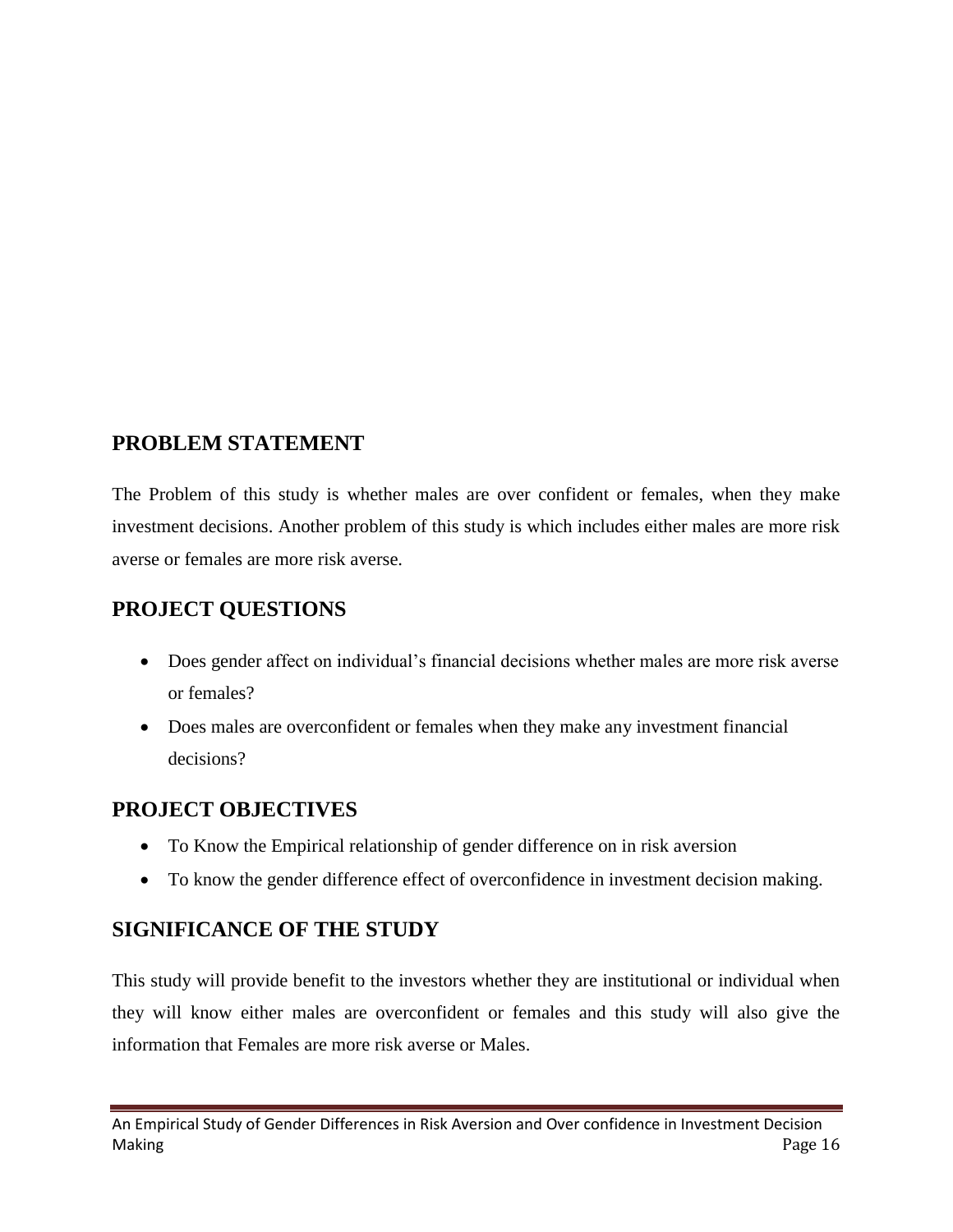# **ORGANIZATION OF STUDY**

The study is organized as the first chapter is about to introduce the research, some related literatures are explained in the second chapter, chapter three explains the methodology to conduct this research, all the conclusion about the study are described in chapter four .

# **CHAPTER NO .2**

# **REVIEW OF LITERATURE**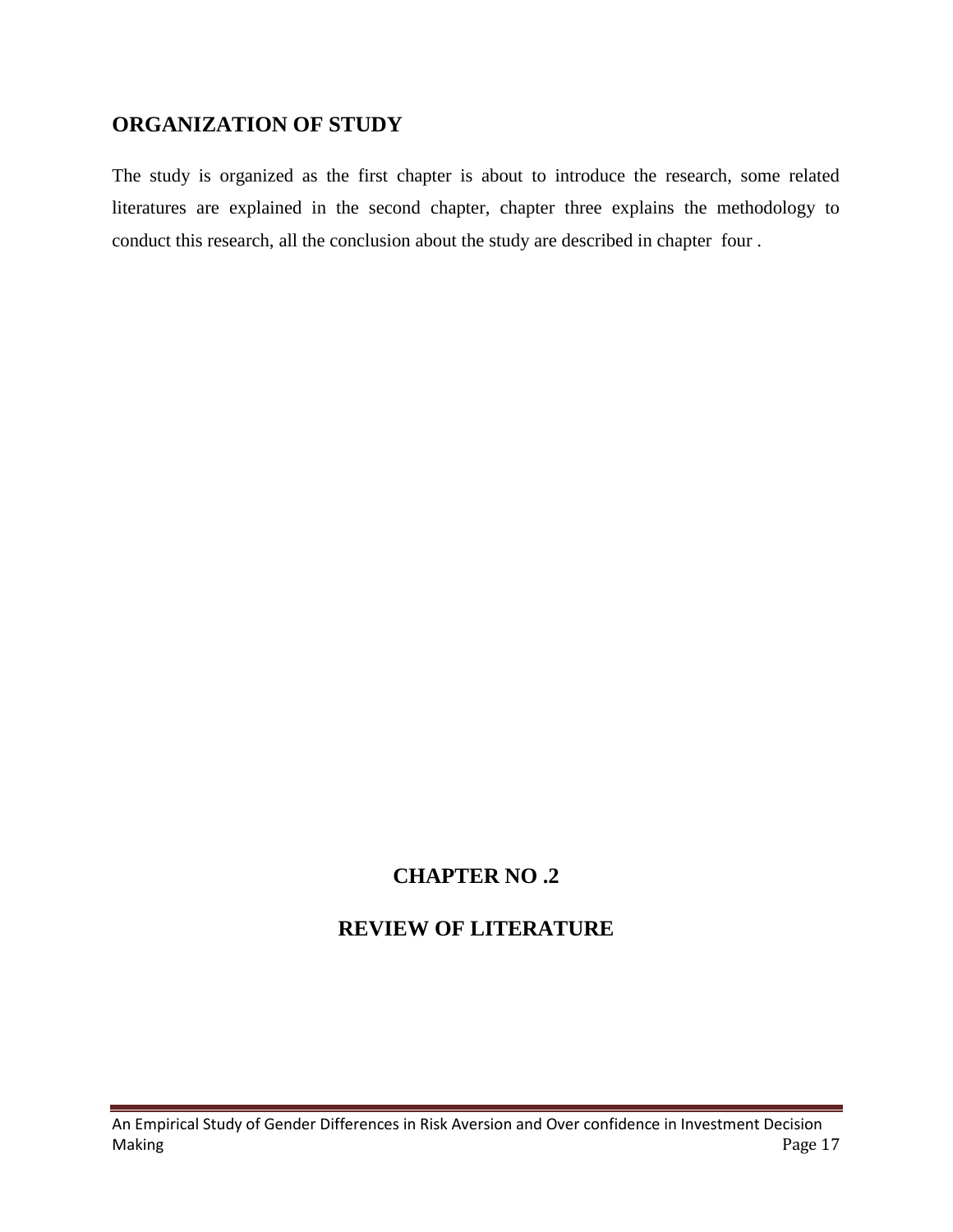There are many studies on behavioral finance. These studies show that there are linkages between gender and behavioral finance biases. The investment decision of gender at overconfidence and risk aversion effect on individual investor The research is part of the investigation, we know from our behavioral finance. The gender, the sentiment of risk aversion and wants to see how it affects the decision. In the case of financial investments, the person we selected review of previous research in the same field of study, we found the researchers. Various studies carried out in the decision to invest in any kind of party. In order to limit the investment in our research, we focus on how gender studies research. The impact of personal decisions on financial investment. We found them our research enables the development of our topic to find their way into the system.

#### **Risk Aversion**

Others as a result of different investment options and the possible likely financial results, or wealth, to focus on how to explain the difference in risk aversion, and some researchers, economic and evolutionary point and causes. The study of very interesting women and men differ in their view of the possible loss of profits, while it is more likely than men to get more pessimistic about the possibilities that have been found in women. Women more than men in risk Aversion. Using a new graphic-based survey instrument by Hanna and Linda mood (2004) this study examined on Women working in the Nepal's banking sector risk aversion than men.

An Empirical Study of Gender Differences in Risk Aversion and Over confidence in Investment Decision Making Page 18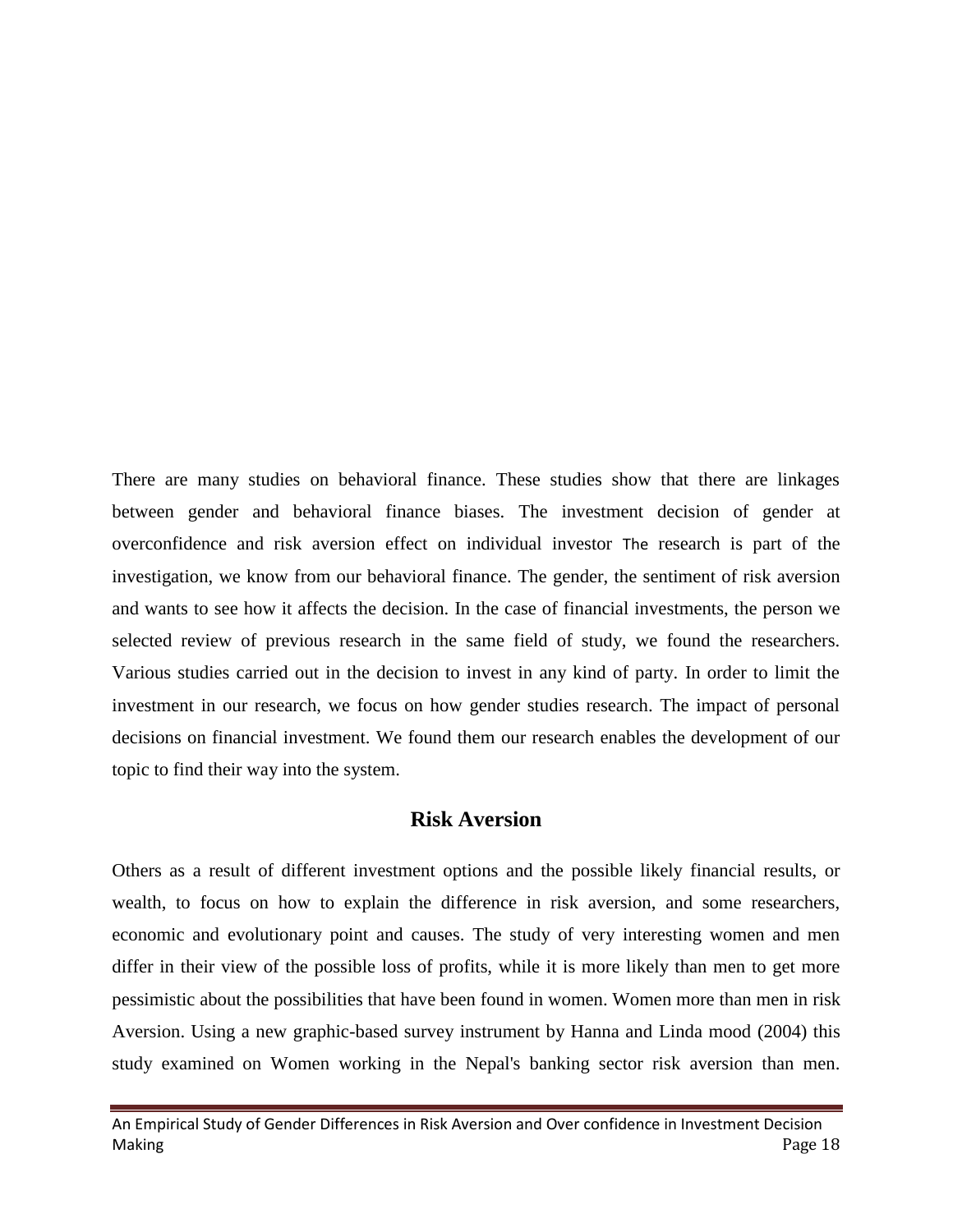Current literature, consistent with Results of the women's intention to take less risk than men that appears. However, the risk tolerance Sex with more strongly associated with the level of investment knowledge. No significant interaction Effects of sex and marital status to take risks was obtained. Sex age, and knowledge of, and threats analyzes Tolerance and the distribution of wealth and women appear more risk aversion and the investment is less than men risky assets (stocks and direct investment) because of the wealth they consider Investment and product markets are less familiar with. These results complement the existing Increase their confidence in their abilities to educate women investors' literature pointing to the need to Success in the world of finance.

Years of research has shown that experimental economics preferences Economic and behavior is not entirely homogeneous. Literature various factors such as age, and now, we are trying to explain these differences and education and other things, cultural differences between income and social status. One definitely the important factors to analyze the gender role Economic behavior. Differences between genders were many experimental analysis Under in many different environments and different areas of the economy. Recent surveys conducted by Various investigations focus on gender differences in experimental economics literature Articles, like Croson and Gneezy (2009), Review of experiences related to the differences between the gender Risk and social competitiveness and preferences. Studied the experiences of a large chain. Females are more Risk than men .of note are Social cues less competitive environment is a priority. The experiment of Eckel and Grossman (2008) on economic that explore gender the difference in the behavior of matter of public goods and the deadline for the dictator game.

Thread significant differences between the sexes in the absence of behavioral note Risks. In the absence of risk, but they do not take into account differences between the gender. Women with more socially oriented decisions. risk aversion, gender differences main focus. Risk aversion and trust and possibly two widely studied experimental economics problems in science and constitute the essential elements of analysis of a number of economic experiments. For example, trust plays an important role in experiments on deception. Subject to their partners are likely to deceive, when and Partner's behaviors he is confident this will depend on whether or not the subject. As

An Empirical Study of Gender Differences in Risk Aversion and Over confidence in Investment Decision Making Page 19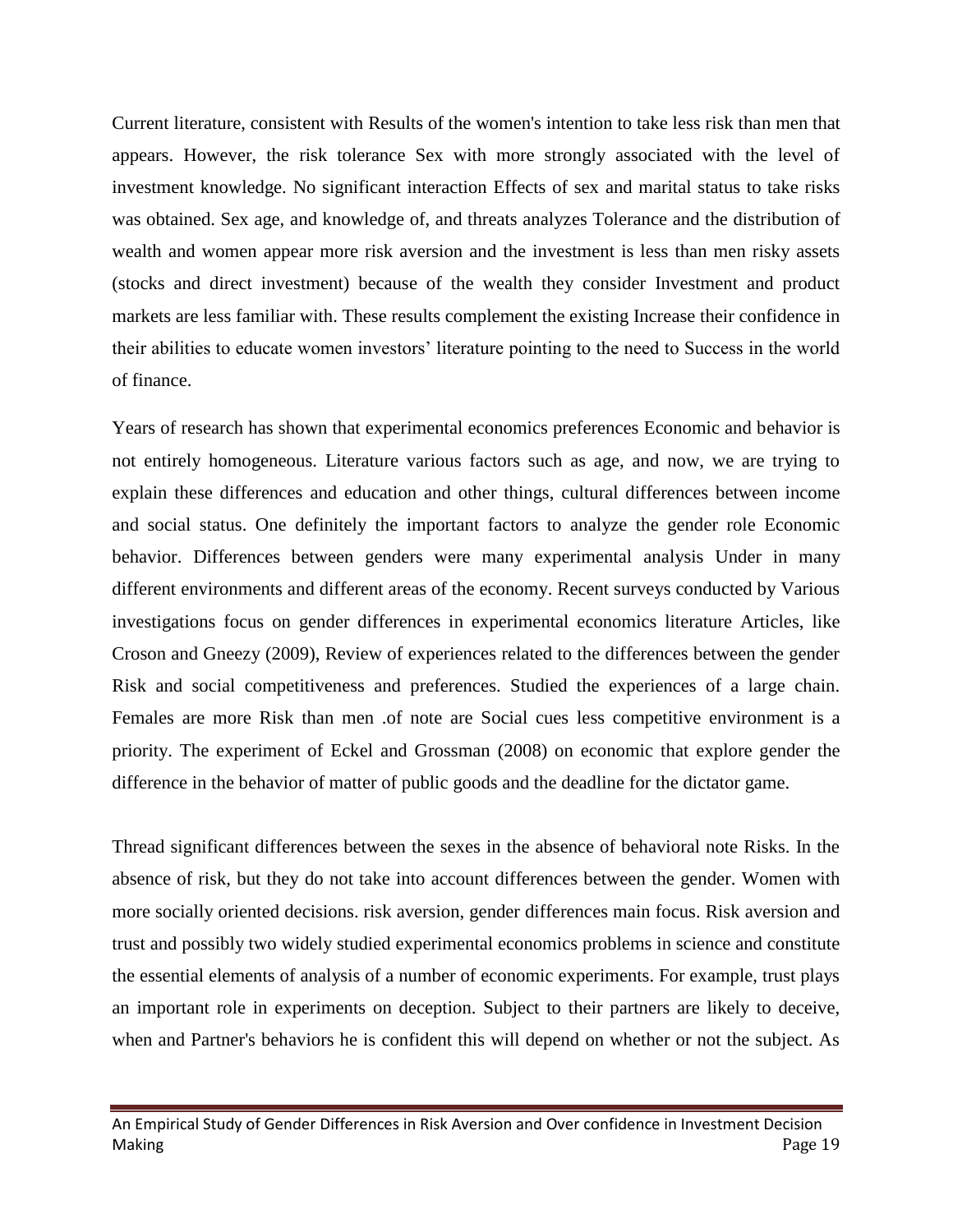regards leadership, Gillespie and Mann (2004) show that trust influences satisfaction with leaders and their perceived effectiveness.

Johnson and Powell (1994) the differences between the non-executive population, but these differences are not compatible. Population management with management (managers and potential managers Education). Bet betting behavior observed in the study Offices throughout the United Kingdom, claiming that "made a real decision in the normal Environment."Disciplines involved that their behavior did not know what was going on Preview. Thread pools are women and found that the more risk averse than man. In Population management, a project financially and asked subjects to evaluate and decide whether or not to recommend it. There is no difference in risk between the genders in this sub-group to celebrate.

Jianakoplos and Bernasek (1996) Friend and Blume (1975), a measure of the relative risk aversion to create a theoretical framework developed using the 1989 SCF data. The other explanatory variables in the natural daily holdings as a percentage of total assets and wealth in risky assets. Wealth variable coefficient provides a measure of relative risk aversion. Previous studies have tried to measure the risk; this is the first study to examine the Important differences between the genders. Check up Sample, which indicates equality between different types Women are at higher risk aversion Asset holdings of more than one man or couple.

Jianakoplos and Bernasek (1996) study, participants self-reported perceived investment risk tolerance to provide proof, they are less prone to taking risks in women. When asked about the cost of the risk back to the tables, single women between 63% and 57% of married women selected% (married men and 41% single men compared with 43% of the samples have to be prepared to accept the financial risk).

According to (Mayers-lavy 1986) that Risk Aversion affected financial knowledge and wealth. Females are more complete information processors than men. Females are more conscious than males. Before the investment females are interested to get more and more information and tried to get all available cues .Males get or use broad categories with few subcategories while females get category to more subcategory .it means that females have clearly vision about dealing they have a more information about complex decision than males it is positive attitude for females.

An Empirical Study of Gender Differences in Risk Aversion and Over confidence in Investment Decision Making Page 20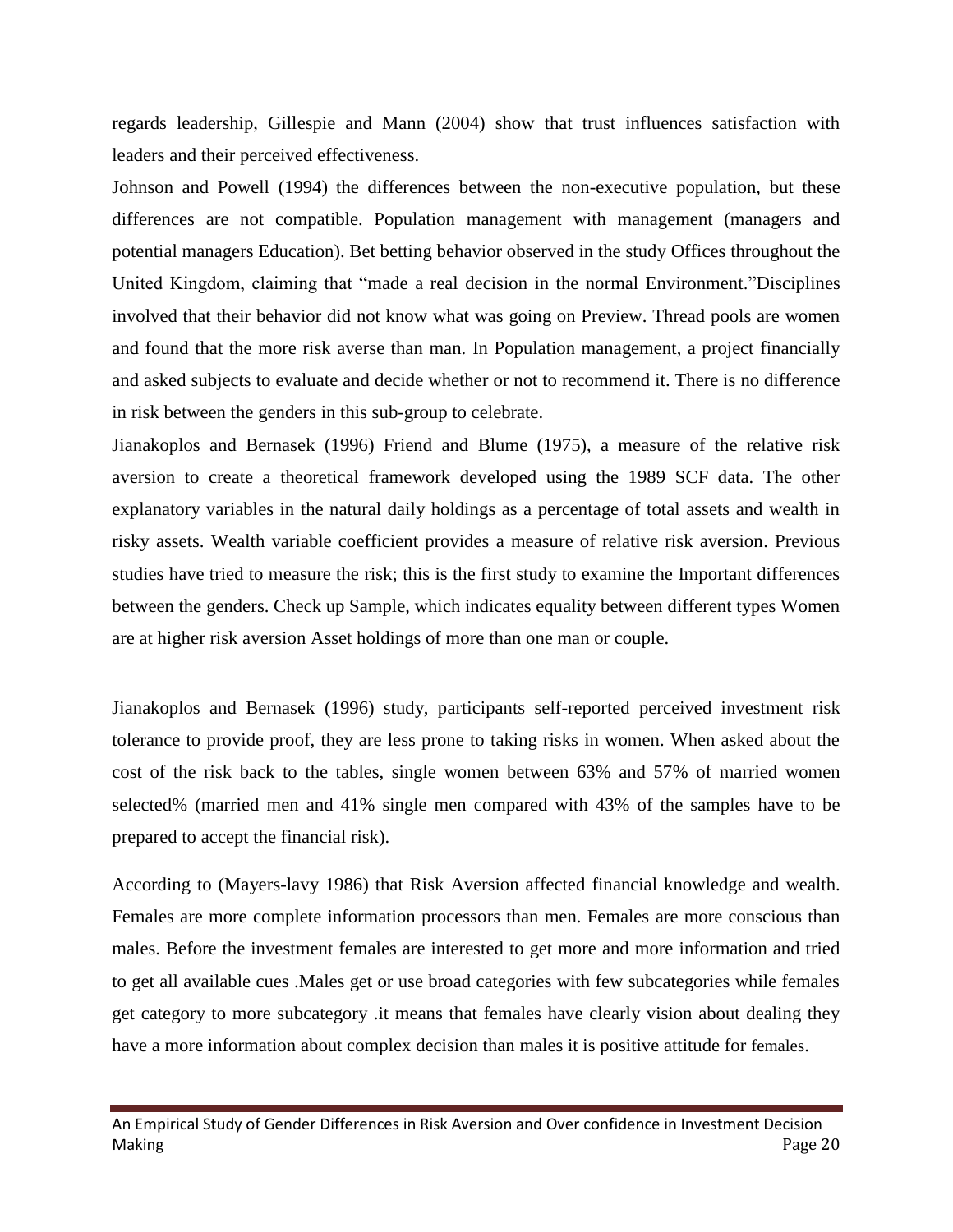Hersch (1996) studied on gender and risk aversion shows mixed results. Females are not only interesting in risk aversion on investment also involves in using of seat built and smoking. According to Jianakoplos and bernasek (1998) that Males are highest risk aversion than Females.

Another study (Bernasek and shwiff 2001) Females when allocating pension account assets is conservative than men. According to (Graham et al 2002) The Decision of overconfidence shows more common in men than increased investment risk aversion towards women. At low level of overconfidence this may lead to more thoughtful informed females less confidence in financial investment knows all information ask more question and available information.

It is often women more risk averse than men, presumably several questionnaires common stereotypes studies have confirmed. Sociologists and psychologists to be strong which is defined gender differences in the responses to the risks of non-financial when it comes to physical risk or life-threatening (Byrnes et al. 1999).

(Mueller and Plug, 2006) little work on gender differences in the specific financial decisions has been done Has tried only a few studies to shed Light on the issue of women than men, and the threat against financial risks Are you concerned. Based on field data in the study concluded that women are more vulnerable Averse than men.

Blackrock survey mentioned above, many of the experiments and the social sciences, psychology and economics to work more often men and women beyond risk aversion. They found that gender differences in attitudes toward risk, women tended to respond to various hazards related to leisure and social activities; Risk behaviors, such as neglecting to wear a seat belt; Smoking, alcohol and illicit drug use; Crime; Finally, with respect to portfolio decisions. Other potential financial consequences arising from the various investment options of individuals, or have focused on how to assess the possibility of wealth is to explain the differences in risk aversion, and some researchers, is an economic and evolutionary reasons. Very interesting study of men and women tend possible profit or loss when there is no difference in perception, to be more pessimistic about the possibility of earning a higher likelihood of men found. This effect is

An Empirical Study of Gender Differences in Risk Aversion and Over confidence in Investment Decision Making Page 21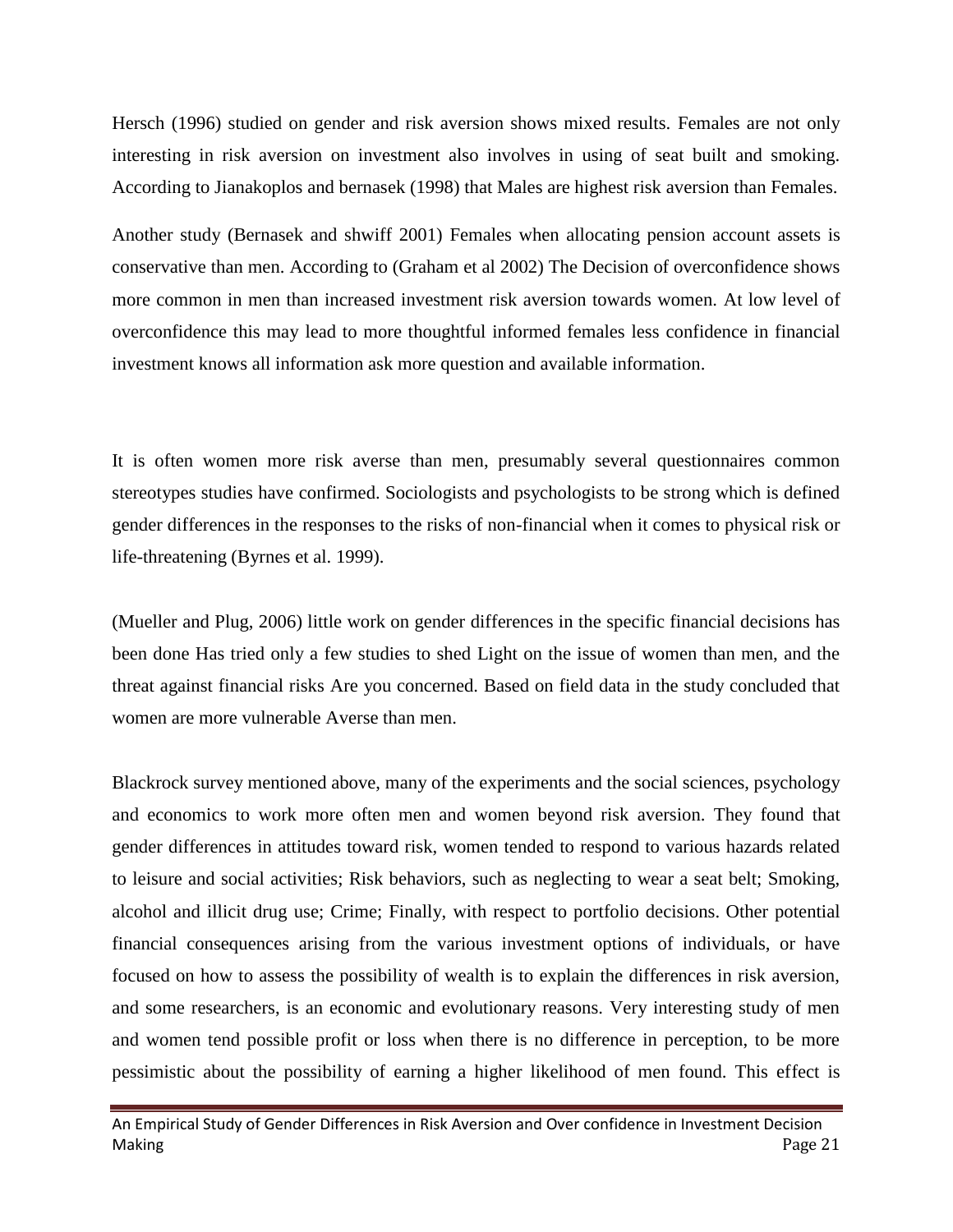depicted in the following figure. One of the possible reasons for pessimism women became known as the hypothesis of risk as feelings and her relationship. Most modern financial theory without the intervention of human feelings and emotions, it is assumed that the probability of a rational evaluation. In fact, when psychology studies to deals with these feelings usually fully evaluate cognitive and contradiction, we found that emotions tend to dominate. Also, emotions are often influenced by factors such as the feasibility of such images. Men and women tend to be the most powerful mental images nervousness, fear and experience increasingly clear report. This may lead to the possibility of women and show a high probability gains more pessimism faced with light and risky decisions.

The risk increases to come from dealing with any potential to highlight the lack of financing. (Buying a house, or think you cannot afford a college kid) long-term goals can help you work backwards. The last category of funds, currency trading, as well as portfolio construction techniques and strategies lowest volatility products designed to better protect the few disadvantages of a variety of such products may help women. Be more convenient for riskier assets.

Palsson's [1996] study Household Sweden also examine the impact a broad range of variables used in households in financial risk found evidence that the risk aversion women than men Riley and Chou [1992] also. Looking at the impact on the length of the risk aversion and risk factors of personal and household goods to avoid risk than men to find sex differences, a small but important role in the education of their disgust. than women widowed and never married women, women with low risk to separate the married are more reluctant to risk less.

Other studies have investigated the non-financial decisions in the context of gender differences in risk aversion. These studies also found evidence that women have an aversion to risk more Hersch [1996] on average, women, smoking, and use of safety belts, dental care, protection and monitoring blood pressure. Normally a safer alternative than the number of people in decisionmaking at risk as consumers find Hersch [forthcoming1998] industrial look different and sexually transmitted diseases and predict the incidence of injury-specific. occupational and women, higher compensation than men hate the difference is based on the observation of payment concluded risks -injury to accept only Brinig [1994], analyzing the data. On a confidence and conviction rate of speed that more women are reluctant to appear.

An Empirical Study of Gender Differences in Risk Aversion and Over confidence in Investment Decision Making Page 22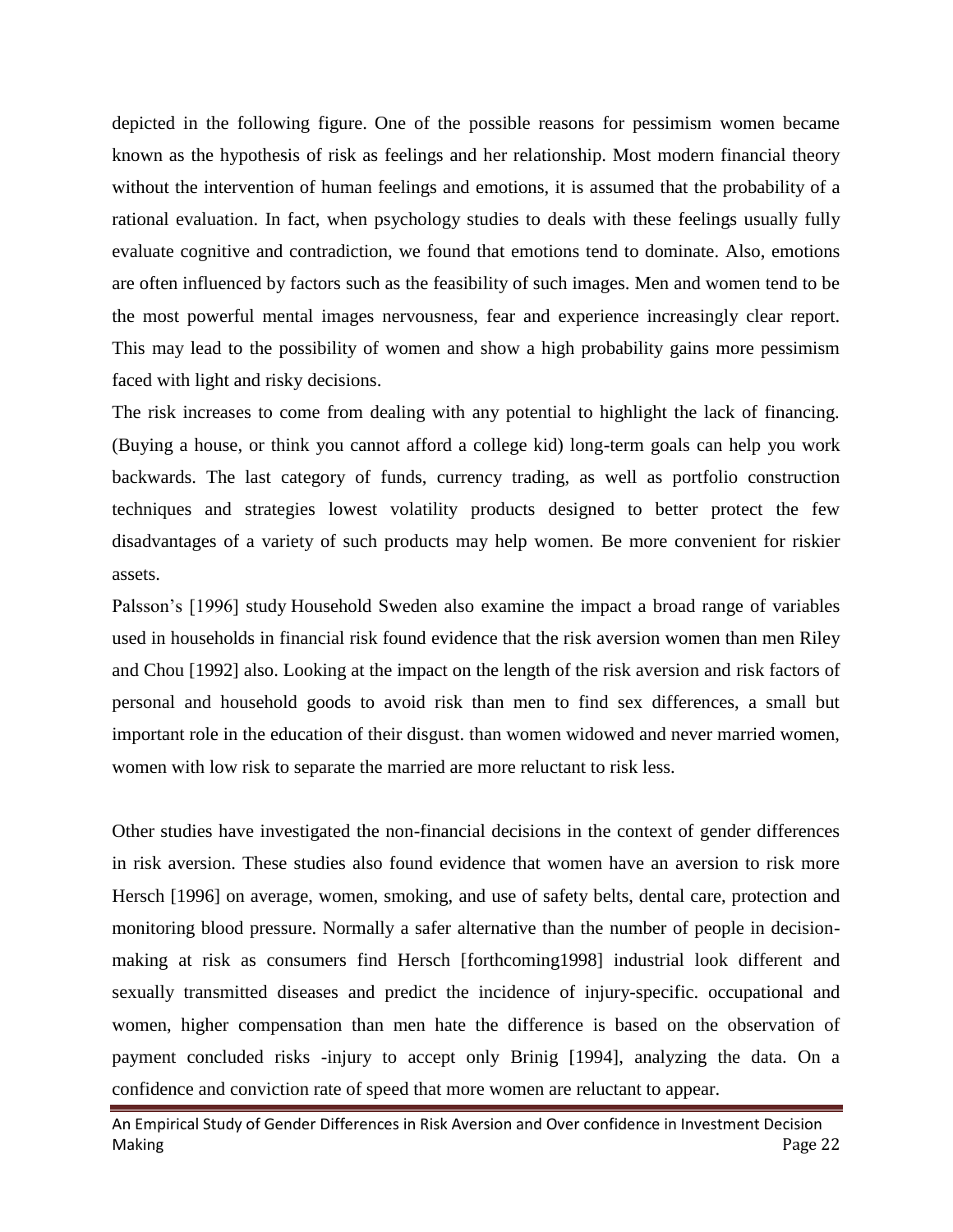Despite the importance of the existence of gender differences without these studies address the question of notice of such Bajtelsmit and Bernasek [1996], and in particular, risk investment. retirement gender differences in monitoring the risk of literature. They propose a conceptual framework for understanding why it is different from investing in women than men. They finally discrimination of socialization and the effects of biodiversity, human capital, labor market experience, wealth and income differences ran forward and reverse.

Women's mind at greater risk than men, and the return on investment of more men and women on the same level of wealth if you have a way to get the cheapest price. This is also the men, these women, on average, lower incomes and wealth, the more likely that the money more than men actually adds more results according to the means by which to accumulate wealth over time. In terms of the adequacy of private retirement pension income, according to the retirement of women than their male counterparts often to support the retirement wealth accumulation. (Due to the rising average age) Make sure not to the poor in retirement years for women, which is essential for us to understand much more risk averse than men, they cause.

Age demographic characteristics affecting the degree of risk aversion long. When a person gets older, the avoidance to be more serious are expected to increase risk aversion during the life of the life cycle hypothesis of risk aversion. Statement of work over the life of the underlying assets and income that is the relative importance of income. They expect to get a large number of paid labor income was offset any negative consequences for investment in advanced person you acknowledge believe the investment risk to be retired. When someone gets close to retirement, and the type of checks to cover the minimum wage that they have a negative investment results. And looked at the effects of age, and risk aversion to risk the life cycle of hatred test the hypothesis, but many claim is the work that needs to be done. Most IT work only conclusions about the effects of age across a broad sector of the population, and thus can be used instead of longitudinal data - in no time the young or the elderly may be less risk-averse. Morin and Suarez [1983] To conclude in order to avoid the risk aversion of the elderly are more increases the risk with young people at the ages.

An Empirical Study of Gender Differences in Risk Aversion and Over confidence in Investment Decision Making Page 23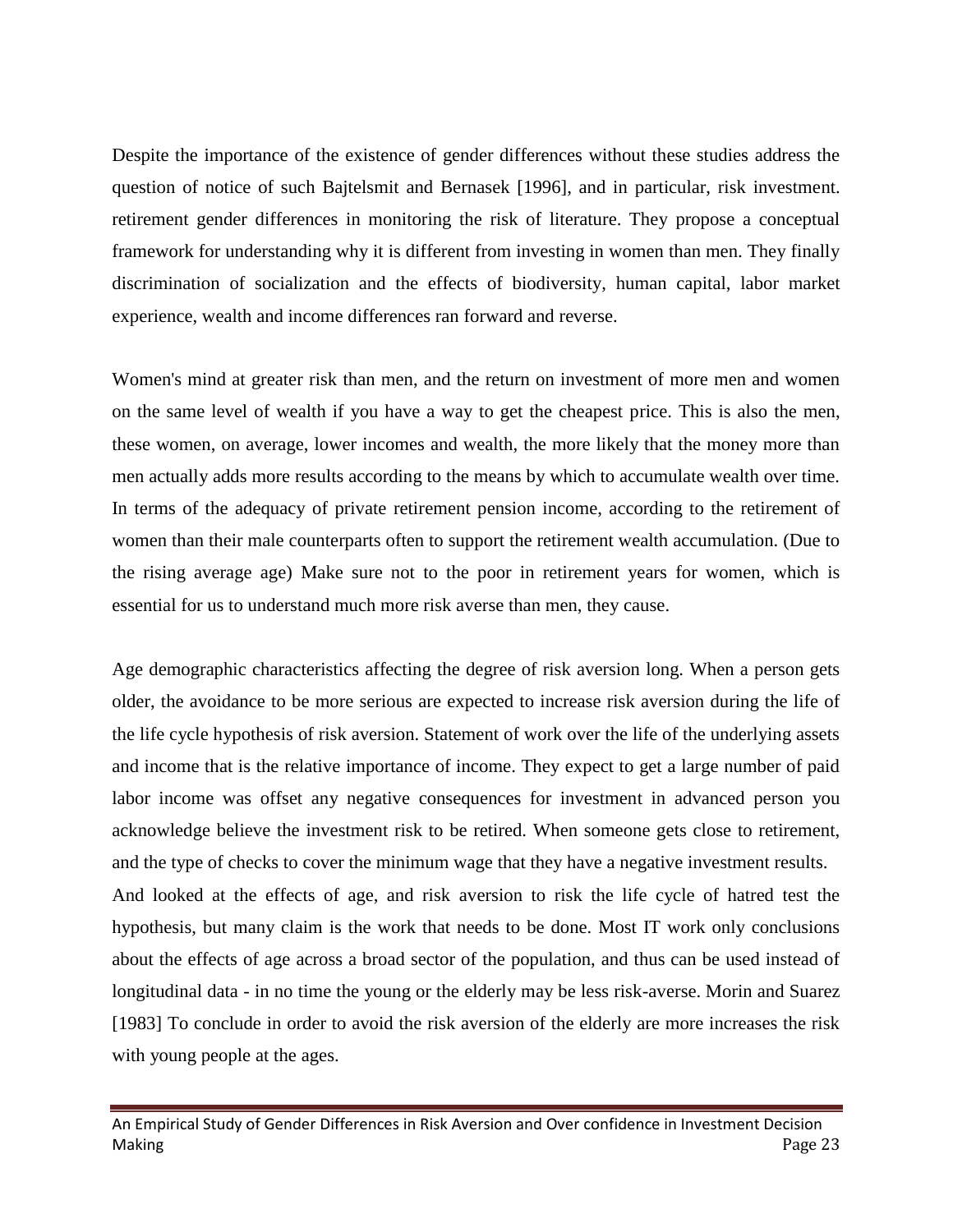Investment sector that historically male-dominated. So, fund managers, fund managers extent it makes sense that women are more men. After statistical women managers and funds and various male decision-making approach. But how does it affect the return earned. Booth and Nolen (2012) approval In addition, a decisive impact on the social environment. Girls from all the girls from school that they show while likely as boys to select all male or coed schools or risky gambles Girls are more at risk than Boys of mixed school avoidance.

Lindquist and Save Soderbergh (2011) That woman, who find natural experience Avoid the risk of over-determination, they more you make male-dominated mixed .Or all female groups.

With reference study of Rosie Murray-West (Feb-2014). While the female partners of men to keep their finances separate women Garden are more likely to share the research has shown that investing in their investment decisions. Alliance Trust, Woman tells people to talk to their spouses and joint venture partners of women who have no money, not to mention the series of their economic, financial plans and aspirations are very much how to handle. However, despite this promising male history, women tend to do because of the risk of their attitude showed a good economic strategy. Professor Terrance Odean found that research by the University of California for more than seven years ago, investors, high-performance, single women than single men, 2.3 per cent; Investment Group is better than sex, 4.6 percent of the male; And 1.4 percent of women do better overall.

Prof.Odean put confidence in a risk averse and poor business decisions men and women who have less confidence in their abilities. The woman also puts them in some cases to their investment in financial services advertising, which is aimed at men. "Financial services are seen as a product of sexy, is not that interesting. I want to invest after seeing an ad does not hold enough interest." respondent said,

Alliance Trust Research found that female investors are conservative investors. The men who participated in the survey "courageous" for investors described conservatives, 89 percent of them had fallen to 66 per cent. Conservative investors found a reliable partner in the peer-to-peer bonds, interest in investment products. For those who want to maintain the balance of risks and rewards. Users of investors "balance" of the installation profile and Commodities Exchange Traded Funds interest. Adventurous investors who say the wine, if you want more information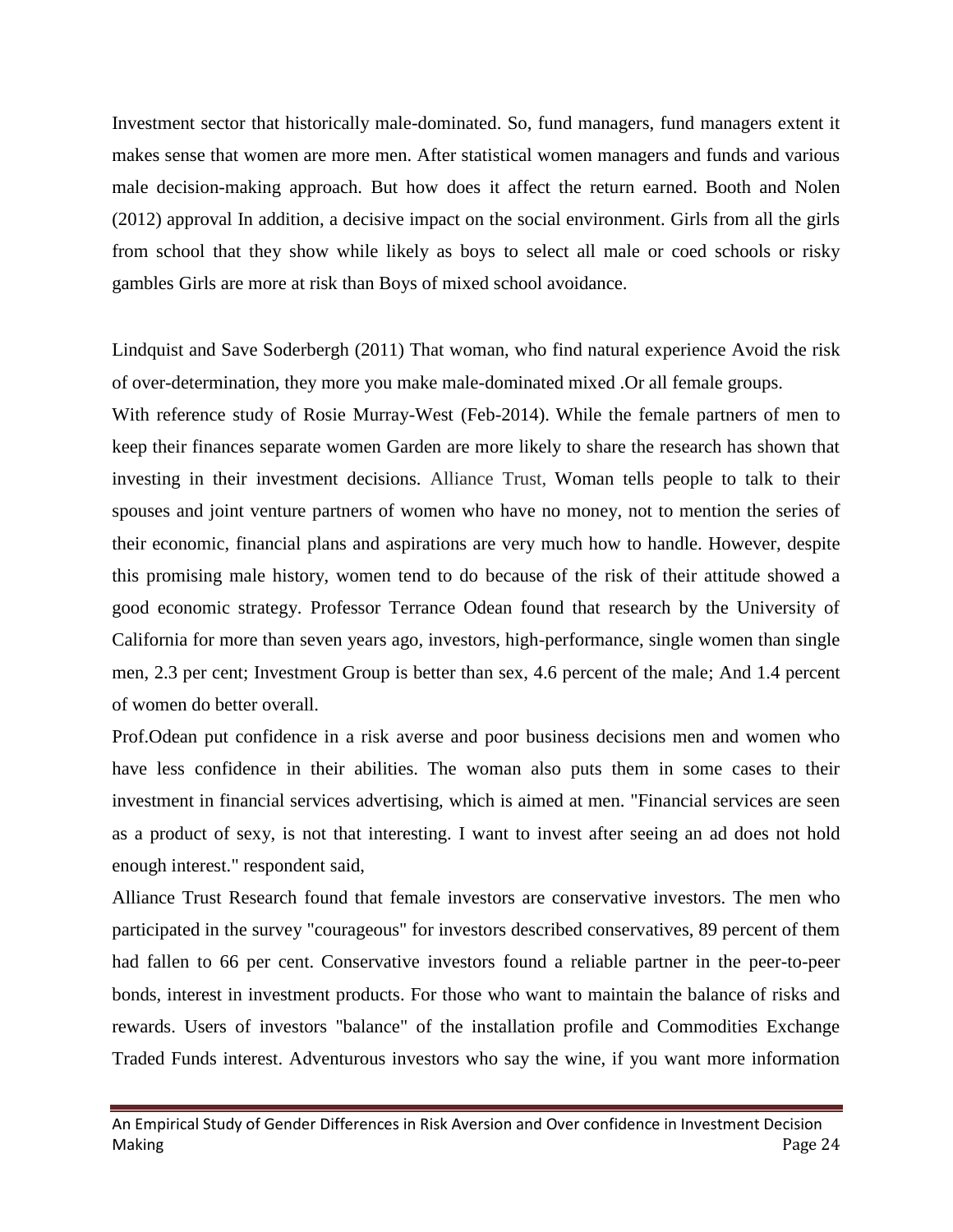about gold and silver. Research conservative or balanced attitude towards men and women, whether they finance, are likely to become more adventurous investment will get older.

#### **OVER-CONFIDENCE**

Human feeling decisions based on intuition and that is known Effective information that will help in the decision making process. Investors make irrational study also proved that Investment decisions. According to Markowitz (1952), Is it rational investors prefer to avoid risk less risk high risk for a particular level of return. However, in the market place, and investors' irrational behavior, and trade Excessive, the default value without considering the purchase of shares, and their decisions on past performance, Friends who buy the stock, and the stock is sold quickly while maintaining the inventory building.

These investors place too much weight on the information they need to gather themselves for more optimism (Daniel, Hirshleifer & Subrahmanyam, 1990). They reduce investors tend to ignore that information has shown that these Self-esteem and their confidence is developed that allows to maintain. Esteem bias causes investors Trade excessive. More than 66,000 accounts held by the return of trading patterns and Barber (2000) Odean a study by 1991-96 period brokers excessive trading with private investors that have affected the returns show Investors as they earned less. The effect of gender on investment decisions and Barbara (2001) Odean by a later study They traded as low profits in men than women were more confident that shown.

An Empirical Study of Gender Differences in Risk Aversion and Over confidence in Investment Decision Making Page 25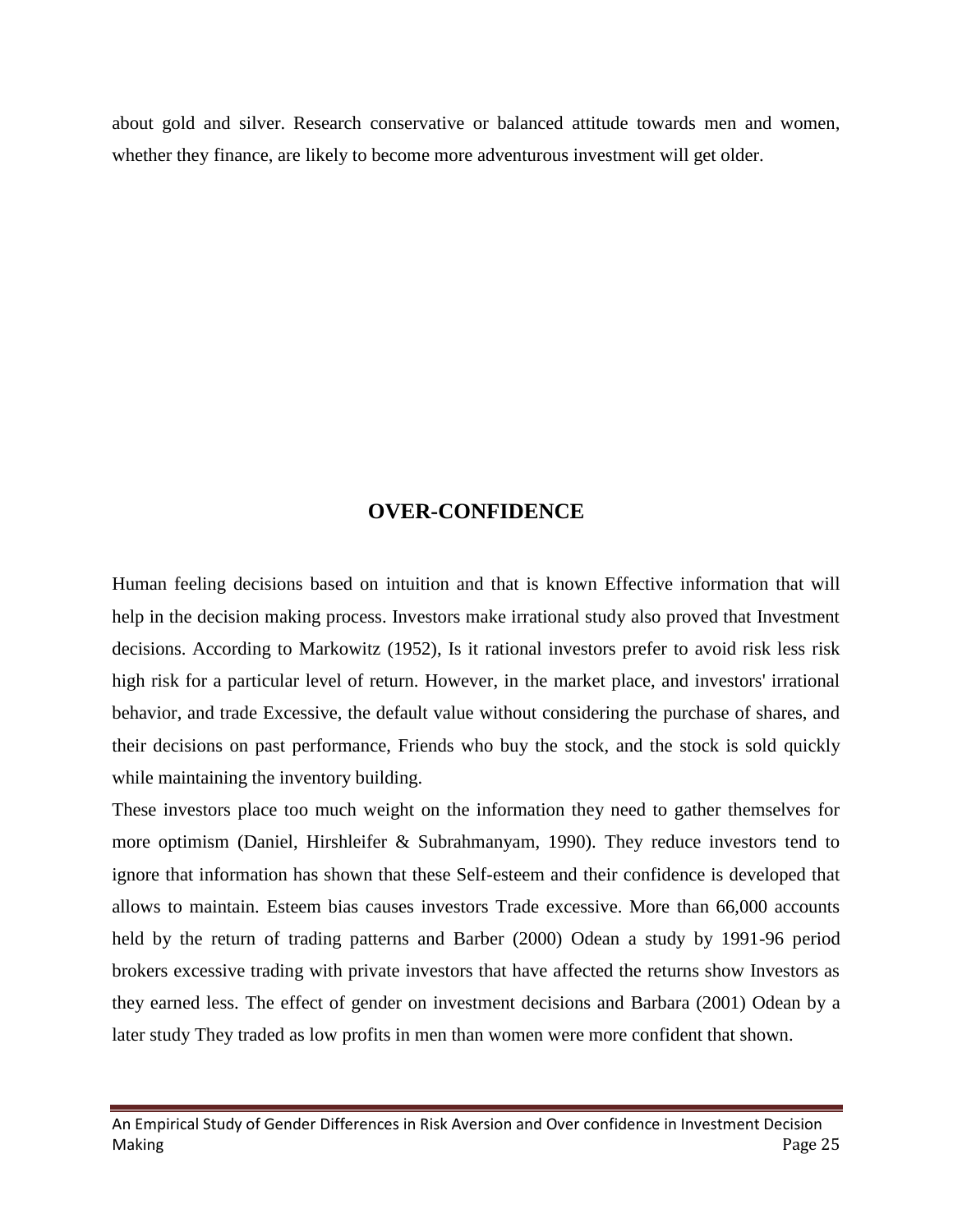According to the (Bengtsson, presson and willenhag 2004) Overconfidence have both males and females but woman have less confidence than males in the financial judgments. The study of (Powell and Ansic 1997) tells us People exaggerate their ability to control their information overestimate underestimate risk events and confidence .Females decision strongly influenced by gender-based investment show less confidence than men.

Other Researchers (J.Klayman 1999) shown People are confident about their own knowledge and skills. Their findings and their future financial decisions. Researcher (Graham et al 2002) study tells us that the main problem is that females are less overconfident in financial decisions and avoid sometimes in financial issues in general and likely postpones the financial investment decisions.

Stock option exercising and stock purchase behavior of executives to measure overconfidence as in Malmendier and Tate (2005). Malmendier and Tate (2005) The organizers are confident that they persistently fail to cut their own company to classify certain risks. All other company and hold some exposure to the equity value of the stock, believing them to exaggerate the organizers of the show, who is believed to be the leader in revenue. Female managers are more likely to keep monetary depth of the company's stock options to get the women.

(Jeremy KO, 2007) Esteem usually improves market efficiency through because the information provided in this market need is not much more sensible the presence of a relatively small impact on the generation of mispricing. The study also found that a lot of the market with there is a huge amount of confidence when too high a standard of rational market price may be higher than available to the public information received in connection with the information.

Confidence of investors influence risk behavior. Rational Investors to maximize returns and minimize risk are trying to size Taken. However, investors are overconfident level of risk that is misinterpreted Take. After all, investors believe that the stock is raised High yield, where there is a risk?

Investors will be the governor of excessive self-confidence, "have higher risks for both Reasons. The first is more dangerous to buy securities orientation. High risk Small stocks, newer

An Empirical Study of Gender Differences in Risk Aversion and Over confidence in Investment Decision Making Page 26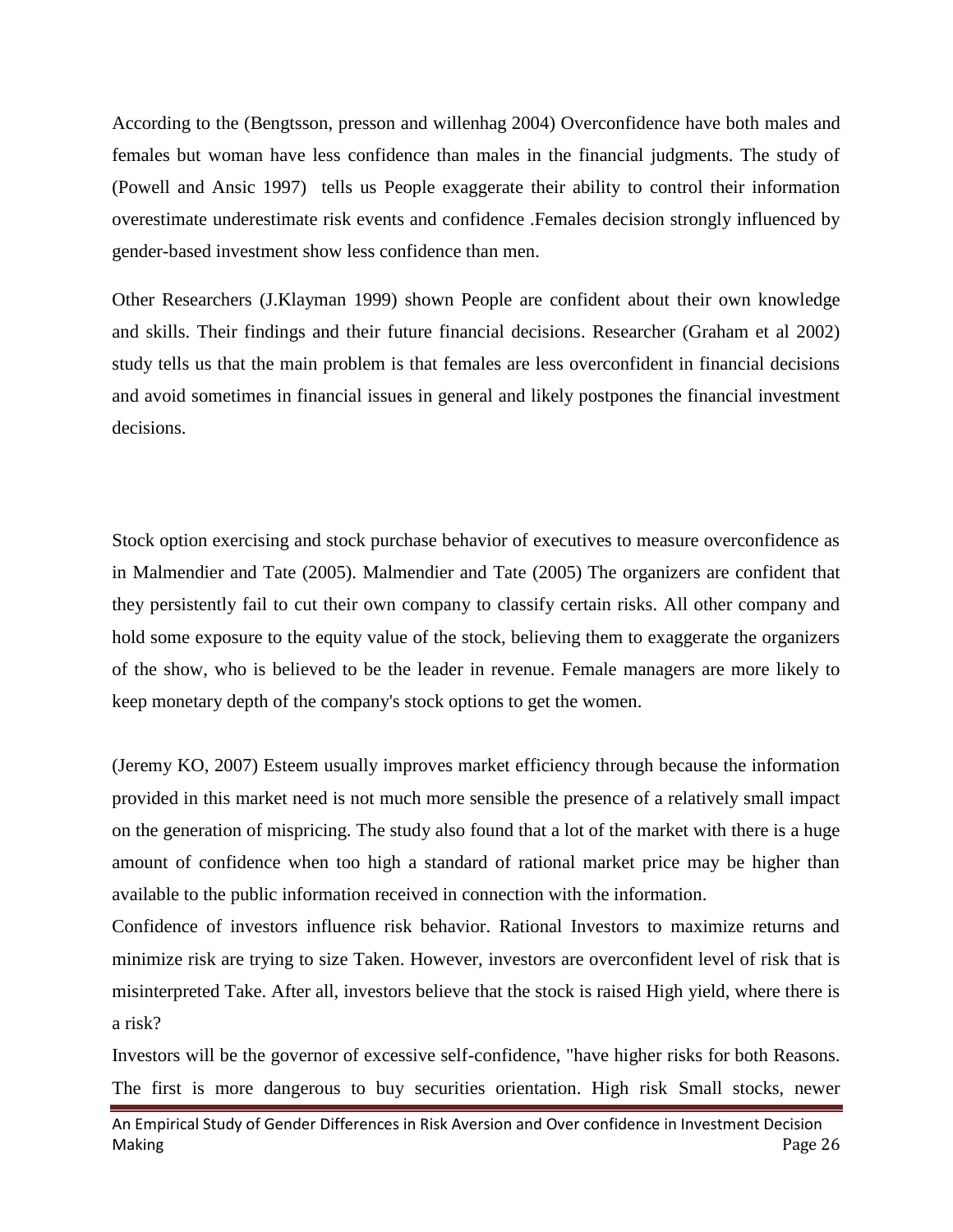companies are usually. The second reason under diversify mile for their portfolios. Can be a popular measure of risk Portfolio volatility, beta, and the size of companies: in many ways Wallet. The volatility of a portfolio measures the degree of volatility See portfolio. Big Show sections in high volatility and is determined under diversification and price swings. Beta is a variable Risks commonly used in the investment industry measure and security. With a group of stocks degree measures changes Market. 1 is refers to the presence of beta portfolio that following the closure of the market. Beta is a big security risk and will exhibit indicate that General stock market volatility compared.

The series of studies by Barber and Odean show that excessive self-esteem investors to take more risks. The researchers found that men have a higher risk governor married men and married women and unmarried women, followed by. Governor of the unmarried men have a high volatility and, Beta high and small-cap stocks tend to be. To sorted by sales volume of the investors group, and a high rate of Investors in stocks of small companies with higher betas than with low turnover of the group's shares. Usually, investors are overconfident look what is generally accepted that this case proves to be less serious than.

(Kahneman & Tversky 1996.) Psychological factors affecting human esteem is an example of making the decision. Prone to overestimate their confidence victims skills, knowledge and future prospects. Excessive reliance on general. A high degree of skill with less predictability requires hard work and expectations. Information about the level of overconfidence increases uncertainty. Therefore clear and urgent issues which are heavily influenced by the lack of response, Esteem. People who have a high degree of skill are more Overconfident.

(Odean 1998b.)The weight of public investors and excessive self-confidence information available Weight information. Investor confidence is due I think the market has a better ability to interpret the information that Participants. So that less emphasis on the opinions and beliefs of others. As a result, excessive self-confidence of investors reacts under earnings. Other news in the market.

Terrance Odean and Brad Barber, professors of finance at the University of California, in a study in 2001 called "Boys Will Be Boys: Gender, Overconfidence, and Common Stock Investment" Men, in general, tend to be concluded that excessive self-confidence when it comes to investing. "We found that women were more actively traded, and attributed , At least partially, the

An Empirical Study of Gender Differences in Risk Aversion and Over confidence in Investment Decision Making Page 27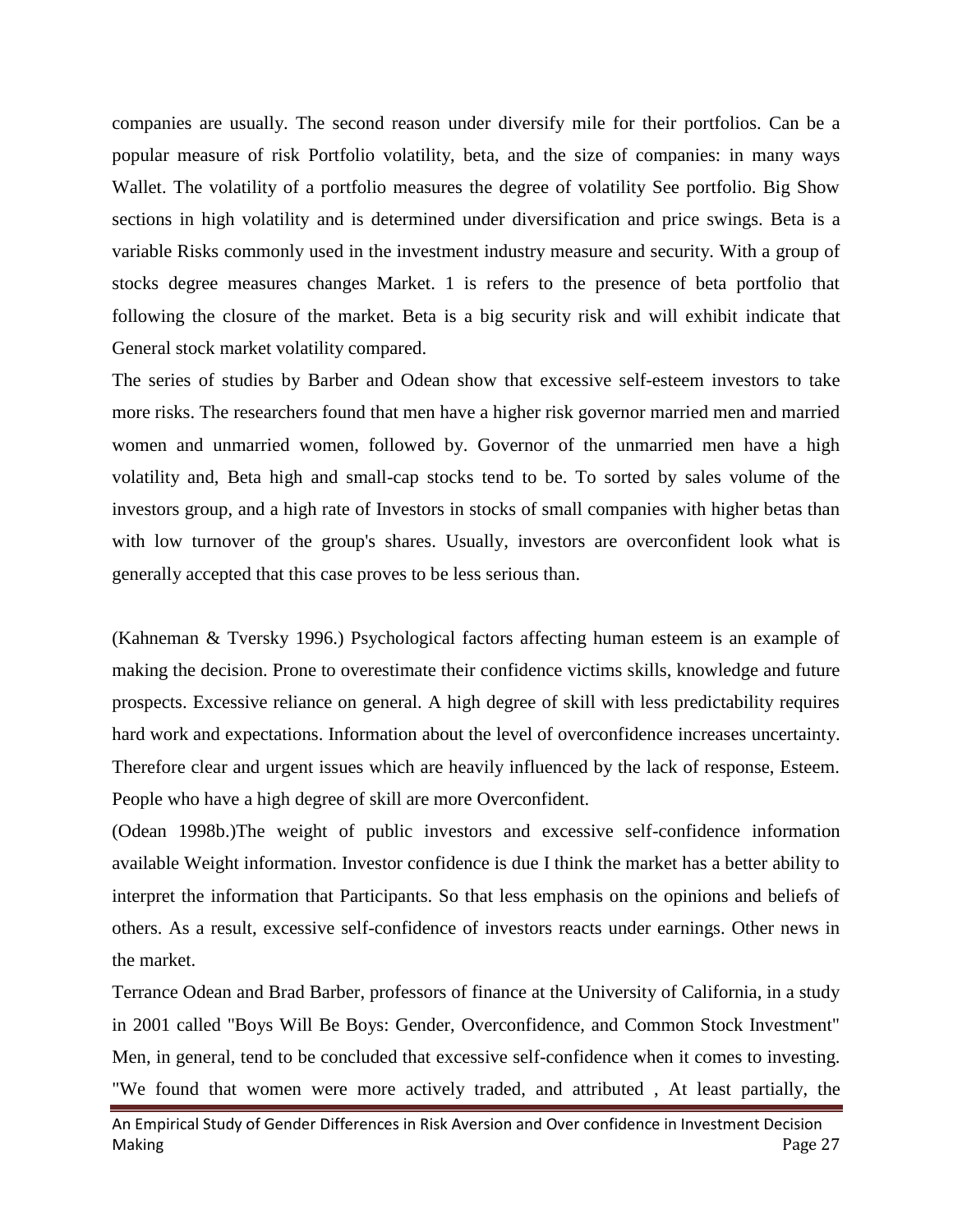excessive confidence, and prepare for it in terms of the choice of the stock itself and being sure Probably very little trade.

Another study in 2008 by University of British Columbia CEOs are women willing to pay a little higher The price for the acquisition of a company. Paid 70% less than the premium paid occupations women CEOs .On the part of senior executives. From the perspective of the stock market, for a woman to be more risk-averse can see an example. More than men. Cost of capital and the stock price is paid for. Internal estimates should be sufficient under the price of shares purchased are more likely to achieve profits. The study concluded that women. The value of companies is a more realistic feel. A "safety margin" tend to retain more when deciding on the for a particular part to play. Conversely, due to men's desire to overpay for acquisitions may be prepared "Win" or empire-building companies.

Researches on global women have shown also that most men do not trade. They are more patient. They tend to buy and a long-term contract. They are also naturally more risk adverse, the woman is not only a feature of, but also in other aspects of life comes to investment. They overcome their feelings of the best men.

In the context of financial decision-making companies, the more I can show overconfidence changes in the capital structure and the desire to make more frequent large acquisition. However, it was found that the increase in activity, which reflects the confidence, and we must also determine whether any additional activity or useful hurt the company's value. Therefore, we examined the relative Declaration by more women than men due to the decisions taken. Capital Structure Movement, we also measure the activity of men and money market closely examine whether the company Capital structure models using partial modification, targeting more than women Capital Structure Activity (as in Flannery and Rangan (2006).

Respect and believe strongly that the actions they have chosen being cocky, and refers to the person is necessary to continue the development of purpose (Friedrichs & Opp, 2002). A decade later, a study performed by Powell and Ansic (1997), that rely on participant's emergency compensation earnings this was followed by the results of a survey to assess the responses of the

An Empirical Study of Gender Differences in Risk Aversion and Over confidence in Investment Decision Making Page 28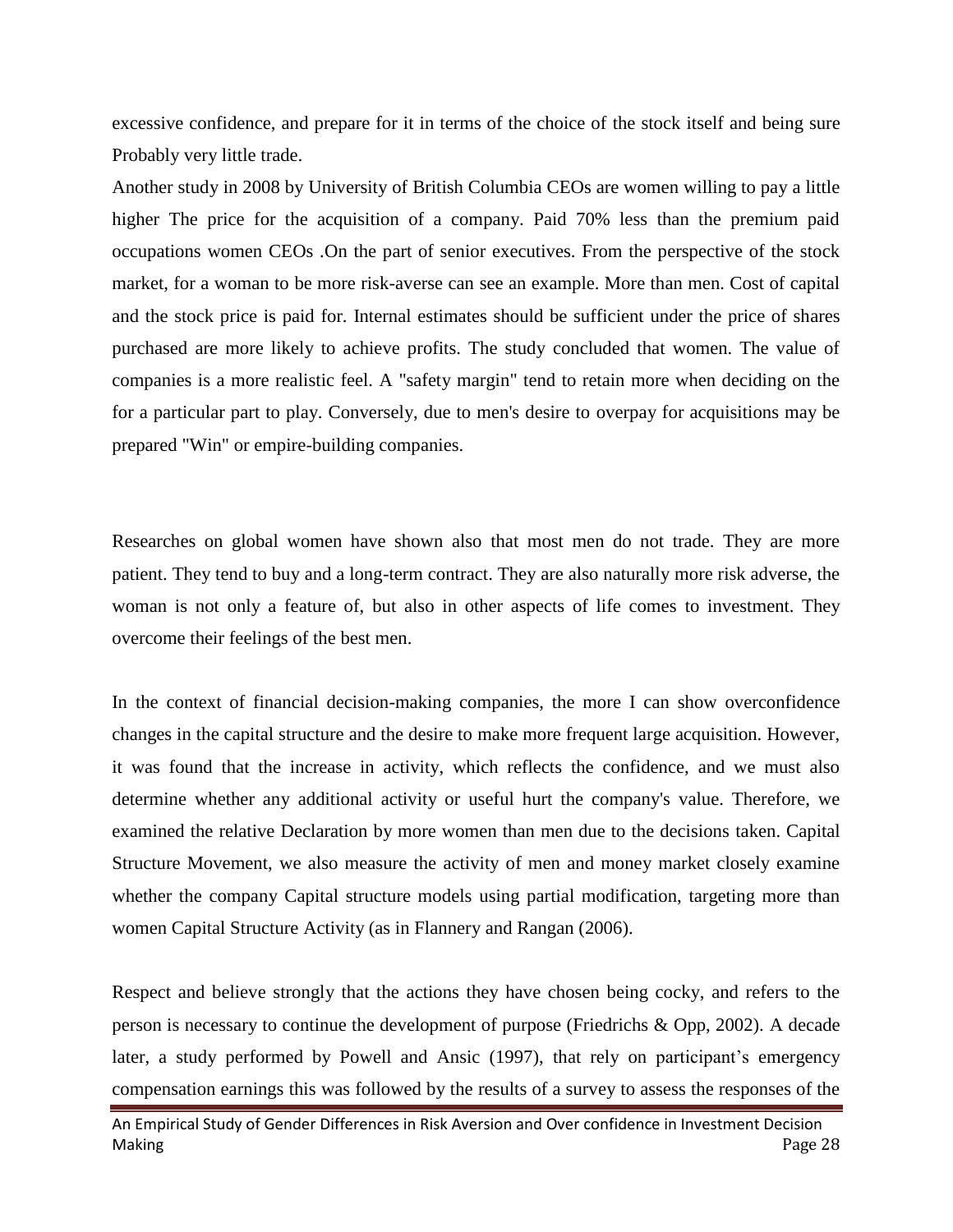participants. The results showed that women I feel less confident in the beginning of the study and the fate and disposed to attribute any good. Regardless of their experience or education before it was found. Regardless of the participants. The study was not found on the difference in performance between the concepts of.

With regard to gender in terms of overconfidence has consistently shown that women are less confident in the financial decisions Graham et al (2002) found that women with less risk trends show less confidence in their investment decisions. Our results on the level of trust is important to mention that the captured Public through the use of evaluation questions. We have four different questions, which are used appreciation review. We only count as one can estimate the implicit Feature within the target group.

The omission of a reference to the group's confidence and self-attribution. Faith is often observed emotional bias. Investors, causing people to be more knowledgeable about their own vision and risk. According to psychologists\(Nosinger, 2001)., to assess their impact on the events cannot be controlled. Especially when they are expected. Performance is their friends. Most people, however, are usually only half see themselves as better than average. Be positive about the ability of the population to their own people, it seems .Forget those around them are competing in the same faith.Camerer and Lovallo reference group neglect (306-307).

We are one factor contributing to the perception of bias, shows itself. Attributes the success of our internal characteristics. But the blame for the failure or adverse events. External factors or pure bad luck. Describing it as it appears in humans. This is to protect not fall into the trap.

Another relevant factor contributing to the faith is affirmed ago. Because when people believe their success is the result of past successes interior. Another factor is the suspected cause, it should be it's own ability or effort. The continuation of further success. Therefore, it is confirmed by a positive. In the past, the future decisions to increase the level of neglect. Doing

And is involved in the decision to invest a lot of confidence. The speculative nature of financial stability in the financial markets. It is likely to be biased. A sophisticated financial market risk. Male dominated. Rich in both technology and a belief income. The perfect setting to blame the

An Empirical Study of Gender Differences in Risk Aversion and Over confidence in Investment Decision Making Page 29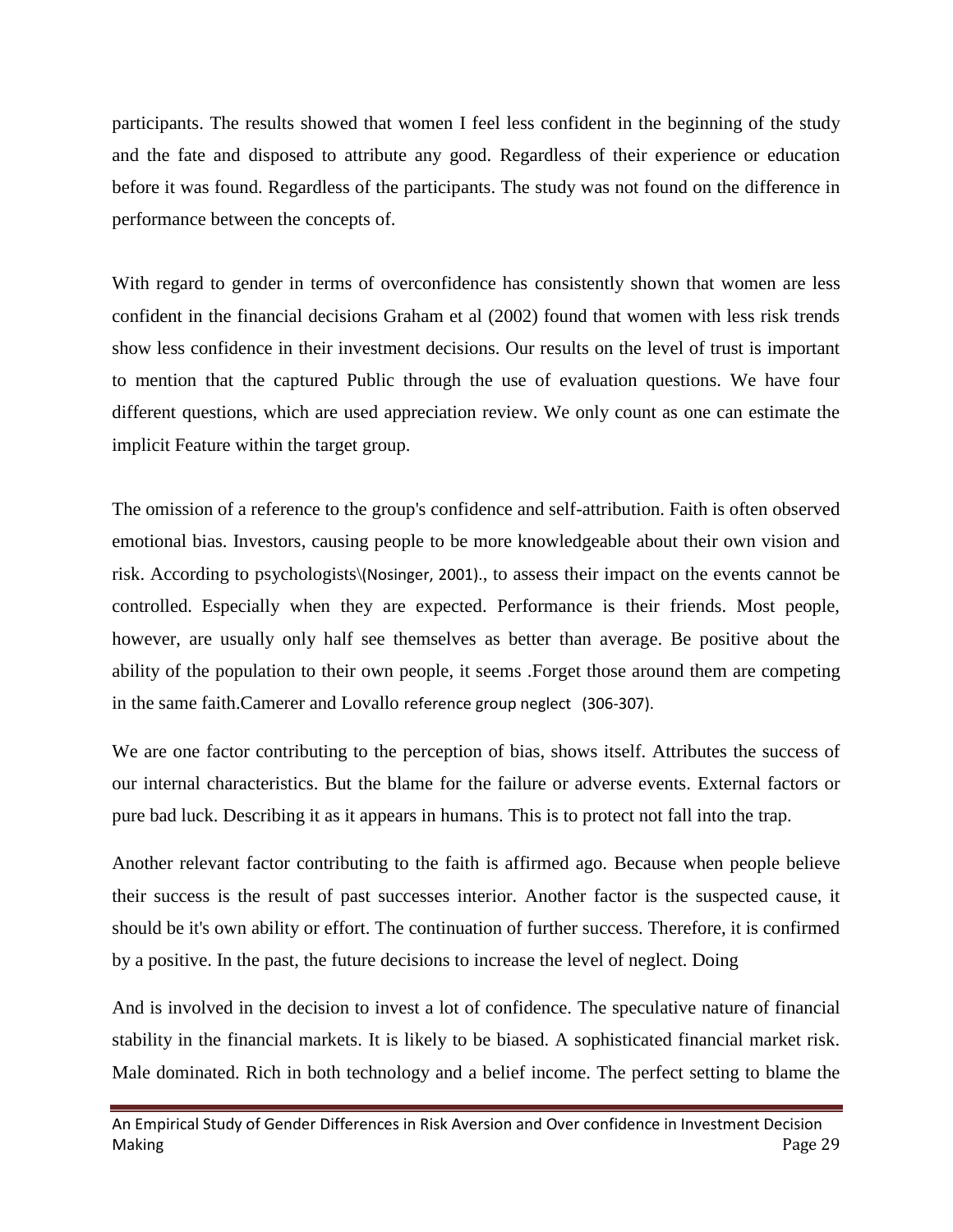loss on external noise punishments. Gallup / Pine, according to a survey conducted in 2001 will take place after a period of time. The collapse of the Internet bubble, investors were asked about their expectations. The answer is to return to the stock market in the next 12 months is an average of 10.3%; When asked about the expected return of a portfolio of its own. Investors reacted to 11.7% (exemplified. Nofsinger 104) for this. The presence of faith in the world is economic. Trying to understand. The global economic crisis has caused, I take the following two matters. Assumptions (1) a belief that behavior and lead to excessive trading. The seeds of the crisis, and the risks of their own to see the show. Investor's demonstrated bias accelerates the growth of finance. Bullish market in the past served as a great experience, partly because of the bubble. Although strengthen the confidence of investors in the development of the bubble.

Our attention is rare (Kahneman, 1973) are concerned that the focus on cognitive resources. Intellectual resources from other tasks to be one of the tasks that needs to be replaced. When it comes to the decision to invest a vast amount of information available and there. Inevitably, attention is limited; investors need to select the data Processing.

We have an infinite amount of time to consider the discrete-time model, there are many. Risky assets and risk-free assets in the economy. Assets, risk-free interest rate is fixed. The risk of each property is determined by a combination of dividend yield linear returns. Three factors are randomly distributed free of Independence: marketing. Sectors and specific companies.

We represent limited to investors who are interested in the study of the learning process. Her work explores the fundamentals to cope with the process of investment. To sum up their data. We believe that the agency, a number of investors. Such uncertainty in the stock market, individual investors are faced with in their portfolios. Similar to the newspaper reports, analysts and the media have access to such information. Coverage, limited attention from investors, and may have similar behaviors. Bias in data processing

Investors are not under the spirit of the learning process. The first investment Vectors Uplink data processing. This process is the result of investors. Her attention to the limits and allocate attention. We introduced the concept of entropy. Data and information theory limit the attention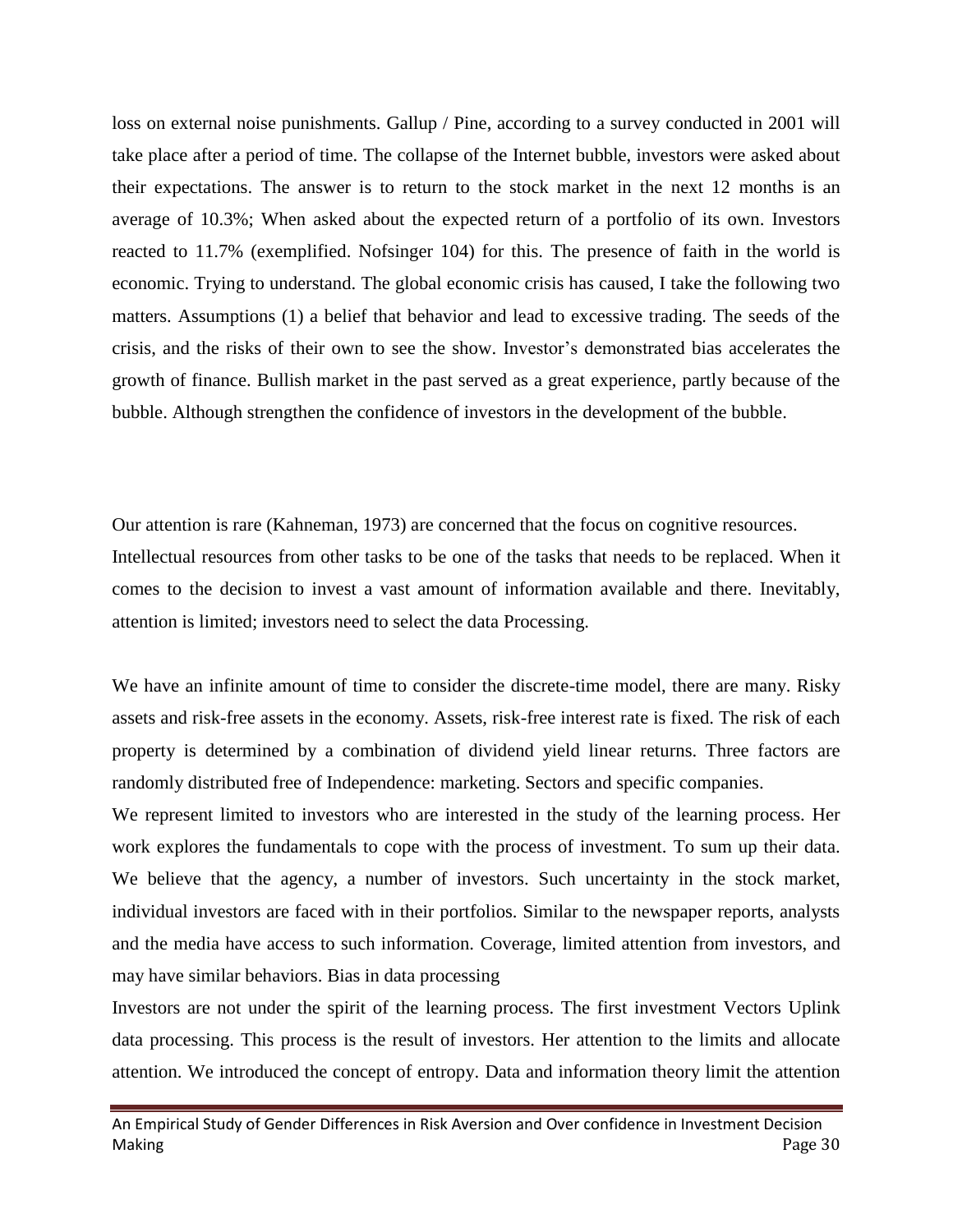of the measure. The maximum amount of data that can be processed in a given period, so investors. She caught the eye of many sources of uncertainty among investors optimally allocate them. As investors allocate more attention to the process. After gathering them into signals that investors are confident that through her.

# **CHAPTER 3 RESEARCH METHOLODY**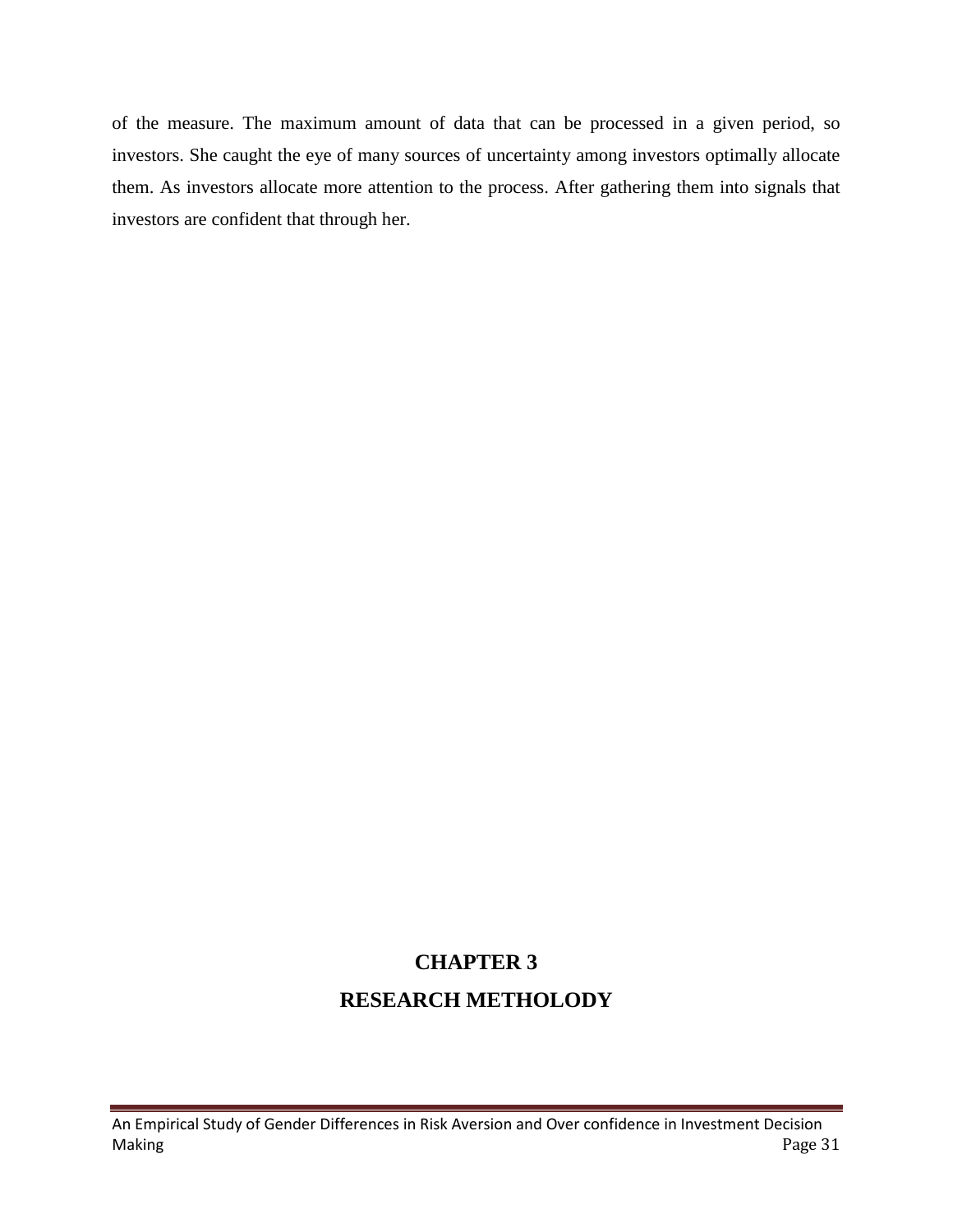This study is about avoiding gender risk aversion and overconfidence in investment decisions.

#### **Hypotheses:**

H1: There is no significant association between gender and risk aversion

H2: There is no significant association between gender and overconfidence

# **COLLECTION OF DATA:**

A Primary data is collect to allow for an empirical assessment of this problem. A Sample of 200 people selected. They are well educated Professional and Businessmen.

#### **(i) Population of the Study**

Our study is on the well educated professional and Businessman of Islamabad

**(ii) Sample Size**

A Sample of 200 People is selected

**(iii) Sampling Technique**

A Random sampling technique used

**(iv) Data Collection**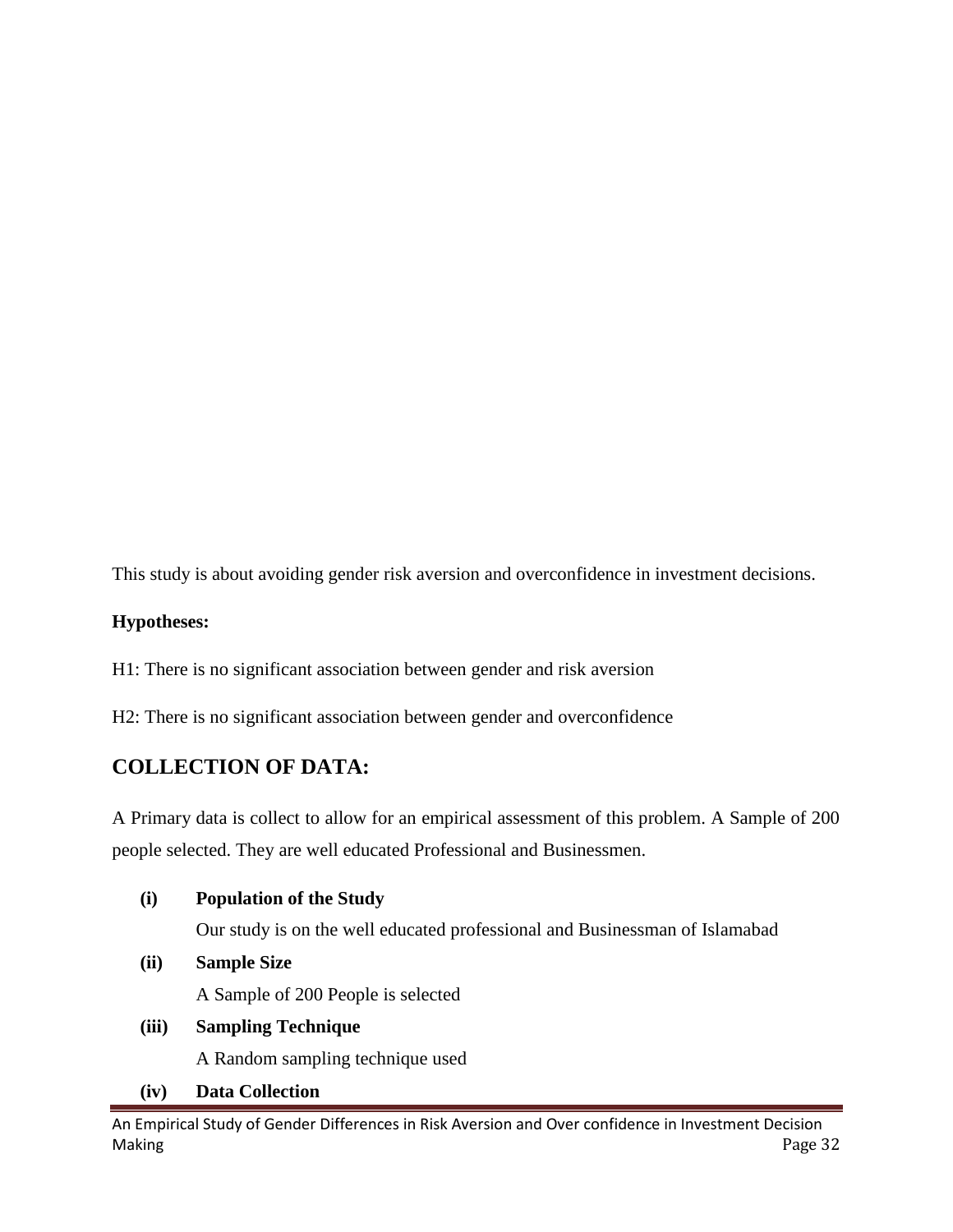#### Data collected through Questionnaires

### **ANALYSIS DATA:**

The Primary Data is calculated for the research, all data analyzed by using SPSS, Ms.Excel to quantify the relationship between gender and risk aversion and also to quantify the relationship between gender and overconfidence chi-square test to be used. In this study, this statistical test which was used to justify the purpose and testing the hypothesis of the study.

### **LIMITATIONS:**

In this financial decisions there are two behavioral variables -risk aversion and overconfidence have been investigated. The other behavioral variables such as; herding and anchoring. A deeper understanding of the differences between the genders, but outside the scope of our sample size is very small study. For this reason, the study of the general population as a whole cannot be easily.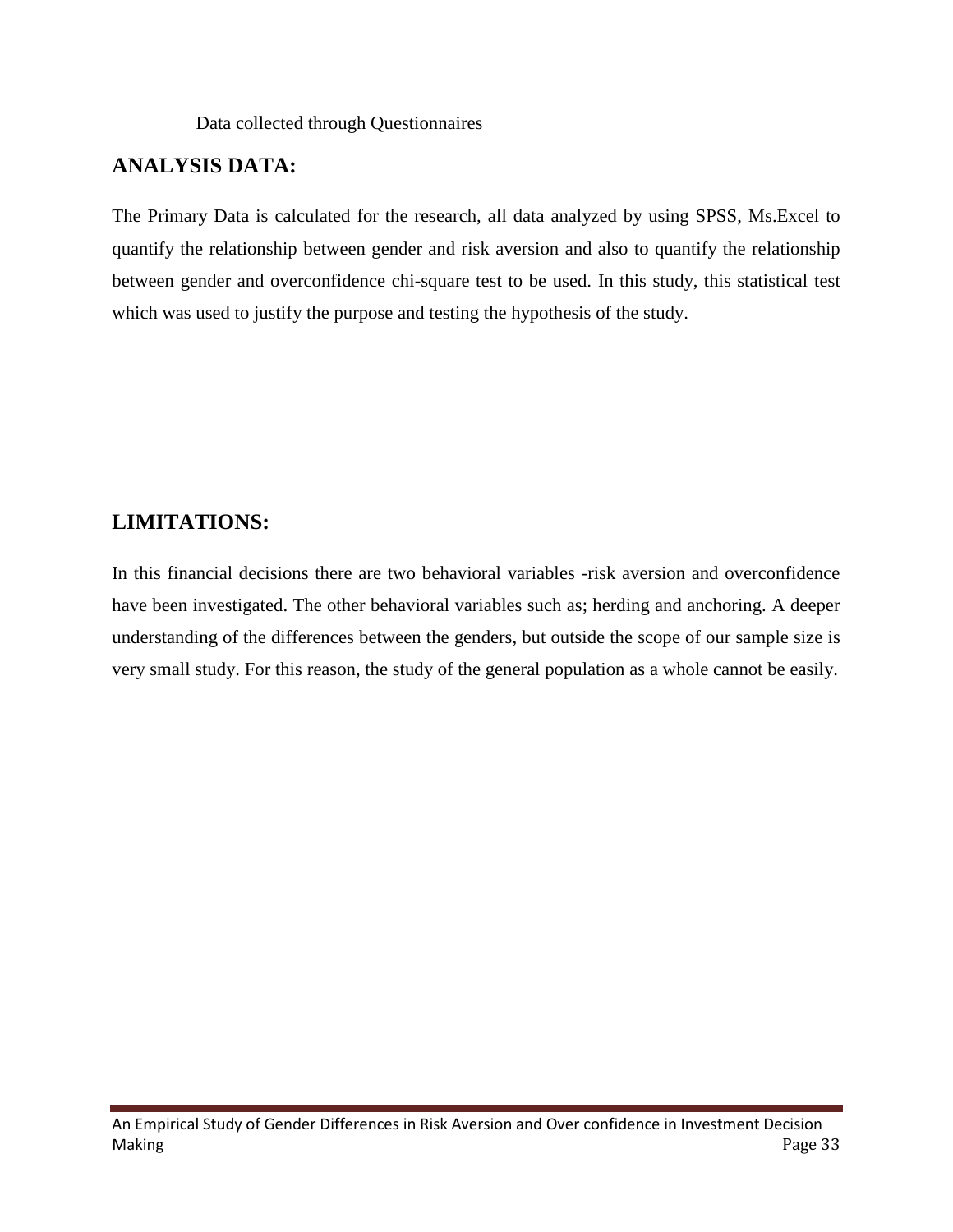# **QUESTIONNAIRE**

Please read the question carefully and tick the best answers.

Name: \_\_\_\_\_\_\_\_\_\_\_\_\_\_\_\_\_\_\_\_\_\_ Copy number: \_\_\_\_\_\_\_\_\_\_\_\_\_\_\_\_\_\_\_

#### **What is your gender?**

- o Male
- o Female

#### **What is your age ?**

- o 18-24
- $0 \quad 24 30$
- o 31-36
- o Over 37

#### **What is your qualification?**

- o Bachelors
- o Masters
- o M.Phil/Ms
- o PHD/Doctoral

#### **Knowledge about finance and investments?**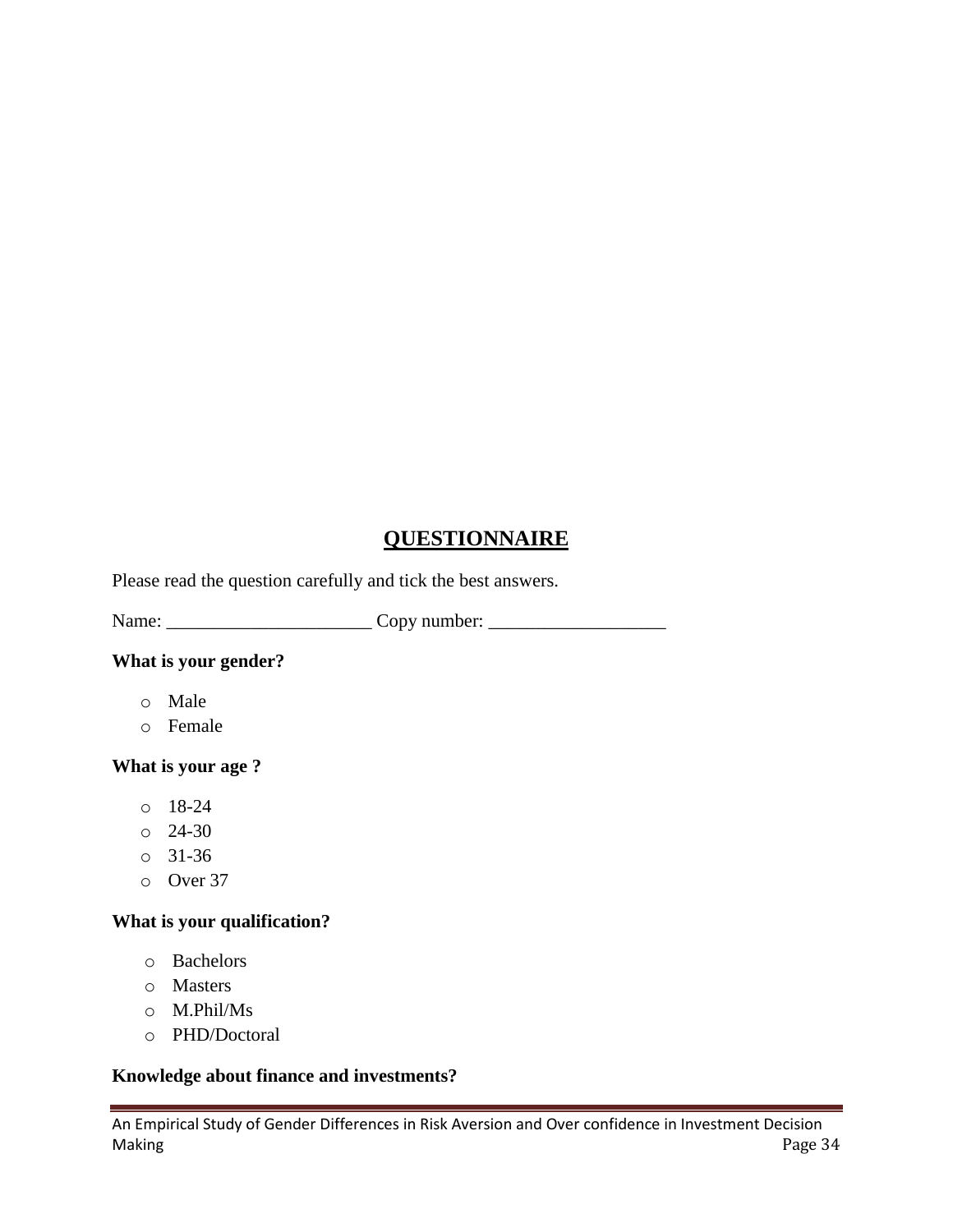- o Above average
- o Average
- o Below average

#### **Are you making any investments in financial market?**

- o Never
- o Sometimes
- o Regularly

#### **What is your attitude towards risk taking?**

- o Risk lover
- o Willing to take calculated risk sufficient research
- o Risk natural
- o Risk Averse

#### **If you have Rs.100, 000 what you will choose investment in these ways?**

- o Fixed deposit
- o Saving account in bank
- o Mutual fund
- o Stock market

#### **Which one you will choose alternative to compensate for loss?**

- o Win Rs.500 and a 50% chance to lose an additional
- o 25% chance to win Rs.1000 and a 75% chance to lose an additional Rs.1000
- o Be contended with loss and do nothing

#### **If you have Rs.20, 00,000 which investment options will you choose?**

- o 70% in low risk,20% in medium risk,10 % in high risk
- o 50% in low risk,35 in medium risk,15% in high risk
- o 25% in low risk,15% in medium risk,60% in high risk

#### **Gender with ability to cope and interact with other peoples?**

- o Average
- o Above average

#### **Gender with understanding of what is good?**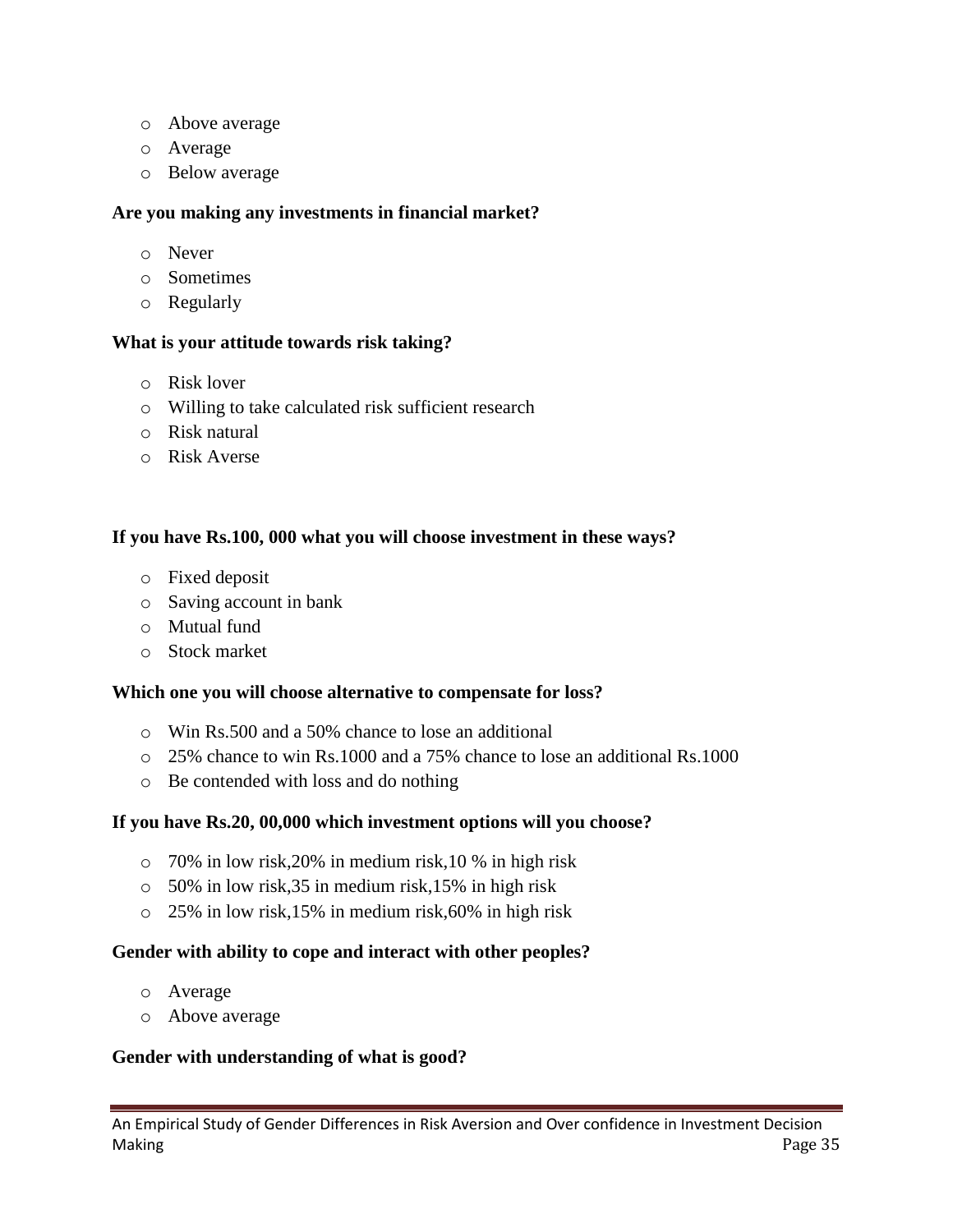- o Below average
- o Average
- o Above average

#### **Gender with clarity of vision in life ?**

- o Below average
- o Average
- o Above average

# **CHAPTER 4**

# **RESULTS & DISCUSSION**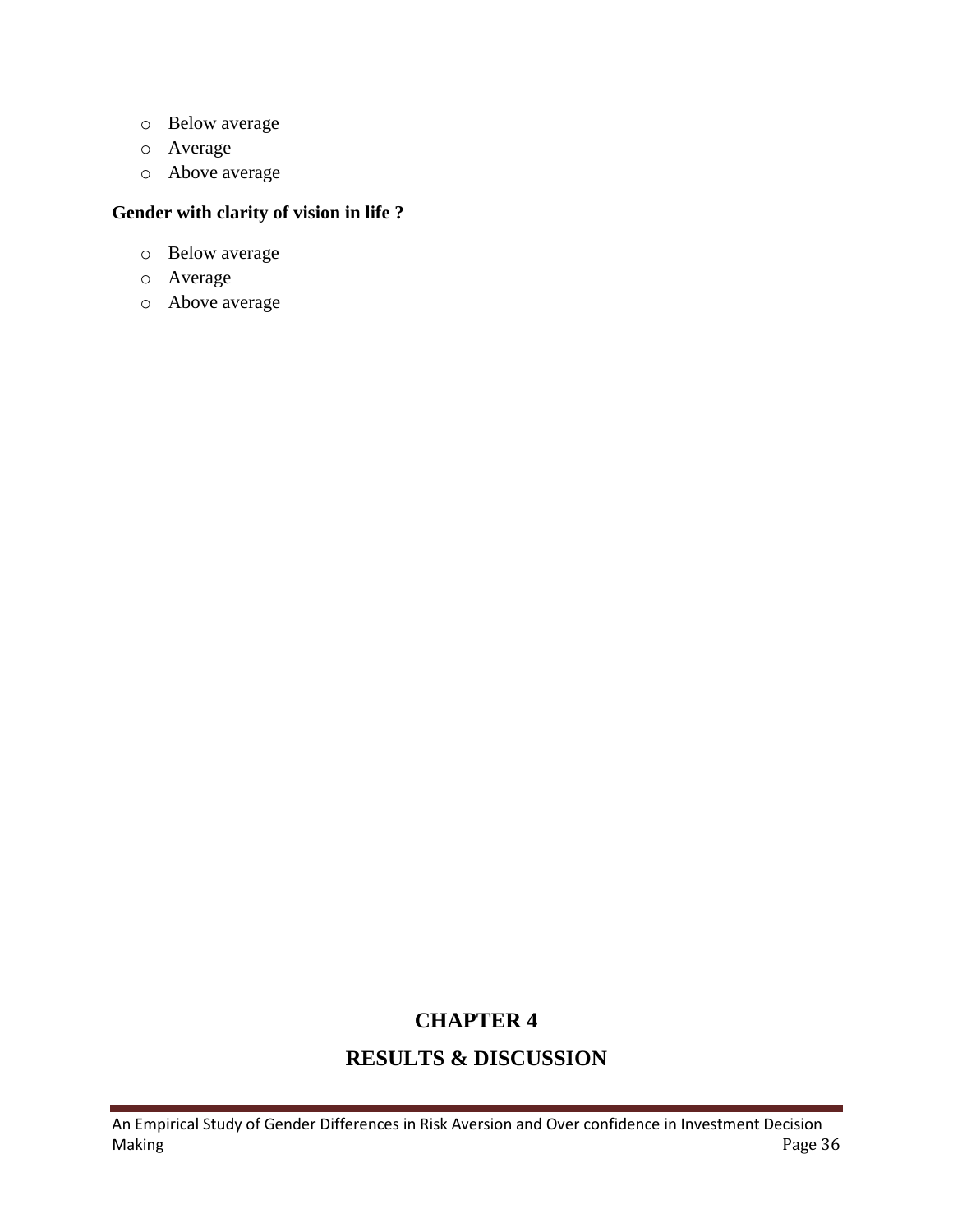**Analysis and Interpretation**

# **(4.1) The Distribution of Genders Among Respondents**

# **Descriptive Statistics**

|        |     |        | Std.      |         |         |
|--------|-----|--------|-----------|---------|---------|
|        |     | Mean   | Deviation | Minimum | Maximum |
| Gender | 189 | 1.5026 | .50132    | 1.00    | 2.00    |

| г<br><b>Table</b> |  |
|-------------------|--|
|-------------------|--|

|        | Frequency | Percent |
|--------|-----------|---------|
| Male   | 94        | 49.73   |
| Female | 95        | 50.26   |
| Total  | 189       | 100     |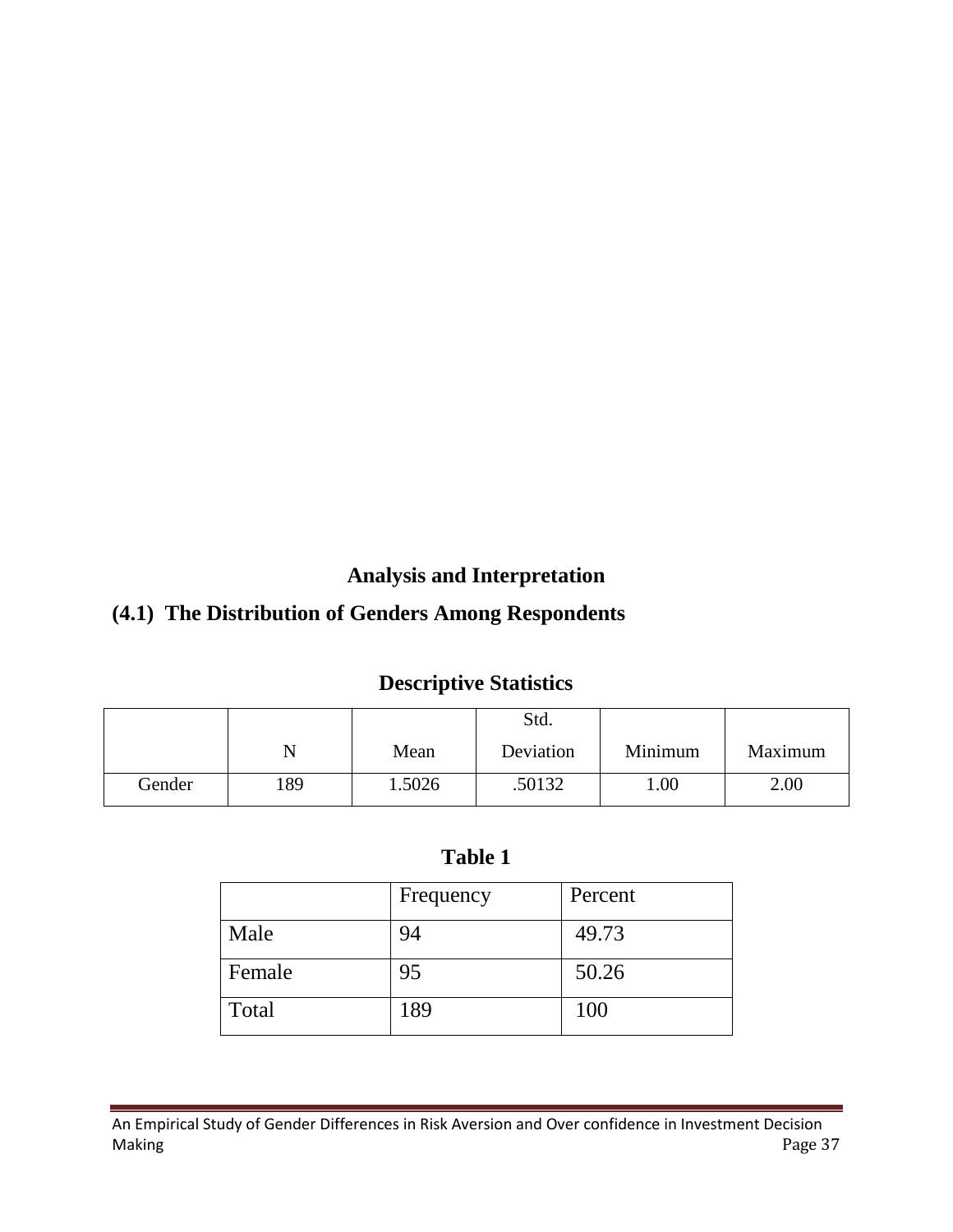In the first question we mentioned total respondents .The sample is consist of 94 males and 95 female's .The participants are a total sample size of 189 participant's addresses.

# **(4.2) In the Financial Market the Frequency of Investments**

#### **Descriptive Statistics**

|     |             | Std.             |                |                |
|-----|-------------|------------------|----------------|----------------|
|     | <b>Mean</b> | <b>Deviation</b> | <b>Minimum</b> | <b>Maximum</b> |
| 189 | 1.5238      | .68860           | .00            | 3.00           |

**Table 2**

| <b>Gender</b> | <b>Never</b> | <b>Sometimes</b> | <b>Regularly</b> | <b>Total</b> |
|---------------|--------------|------------------|------------------|--------------|
| <b>Male</b>   | 54           | 30               | 10               | 94           |
| $\frac{0}{0}$ | 57.44%       | 31.91%           | 10.63%           | 100%         |
| <b>Female</b> | 57           | 27               |                  | 95           |
| $\frac{6}{9}$ | 60%          | 28.42%           | 11.57%           | 100%         |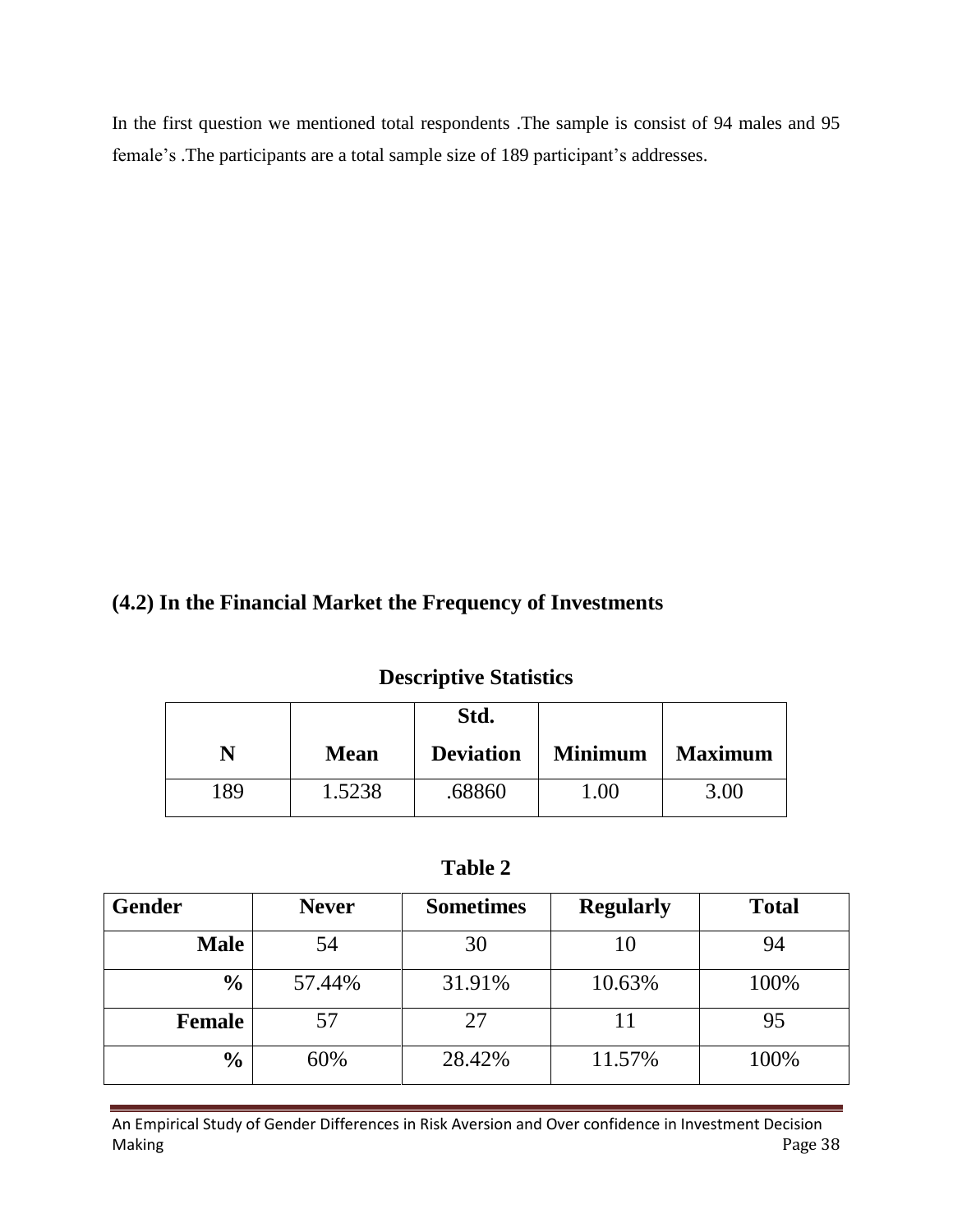| <b>Total</b> | $\mathbf{r}$ | --<br>ັ | ⌒1<br>⊷ | 189  |
|--------------|--------------|---------|---------|------|
|              | 58.73%       | 30.16%  | 11.11%  | 100% |

In the question frequency of making investment in financial markets have basic knowledge about the financial market questions. In the Table 2, 189 respondents 57.44 % of the male participants and 60 % of the female participants have answered that they have never invest any money in the financial market.31.91 % Males respondents and 28.42 % females participants have answered that they sometimes invest money in the financial market .10.63 % of male participants and 11.57 % of females participants have answered that they have regularly invest money in the financial market.

#### **Test Statistics**

| $Chi-Square(a)$ | 65.143 |
|-----------------|--------|
| Df              |        |
| Asymp. Sig.     | .000   |

The value of Chi-square test is 65.143 and it is significant under the 95% level of confidence .it means genders show significantly different from each other, with respect to frequency of investment.

#### **(4.3)Knowledge about Finance and Investments**

#### **Descriptive Statistics**

| Vlinimum    | Q.             |
|-------------|----------------|
| laximum     | $\blacksquare$ |
| Std.        | M              |
| <b>Mean</b> | $\sqrt{2}$     |
| -           | м              |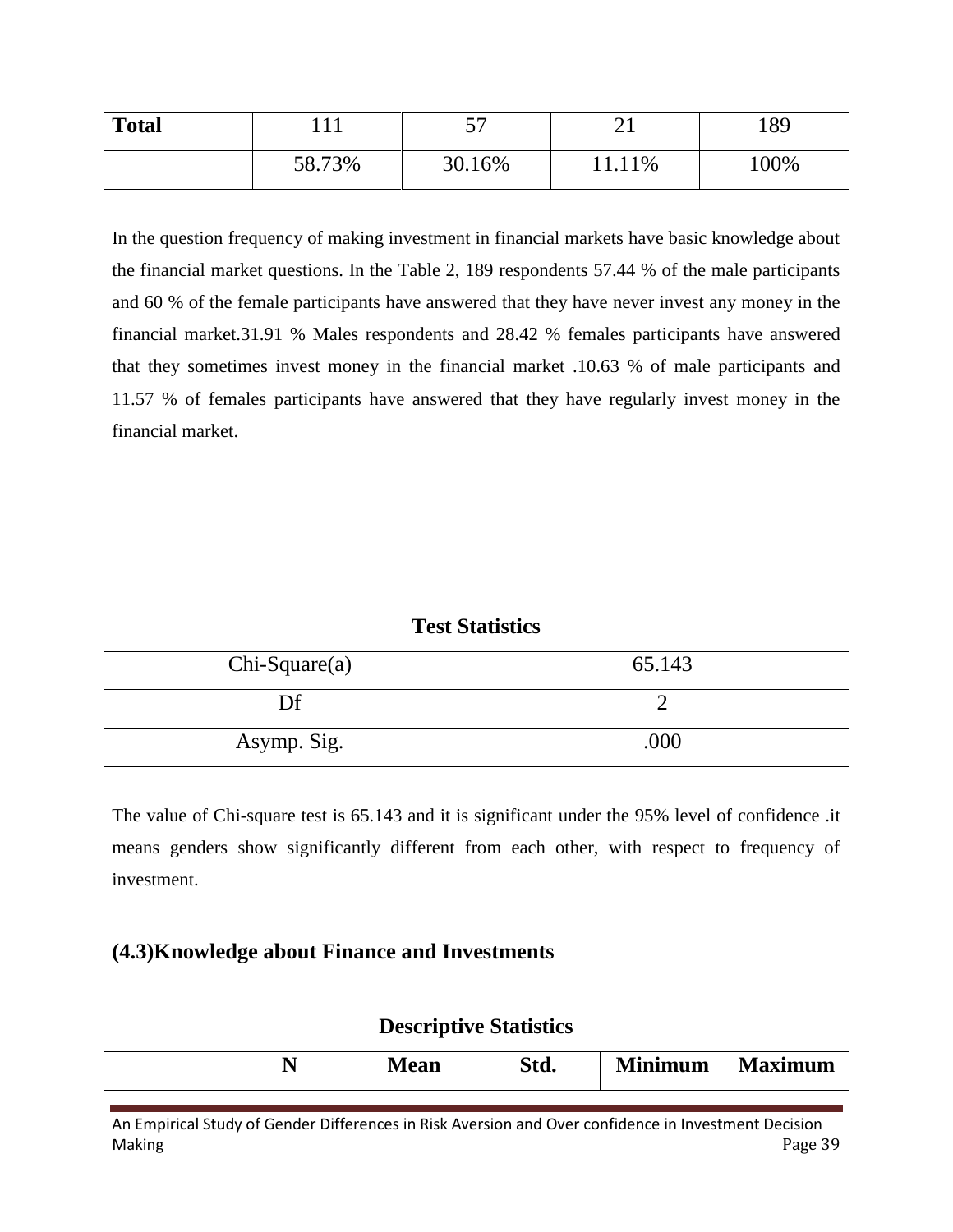|     |        | <b>Deviation</b> |      |      |
|-----|--------|------------------|------|------|
| 189 | 1.9048 | 74479            | 1.00 | 3.00 |

**Table 3**

| <b>Gender</b> | <b>Above</b> | <b>Below</b><br>Average |         | <b>Total</b> |
|---------------|--------------|-------------------------|---------|--------------|
|               | Average      |                         | Average |              |
| <b>Male</b>   | 30           | 44                      | 20      | 94           |
| $\frac{0}{0}$ | 31.91%       | 46.80%                  | 21.27%  | 100%         |
| <b>Female</b> | 32           | 39                      | 24      | 95           |
| $\frac{0}{0}$ | 33.68%       | 41.05%                  | 25.26%  | 100%         |
| <b>Total</b>  | 62           | 83                      | 44      | 189          |
|               | 32.80%       | 43.91%                  | 23.28%  | 100%         |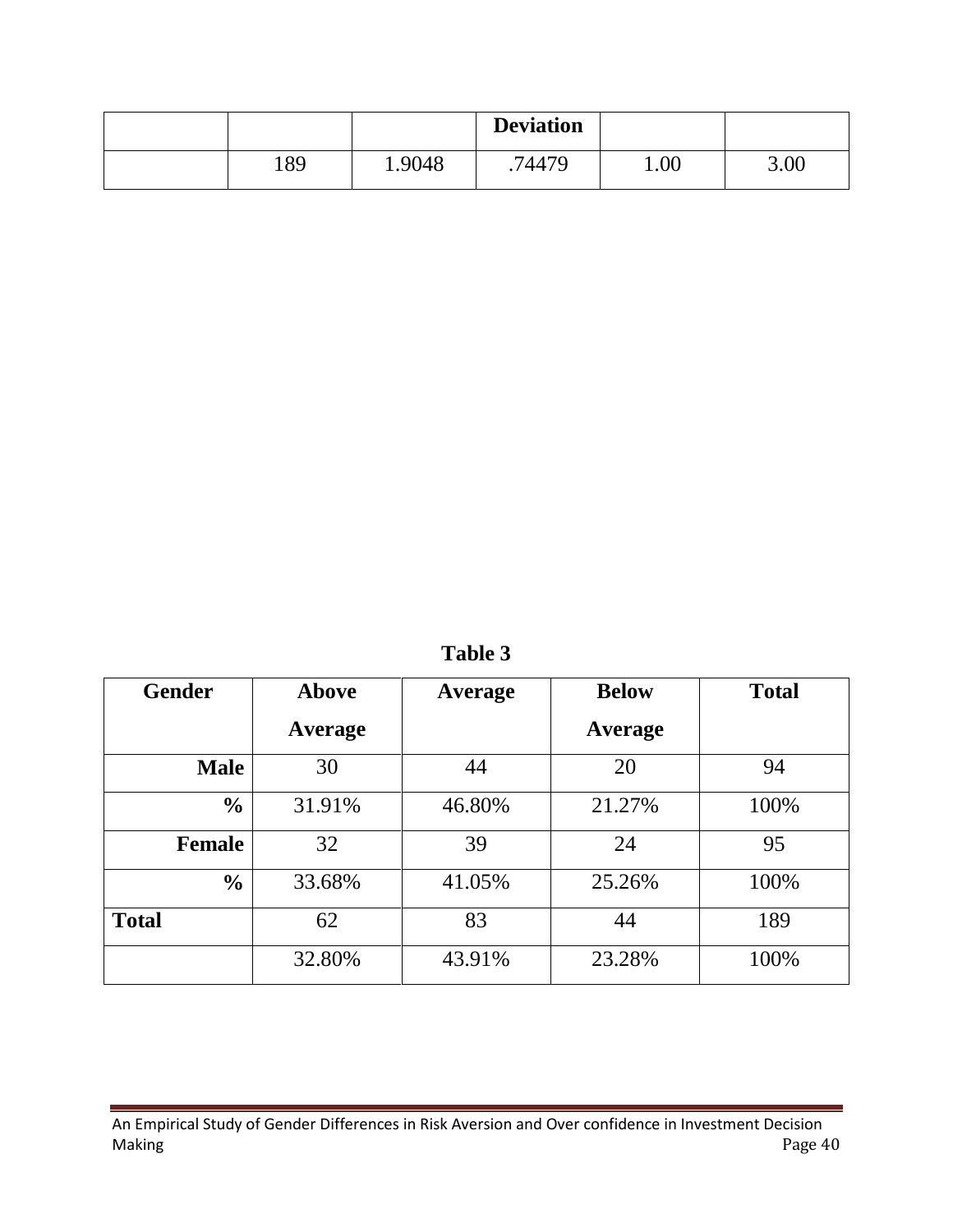In this question 189 participants answers 31.91% Males have a Above average knowledge about finance and investments and 33.68% Females participants have a Above average knowledge about finance and investments .46.80% Males and 41.05 % Females participants answered they have average knowledge about finance and investments .21.27% Males and 25.26 % females participants answered they have below average about finance and investments .

### **Test Statistics**

| $Chi-Square(a)$ | 12.095 |
|-----------------|--------|
| Df              |        |
| Asymp. Sig.     | .002   |

The value of Chi-square test is 12.095 and it is significant under the 95% level of confidence .it means genders show significantly different from each other, with respect to knowledge about finance and investments.

# **(4.4)Measuring Risk Aversion**

# **Risk taking description**

# **Descriptive Statistics**

|                    |     |             | Std.             |                |                |
|--------------------|-----|-------------|------------------|----------------|----------------|
|                    | N   | <b>Mean</b> | <b>Deviation</b> | <b>Minimum</b> | <b>Maximum</b> |
| <b>Risk taking</b> | 189 | 2.4974      | 1.14680          | .00            | 4.00           |

# **Table 4**

| Gender | Risk   | <b>Risk lover</b> | Risk           | <b>Willing to</b> |  |
|--------|--------|-------------------|----------------|-------------------|--|
|        | Averse |                   | <b>Natural</b> | take              |  |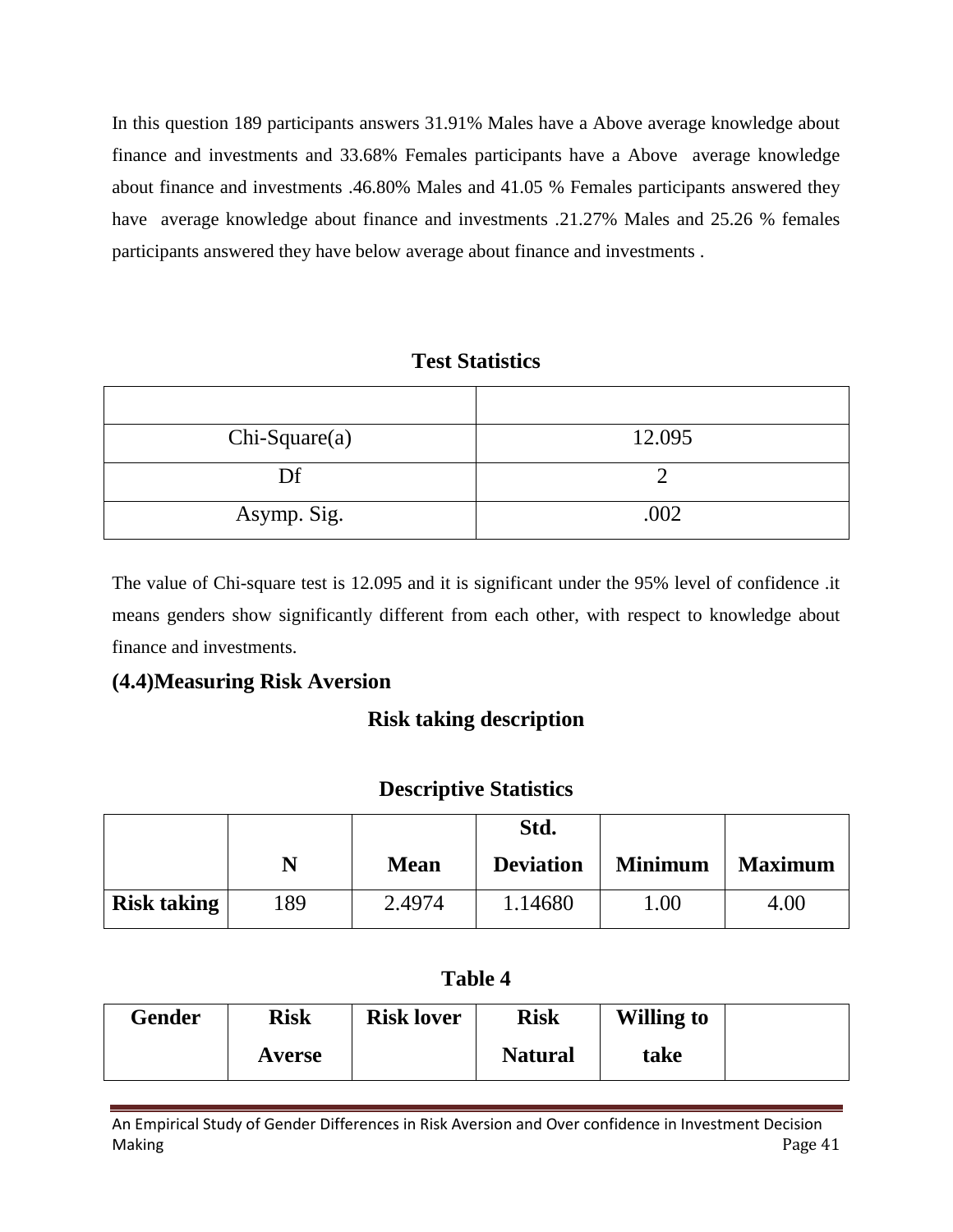|               |                |        |        | calculated | <b>Total</b> |
|---------------|----------------|--------|--------|------------|--------------|
|               |                |        |        | risk after |              |
|               |                |        |        | sufficient |              |
|               |                |        |        | research   |              |
| <b>Male</b>   | $\overline{7}$ | 44     | 12     | 31         | 94           |
| $\frac{6}{6}$ | 7.44%          | 46.80% | 12.76% | 32.97%     | 100%         |
| <b>Female</b> | 14             | 24     | 30     | 27         | 95           |
| $\frac{0}{0}$ | 14.73%         | 25.26% | 31.57% | 28.42%     | 100%         |
| <b>Total</b>  | 21             | 68     | 42     | 58         | 189          |
|               | 11.11%         | 35.97% | 22.22% | 30.68%     | 100%         |

This question shows that the attitude of respondents towards risk aversion out of 189 ,7.44 % of the males respondents and 14.73 % of females respondents are Risk averse .46.80 % of males respondents and 25.26 % of females respondents answered that they are risk lover .12.76 % of males respondents and 31.57 % of females respondents answered that they are risk natural .32.97 % of male participants and 28.59 % of females participants answered that they are willing to take calculated risk after sufficient research.

#### **Test Statistics**

| $Chi-Square(a)$ | 26.725   |
|-----------------|----------|
| Df              | ◠<br>لىم |
| Asymp. Sig.     | .000     |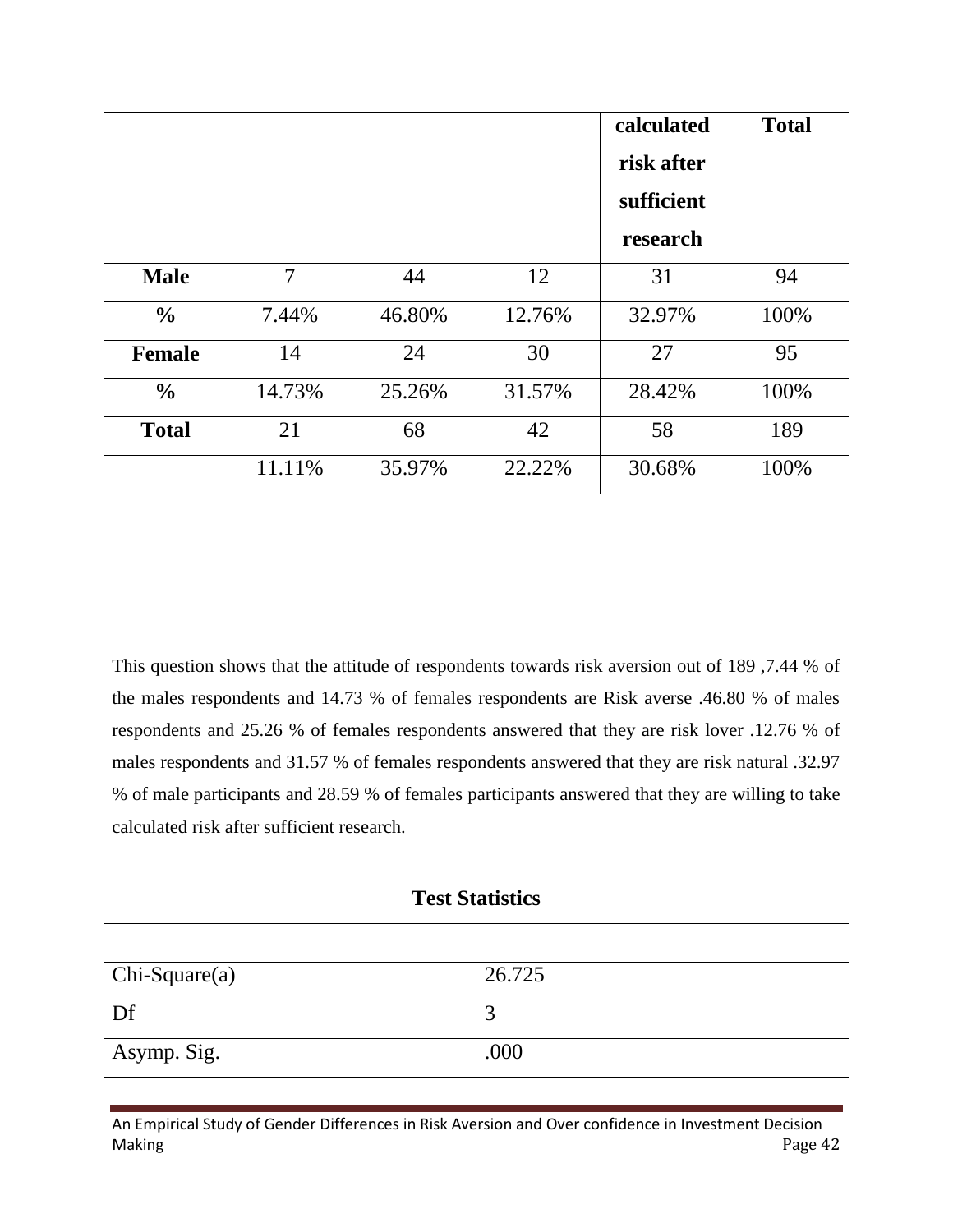The value of Chi-square test is 26.725 and it is significant under the 95% level of confidence .it means genders show significantly different from each other, with respect to risk taking description.

# **(4.5)Alternative of Investment**

# **Descriptive Statistics**

|                           |             | Std.             |                |                |
|---------------------------|-------------|------------------|----------------|----------------|
| $\boldsymbol{\mathsf{N}}$ | <b>Mean</b> | <b>Deviation</b> | <b>Minimum</b> | <b>Maximum</b> |
| 189                       | 2.1587      | 98725            | 00.1           | 4.00           |

**Table 5:** 

| <b>Gender</b> | <b>Fixed</b><br>deposit | <b>Saving</b><br>account in | <b>Mutual</b><br><b>Fund</b> | <b>Stock</b><br><b>Market</b> | <b>Total</b> |
|---------------|-------------------------|-----------------------------|------------------------------|-------------------------------|--------------|
|               |                         | <b>Bank</b>                 |                              |                               |              |
| <b>Male</b>   | 28                      | 30                          | 22                           | 14                            | 94           |
| $\frac{0}{0}$ | 29.78%                  | 31.91%                      | 23.91                        | 14.89                         | 100%         |
| <b>Female</b> | 30                      | 34                          | 24                           | $\overline{7}$                | 95           |
| $\frac{0}{0}$ | 31.57%                  | 35.78%                      | 25.26%                       | 7.36%                         | 100%         |
| <b>Total</b>  | 58                      | 64                          | 46                           | 21                            | 189          |
|               | 30.68%                  | 33.86%                      | 24.33                        | 11.11%                        | 100%         |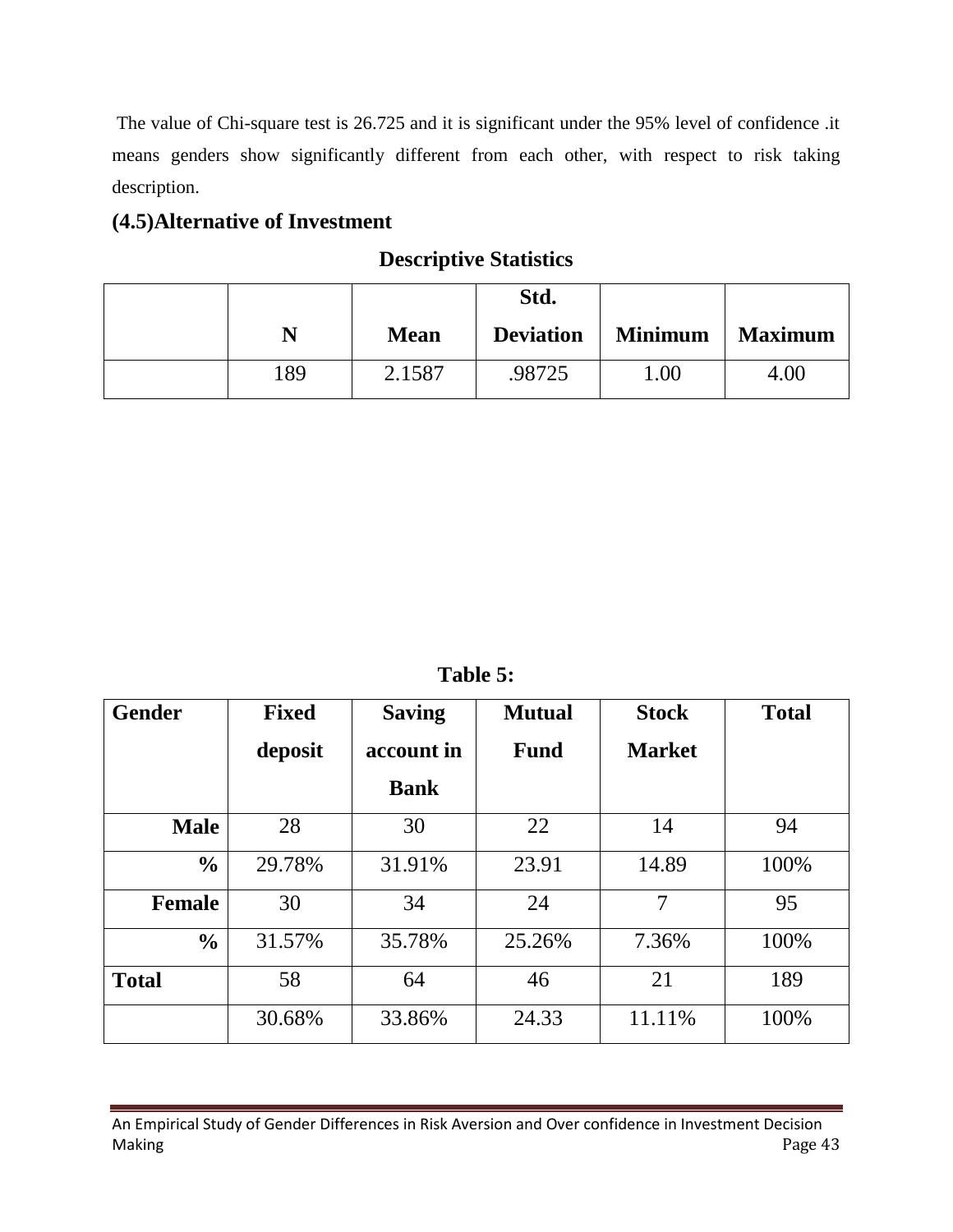In this question If you have Rs.100, 000 with four alternative of investments namely fixed deposit, saving accounts in the bank, mutual fund and stock market. In this question 29.78% males respondents answered that they choose fixed deposit if these are the alternative investments .31.57 % females respondents answered that they choose fixed deposit .31.91% males respondents answered that they will choose saving account in bank 35.78 % females respondents answered that they will choose saving account in the bank.14.89 % Males answered they will choose mutual fund and 25.26 % females answered that they will choose mutual fund .And 14.89 % Males respondents answered that they will choose stock if these mention alternative investments and 7.36 % females answered that they will choose stock market if these are alternative investments .

#### **Test Statistics**

| $Chi-Square(a)$ | 23.000 |
|-----------------|--------|
| Df              |        |
| Asymp. Sig.     | .000   |

The value of Chi-square test is 23.000 and it is significant under the 95% level of confidence .it means genders show significantly different from each other, with respect to alternative of investment.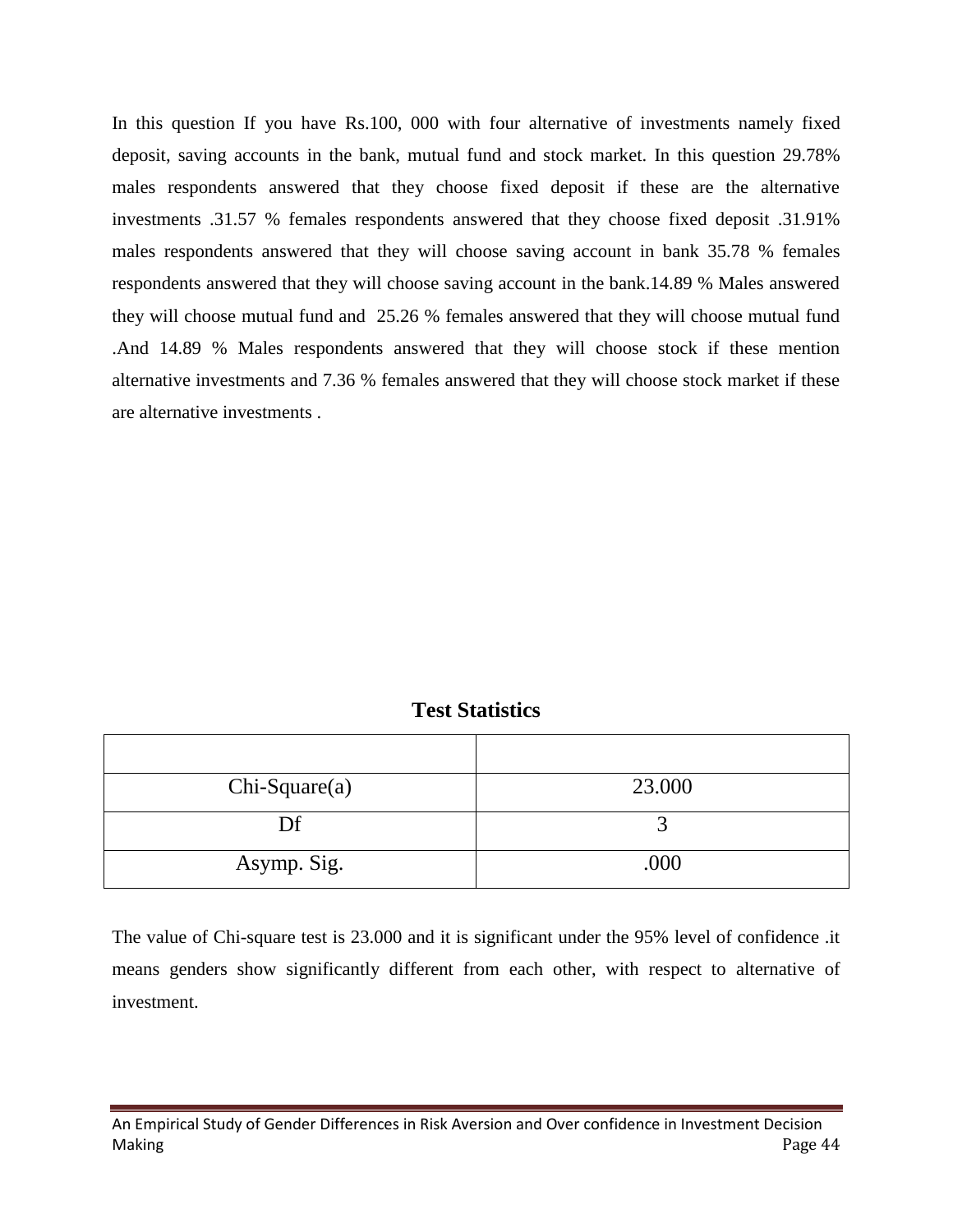# **(4.6)Gender with Alternative to compensate for loss**

|     |             | Std.             |                |                |
|-----|-------------|------------------|----------------|----------------|
| N   | <b>Mean</b> | <b>Deviation</b> | <b>Minimum</b> | <b>Maximum</b> |
| 189 | 1.7778      | .76027           | $00$ .         | 3.00           |

# **Descriptive Statistics**

**Table 6**

| <b>Gender</b> | 50% Chance<br>to win Rs.500<br>and a $50\%$<br>chance to lose<br>an additional<br><b>Rs.500</b> | 25% Chance<br>to win<br>$Rs.1000$ and a<br>75% chance<br>to lose an<br>additional<br><b>Rs.1000</b> | <b>Be contended</b><br>with loss and<br>do nothing | <b>Total</b> |
|---------------|-------------------------------------------------------------------------------------------------|-----------------------------------------------------------------------------------------------------|----------------------------------------------------|--------------|
| <b>Male</b>   | 40                                                                                              | 38                                                                                                  | 16                                                 | 94           |
| $\frac{0}{0}$ | 42.55%                                                                                          | 40.42%                                                                                              | 17.02%                                             | 100%         |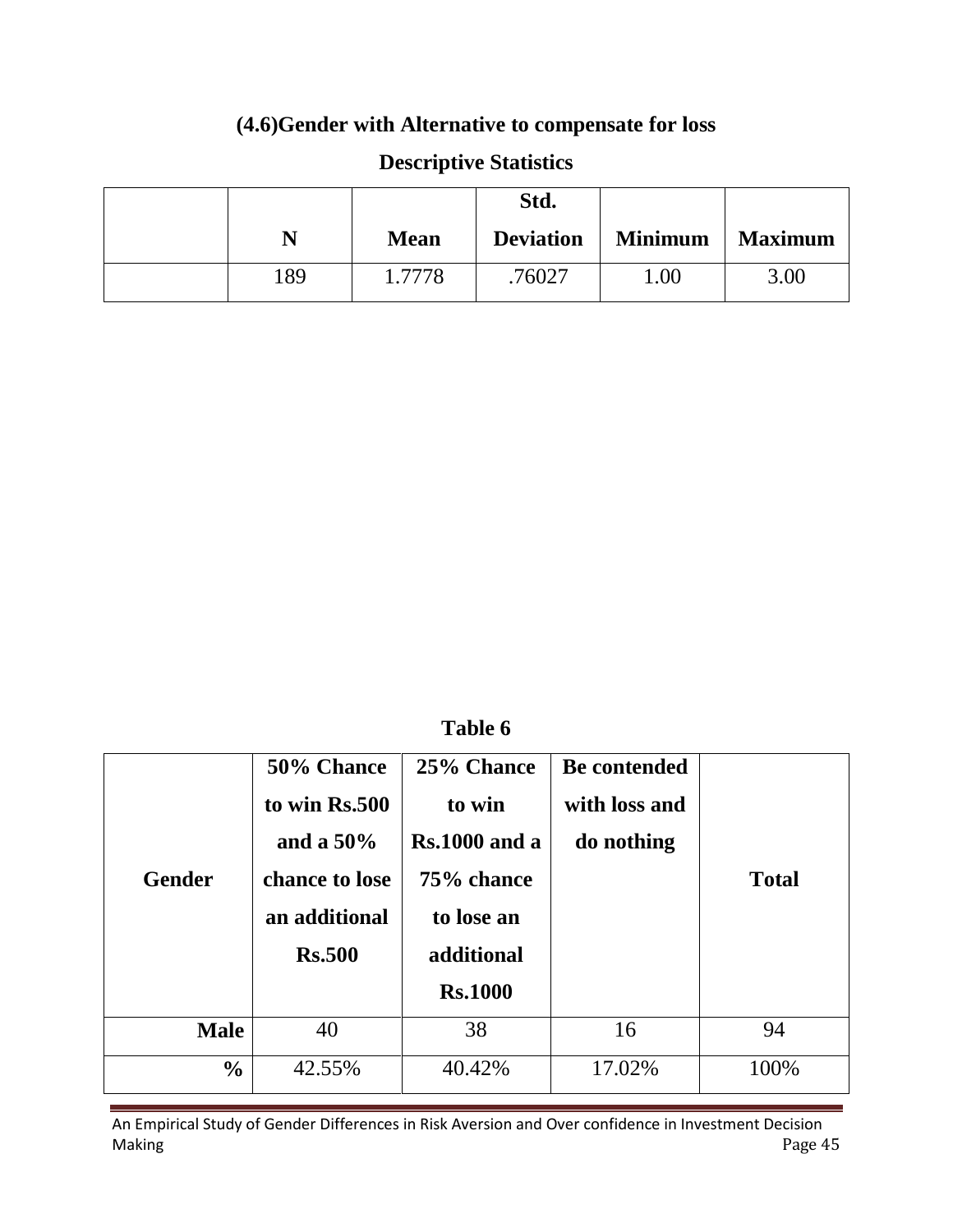| <b>Female</b> | 40     |        | 22     |      |
|---------------|--------|--------|--------|------|
| $\frac{6}{9}$ | 42.10  | 34.73  | 23.15  | 100% |
| <b>Total</b>  | 80     |        | 38     | 189  |
|               | 42.32% | 37.56% | 20.10% | 100% |

In this question gender with alternative to compensate for loss there are 189 respondents in which 42.55 % Males respondents choose the 50% chance to win Rs.500 and a 50% chance to lose an additional Rs.500 and 42.10 % Female respondents answer that they will choose the 50% chance to win Rs.500 and a 50% chance to lose an additional Rs.500.40.42 % male respondents answered that they will choose  $2<sup>nd</sup>$  option 25% chance to win Rs.1000 and a 75 % chance to lose an additional Rs.1000 and 34.73 % females respondents answered that they will choose  $2<sup>nd</sup>$ option 25% chance to win Rs.1000 and a 75 % chance to lose an additional Rs.1000.17.02 male respondents answered that they will choose  $3<sup>rd</sup>$  options be contended with loss and do nothing .23.15 % female answered that they will choose  $3<sup>rd</sup>$  options be contended with loss and do nothing.

| <b>Test Statistics</b> |  |
|------------------------|--|
|------------------------|--|

|                 | Alternative to Compensate for loss |
|-----------------|------------------------------------|
| $Chi-Square(a)$ | 15.524                             |
|                 |                                    |
| Asymp. Sig.     | .000                               |

The value of Chi-square test is 15.524 and it is significant under the 95% level of confidence .it means genders show significantly different from each other, with respect to alternative to compensate for loss in investment.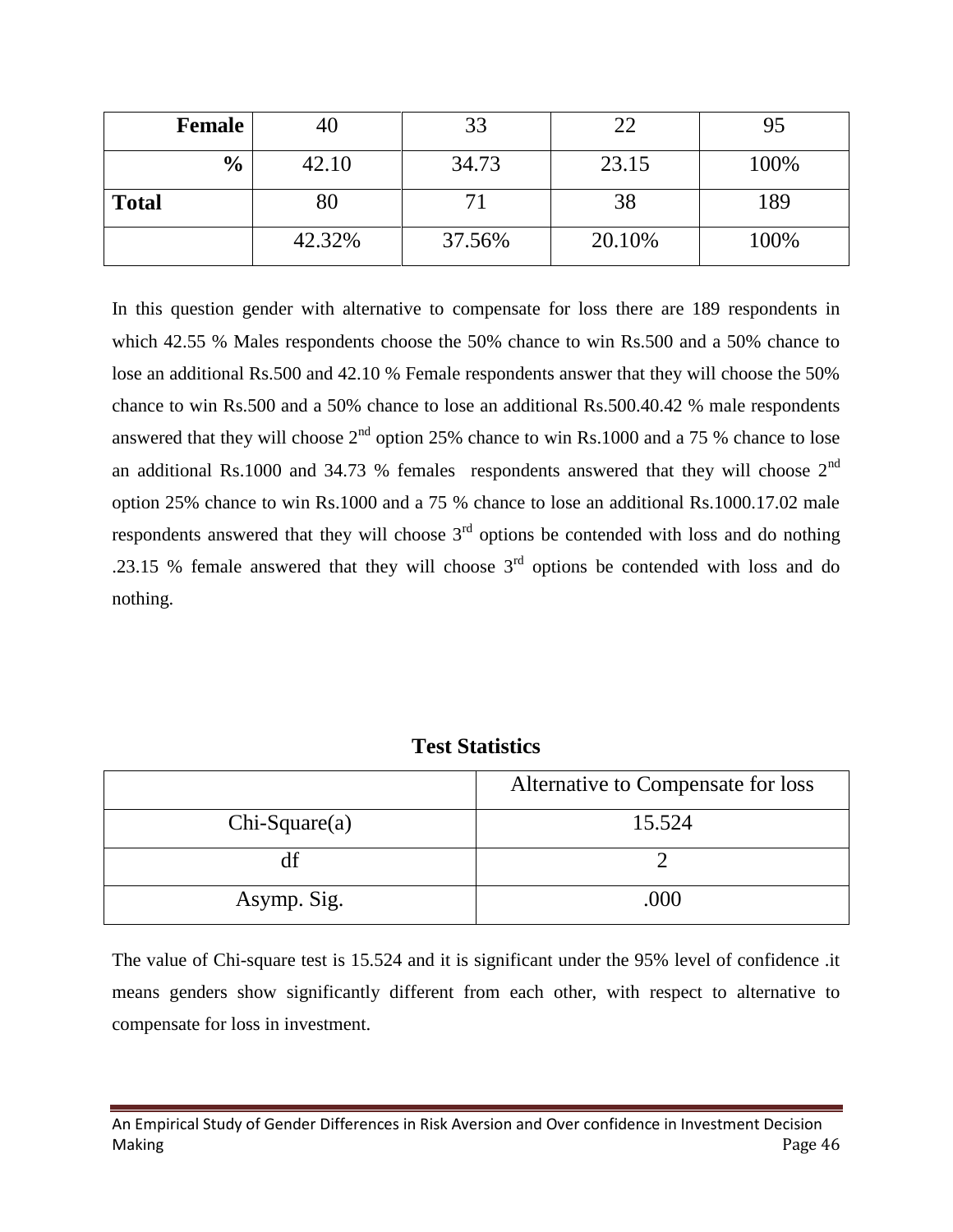# **(4.7)Investments option in case of inheritance**

|     |             | Std.             |                |                |
|-----|-------------|------------------|----------------|----------------|
| N   | <b>Mean</b> | <b>Deviation</b> | <b>Minimum</b> | <b>Maximum</b> |
| 189 | 1.8519      | .82466           | .00            | 3.00           |

# **Descriptive Statistics**

**Table 7**

| <b>Gender</b> | $70\%$ in low<br>risk $20\%$ in<br>medium<br>risk, $10\%$ in<br>high risk | 50 %in low<br>risk, $35\%$ in<br>medium risk<br>,15 $\%$ in high<br>risk | $25\%$ in low<br>risk, $15\%$ in<br>medium<br>risk, $60\%$ in<br>high risk | <b>Total</b> |
|---------------|---------------------------------------------------------------------------|--------------------------------------------------------------------------|----------------------------------------------------------------------------|--------------|
| <b>Male</b>   | 41                                                                        | 34                                                                       | 19                                                                         | 94           |
| $\frac{0}{0}$ | 43.61%                                                                    | 36.17%                                                                   | 20.21%                                                                     | 100%         |
| <b>Female</b> | 39                                                                        | 23                                                                       | 33                                                                         | 95           |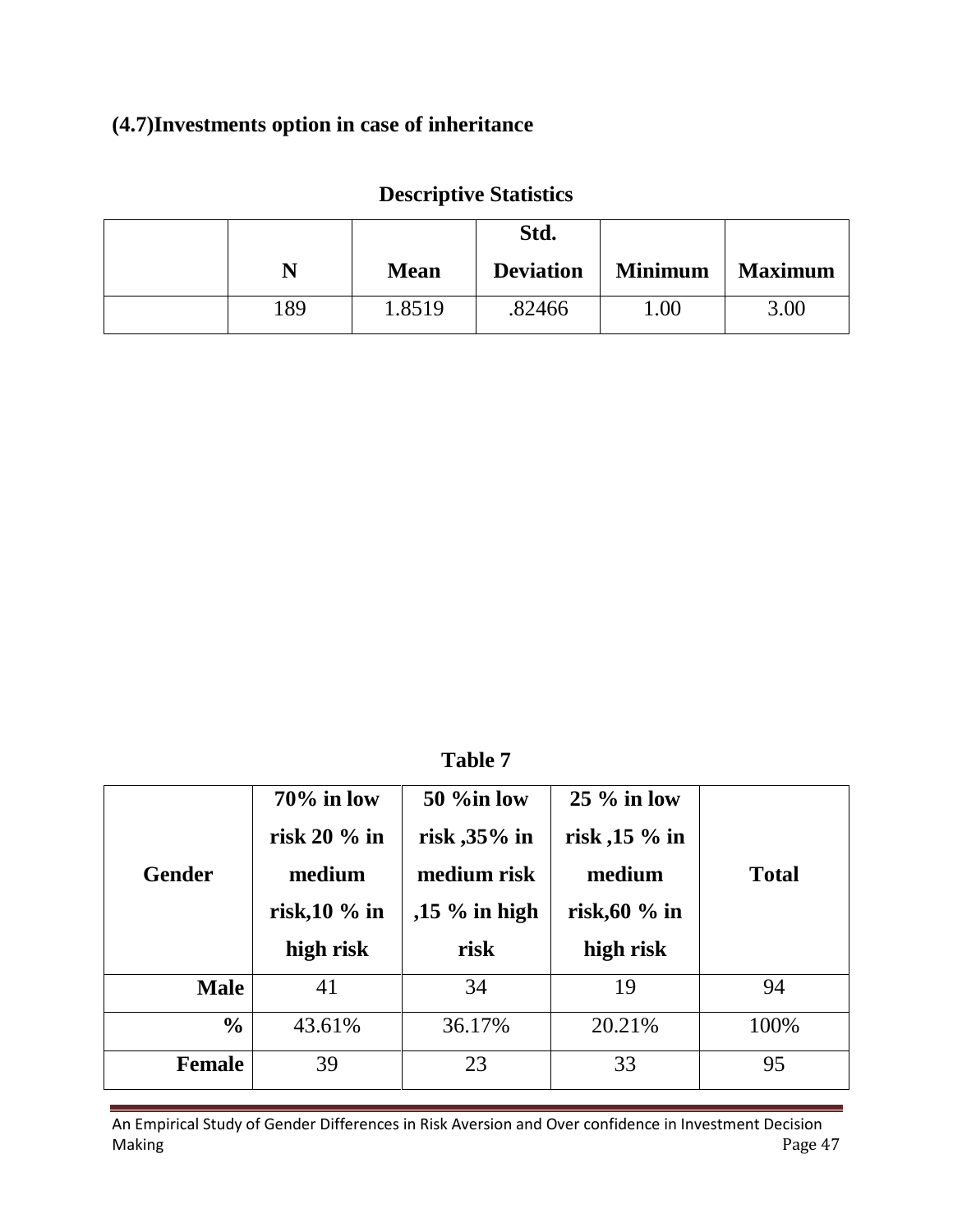| $\frac{0}{0}$ | 41.05% | 24.21% | 34.73% | 100% |
|---------------|--------|--------|--------|------|
| <b>Total</b>  | $80\,$ |        | 52     | 189  |
|               | 422.32 | 30.15  | 27.51  | 100% |

For measure of risk aversion the question, The question is 70 % in low 20 %medium 10 % high the males respondents answered 43.61% and females respondents answered 41.05 %.the second alternative option is 50 %in low risk ,35% in medium risk ,15 % in heigh risk in this option 36.17 % males and 24.21 % females choose this option ,the third option is 25% low ,15 % medium 60% in this 20.21 % males answered to choose this alternative option and 34.73% females choose this option as well.

#### **Test Statistics**

| $  Chi-Square(a) $ | 7.079 |
|--------------------|-------|
| Df                 |       |
| Asymp. Sig.        | .029  |

The value of Chi-square test is 7.079and it is significant under the 95% level of confidence .it means genders show significantly different from each other, with respect to investment option in case of inheritance of investment.

### **(4.8)Measuring Confidence**

#### **The Ability to cope and interact with other people**

#### **Descriptive Statistics**

| CL.<br>Minimum<br>ıΜ<br>Mean<br>laximum<br>Std.<br>$\overline{\phantom{0}}$ |
|-----------------------------------------------------------------------------|
|-----------------------------------------------------------------------------|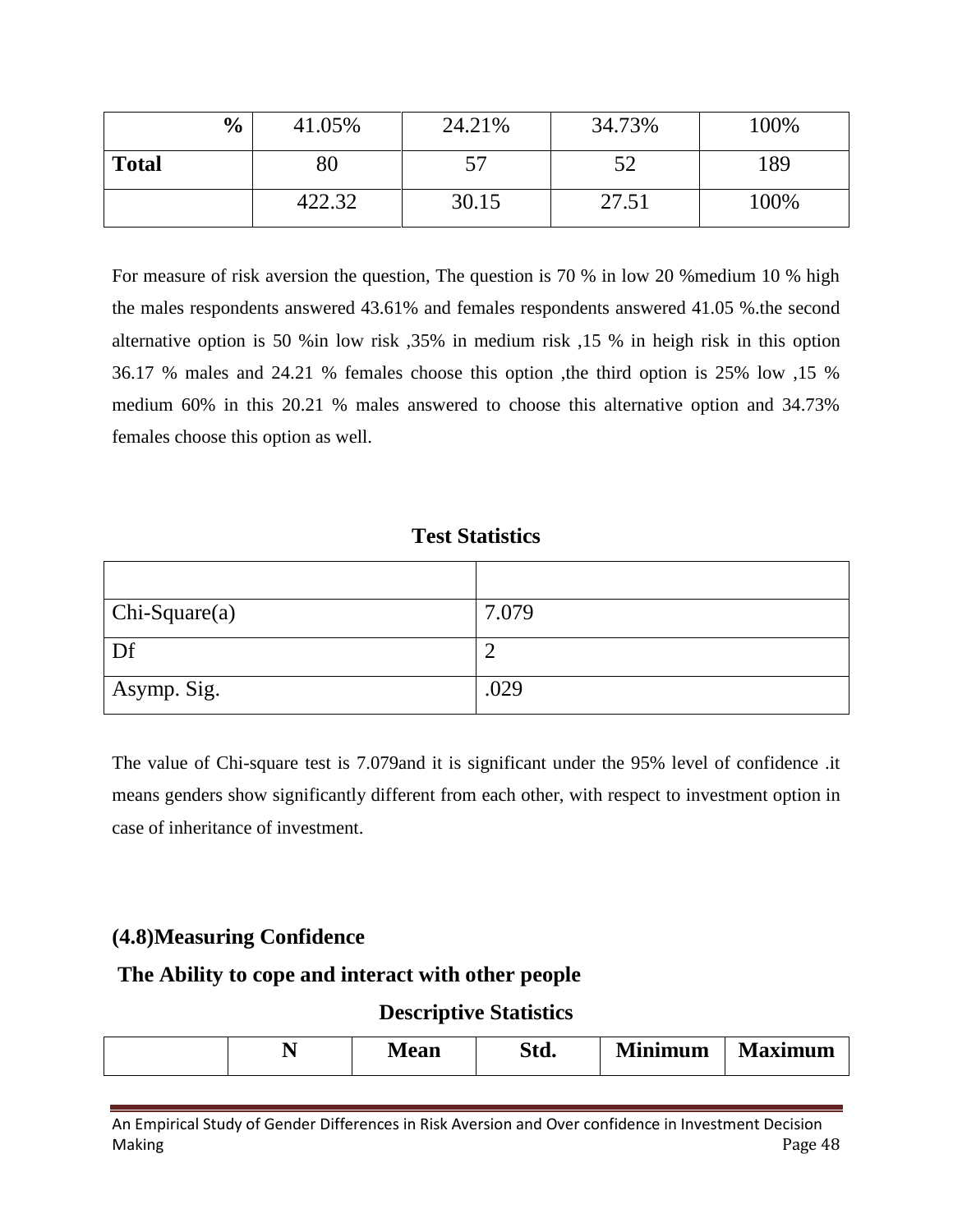|     |        | <b>Deviation</b> |      |      |
|-----|--------|------------------|------|------|
| 189 | 1.4339 | .49692           | 1.00 | 2.00 |

#### **Table 8**

| <b>Gender</b> | Average | <b>Above Average</b> | <b>Total</b> |
|---------------|---------|----------------------|--------------|
| <b>Male</b>   | 67      | 27                   | 94           |
| $\frac{0}{0}$ | 71.27%  | 28.72%               | 100%         |
| <b>Female</b> | 40      | 55                   | 95           |
| $\frac{0}{0}$ | 42.10%  | 57.89%               | 100%         |
| <b>Total</b>  | 107     | 82                   | 189          |
|               | 56.61%  | 38%                  | 100%         |

This question, we measure confidence among participants.71.27 % Males respondents answered they have average gender ability to cope and interact with each others.42.10 % Female respondents answered they have average gender ability to cope and interact with each others.28.73 % Male respondents answered that they have above average ability to cope and interact with each others.57.89% female respondents answered that they have above average ability to cope and interact with each others.

#### **Test Statistics**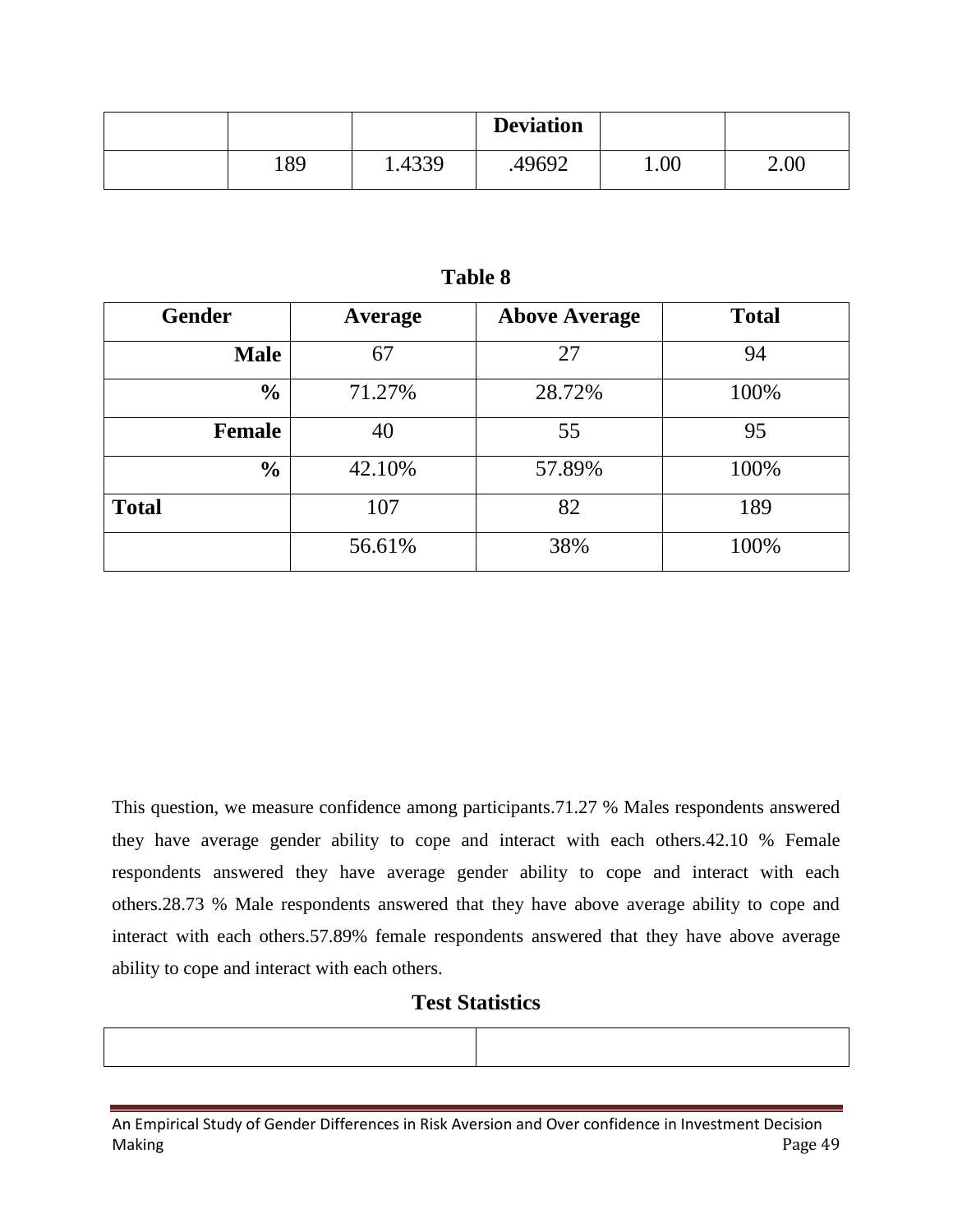| $Chi-Square(a)$ | 3.307 |
|-----------------|-------|
| Df              |       |
| Asymp. Sig.     | .069  |

The value of Chi-square test is 3.307 and as not significant under the 95% level of confidence .it means genders show significantly different from each other, with respect to ability to cope and interact with each other.

### **(4.9) Understanding of what is good**

### **Descriptive Statistics**

|     |             | Std.             |                |                |
|-----|-------------|------------------|----------------|----------------|
| N   | <b>Mean</b> | <b>Deviation</b> | <b>Minimum</b> | <b>Maximum</b> |
| 189 | 2.0529      | .79047           | 00.1           | 3.00           |

### **Table 9**

An Empirical Study of Gender Differences in Risk Aversion and Over confidence in Investment Decision Making Page 50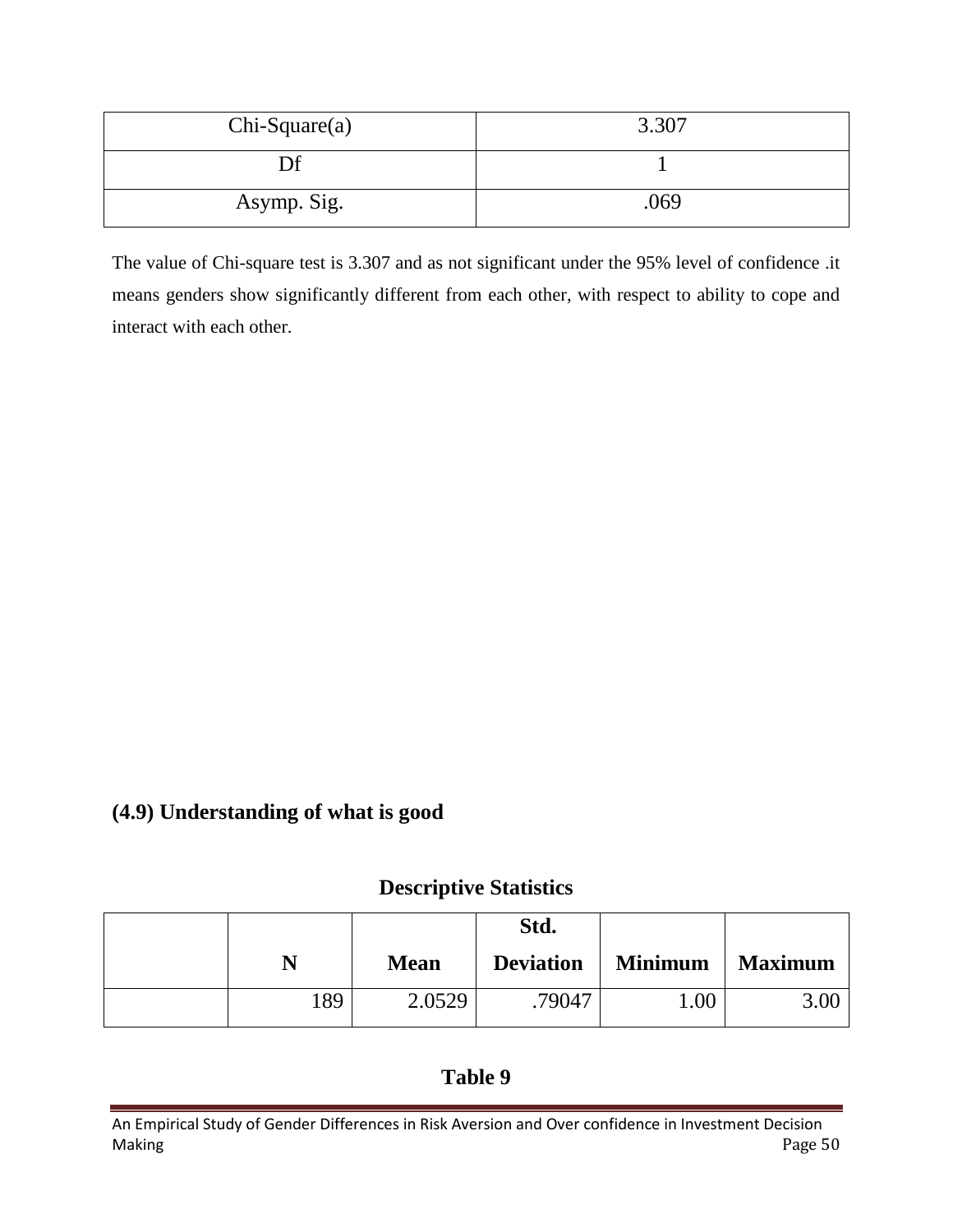| <b>Gender</b> | <b>Below</b>   | Average | <b>Above</b>   | <b>Total</b> |
|---------------|----------------|---------|----------------|--------------|
|               | <b>Average</b> |         | <b>Average</b> |              |
| <b>Male</b>   | 24             | 41      | 29             | 94           |
| $\frac{0}{0}$ | 25.53%         | 43.61%  | 30.85%         | 100%         |
| <b>Female</b> | 30             | 30      | 35             | 95           |
|               | 31.57%         | 31.57   | 36.84          | 100%         |
| <b>Total</b>  | 54             | 71      | 64             | 189          |
|               | 28.57%         | 37.56%  | 33.86%         | 100%         |

This question, we measure confidence among participants.In this question 25.53% male respondents answered below average. and 31.57 % female respondents answered below average .43.61 % of male respondents answered average and 31.57 % of female respondents answered average .30.85 % of male respondents answered above average and 36.84 % female respondents answered the above average

**Test Statistics**

| $Chi-Square(a)$ | 2.317 |
|-----------------|-------|
|                 |       |
| Asymp. Sig.     | .314  |

The value of Chi-square test is 2.317 and it is not significant under the 95% level of confidence .it means genders show no significantly different from each other, with respect to what is good.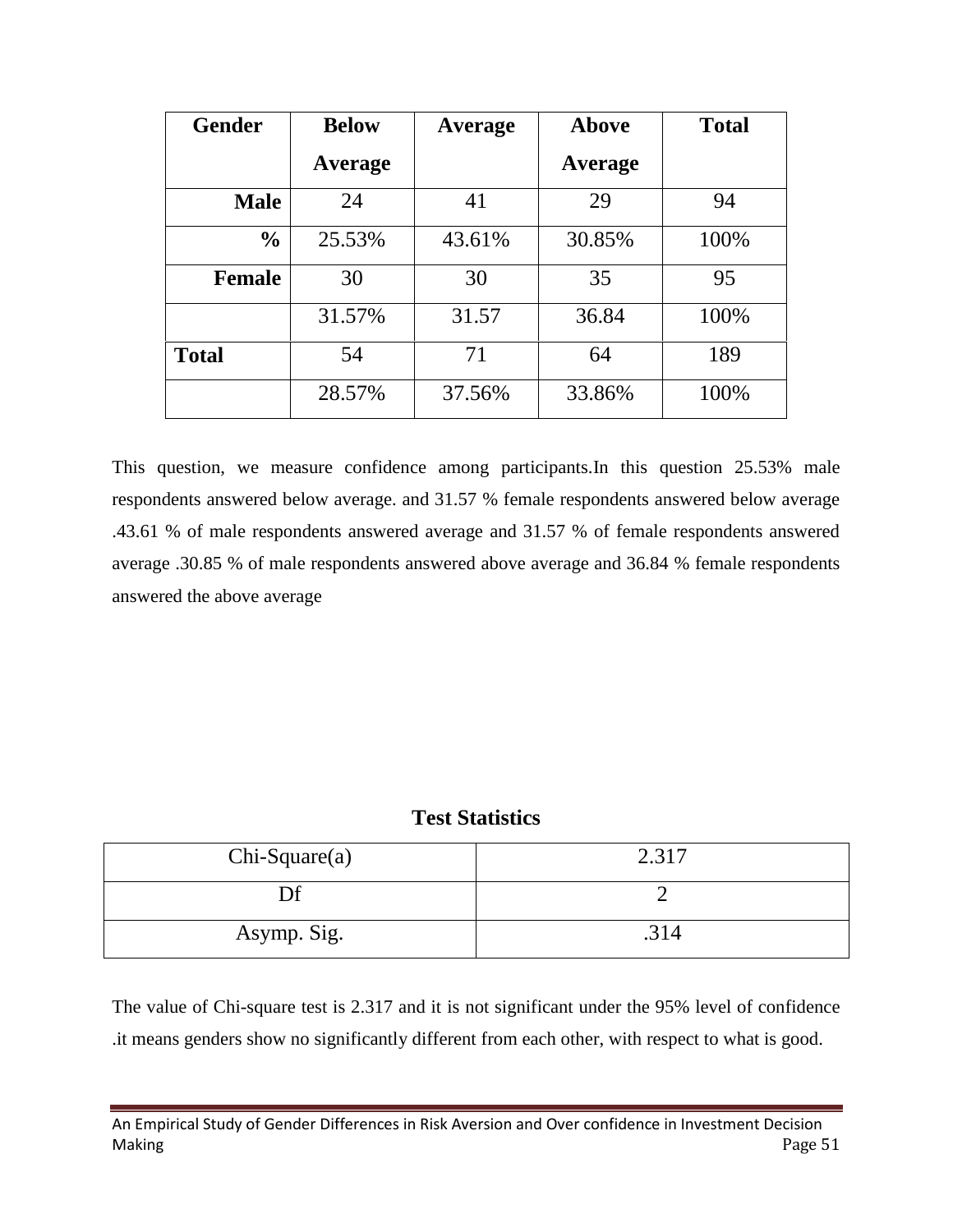### **(4.10) Clarity of vision in life**

#### **Descriptive Statistics**

|     |             | Std.             |                |                |
|-----|-------------|------------------|----------------|----------------|
| N   | <b>Mean</b> | <b>Deviation</b> | <b>Minimum</b> | <b>Maximum</b> |
| 189 | 2.1005      | .75474           | 00.1           | 3.00           |

### **Table 10**

| <b>Gender</b> | <b>Below</b> | Average | <b>Above</b> | <b>Total</b> |
|---------------|--------------|---------|--------------|--------------|
|               | average      |         | Average      |              |
| <b>Male</b>   | 24           | 41      | 29           | 94           |
| $\frac{0}{0}$ | 25.53%       | 43.61%  | 30.85%       | 100%         |
| <b>Female</b> | 21           | 39      | 35           | 95           |
| $\frac{0}{0}$ | 22.10%       | 41.05   | 36.84        | 100%         |
| <b>Total</b>  | 45           | 80      | 64           | 189          |
|               | 23.80%       | 42.32%  | 33.86%       | 100%         |

In the last question, we measure confidence among participants. 25.53% male respondents answered below average 22.10 % female respondents answered the below average .43.61 % male respondents answered average and 41.05 % female answered the average .and the  $3<sup>rd</sup>$  option in 30.85 % male respondents answered the above average and 36.84 % female respondents answered the above average .

# **Test Statistics**

| $Chi-Square(a)$ | 9.746 |
|-----------------|-------|
| Df              |       |
| Asymp. Sig.     | .008  |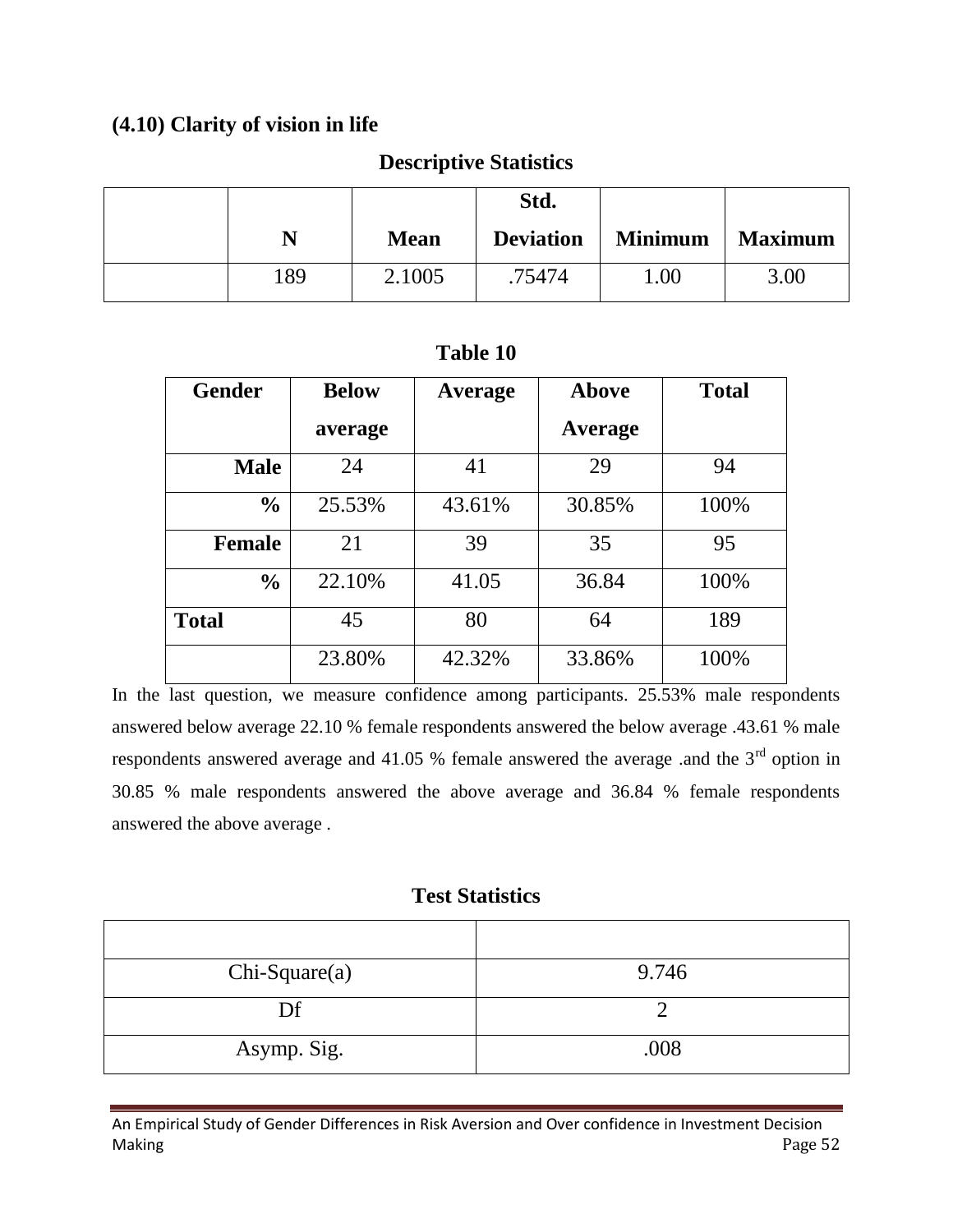The value of Chi-square test is 9.746 and is as significant under the 95% level of confidence .it means genders show significantly different from each other, with respect to ability to cope and interact with each other.

# **CHAPTER NO .5**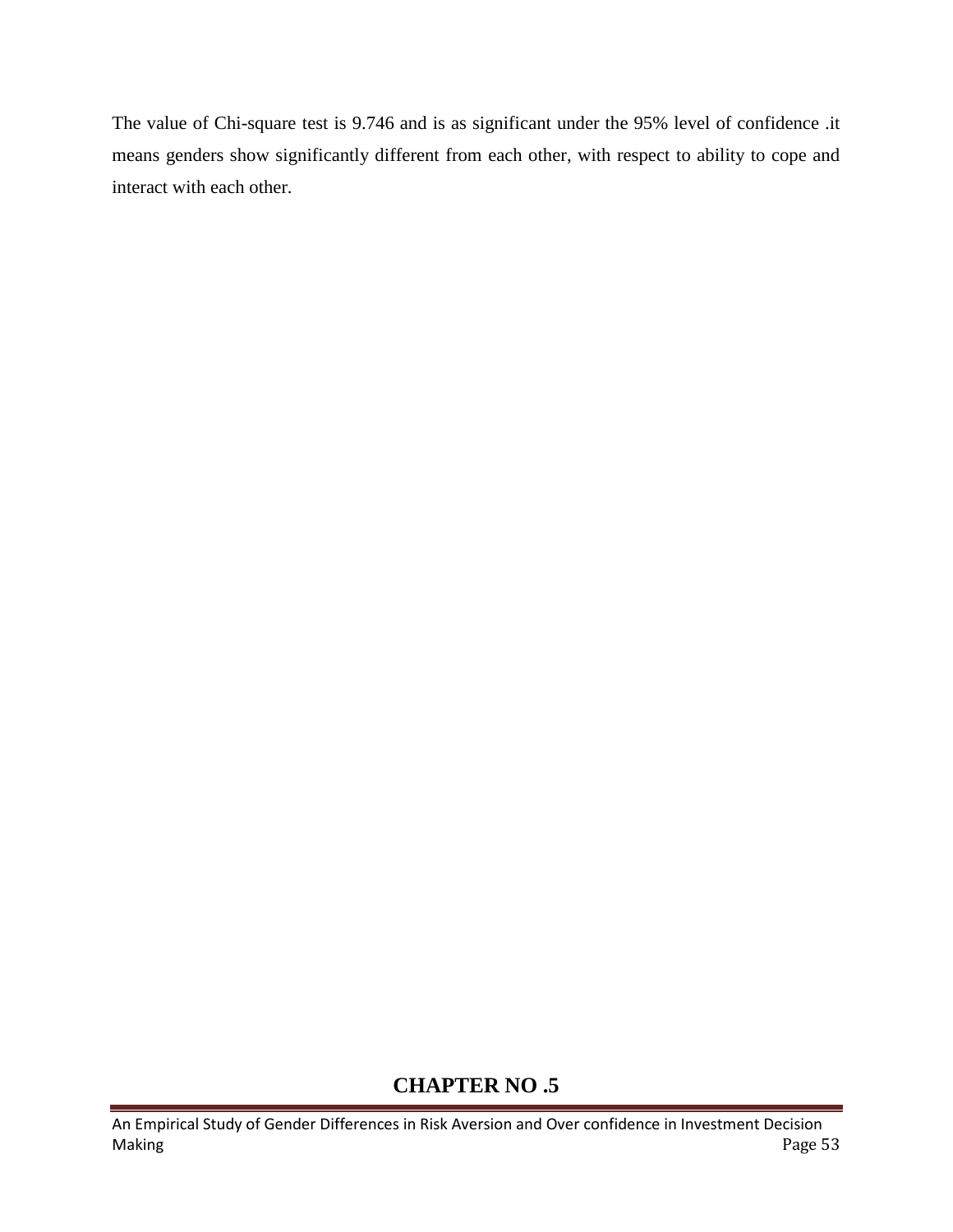#### **CONCLUSION & RECOMMENDATIONS**

There is significant difference between male female in investment decision in financial market by given them one category they are exist or not investment in financial market. Frequency of investments in stock market male female shows mix results. There is significant difference in all categories in knowledge about finance and investments between males and females. There is difference between males and females in all risk taking categories. There is significant effect in decision making. Females are conventional than their males. Males prefer to take high risk as compared to females. Risk calculation shows mix gender wise results at both counter part. This is clearly indicated that females are more risk averse than males.

There is significant difference between male and female when they chose different categories of investments. With the investment opportunity they have different categories of investments and

An Empirical Study of Gender Differences in Risk Aversion and Over confidence in Investment Decision Making Page 54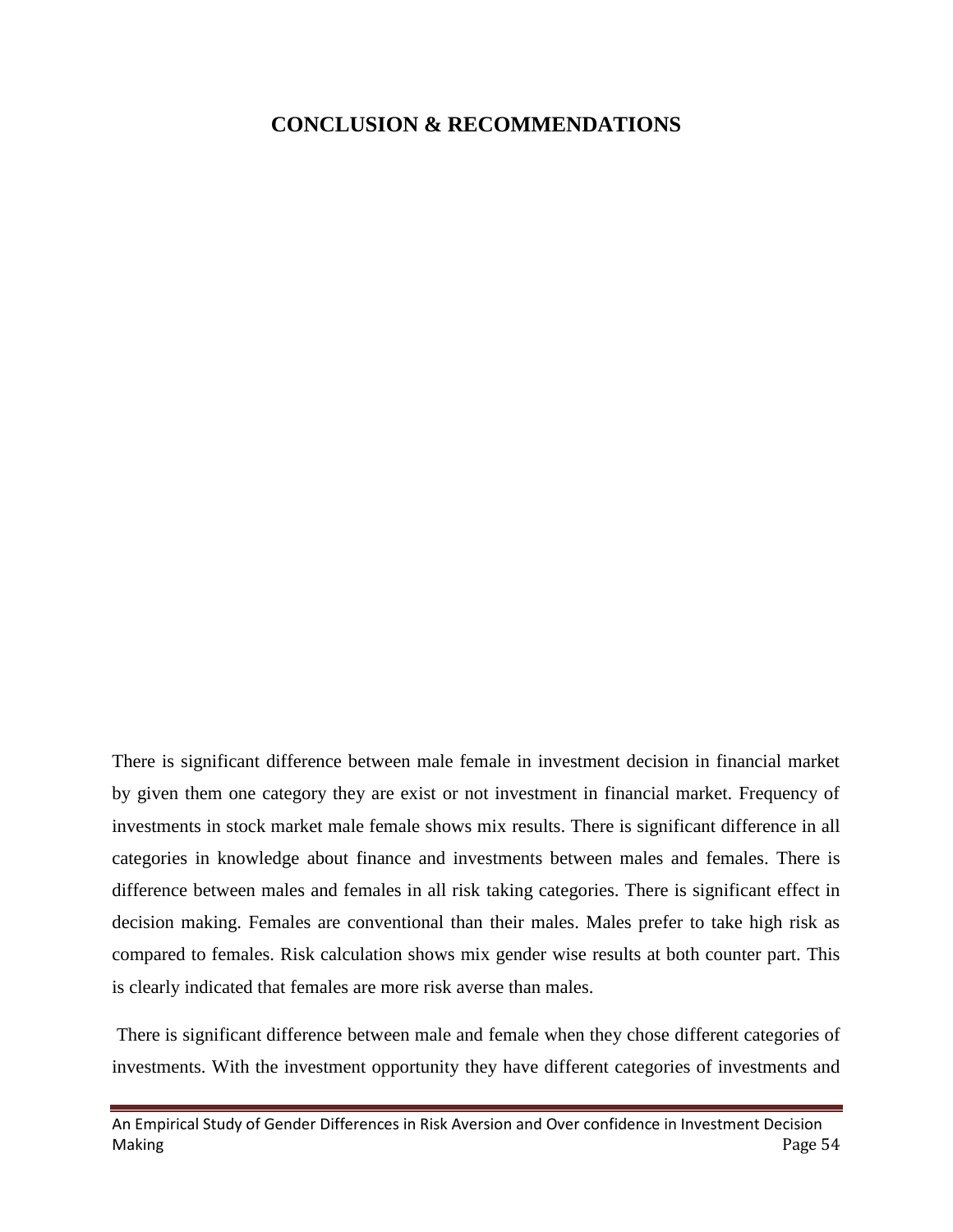results. Between males and females there is significant difference by choosing investments compensate for loss with in different categories. Significant and level of satisfaction is the difference between male and female at level of investment option in case of inheritance. Females take calculated risk by choosing the option of investment when they have different option of risk taking investments.

There is no significant difference between males and female with ability and interact with other peoples. Females have above average as compare to males in the interact with peoples. No significant difference between males and females confidence what is good on investment or risk. The result highlights that there is significant difference between males and females with respect to clarity of investment and risk.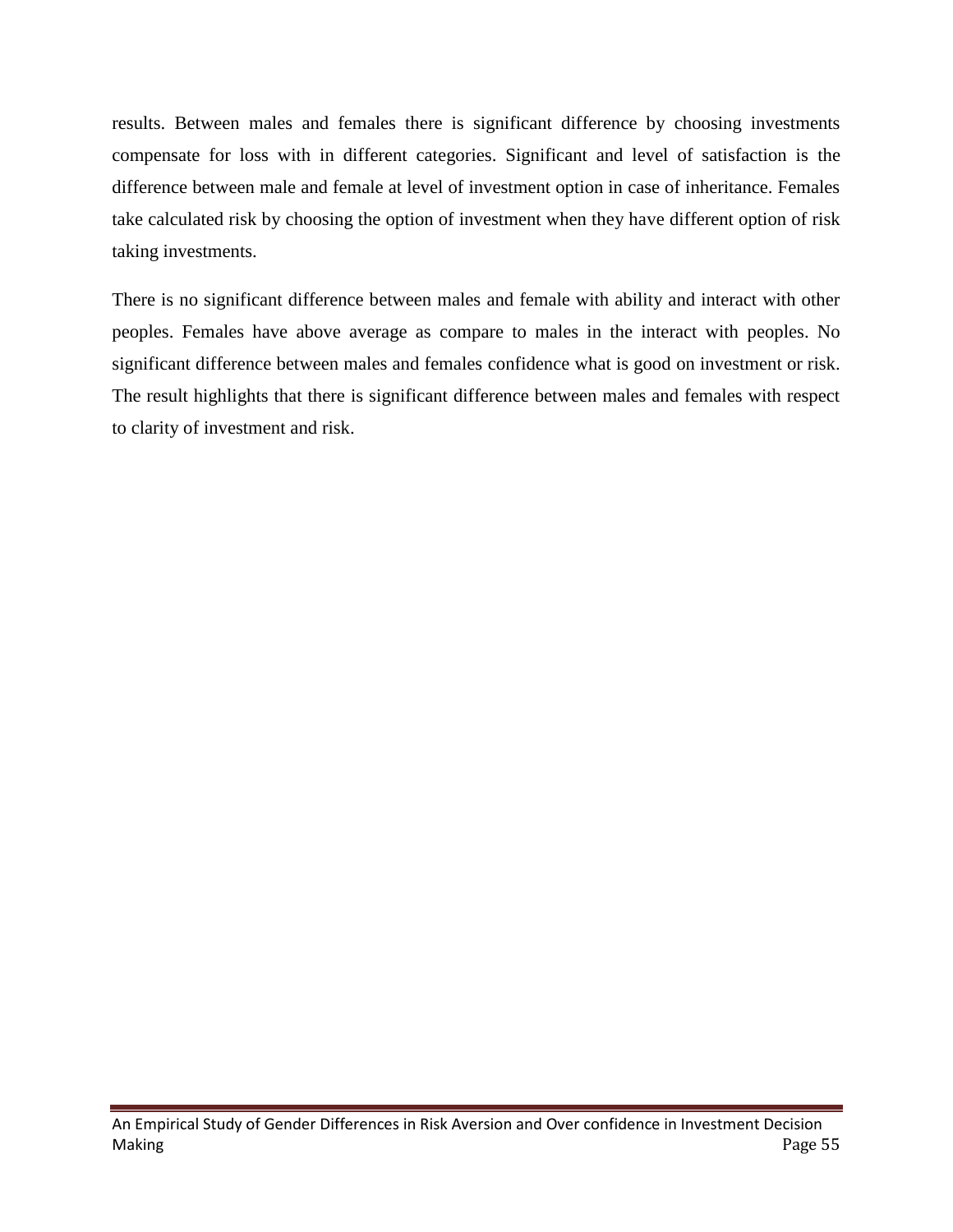# **RECOMMENDATIONS**

In this study, gender differences in financial risk aversion have introduced a series of major and significant impact Decide. The paper has some limitations, because it shows that a lot of scope for further work in this area Finance. Carefully read the important investment decisions can have an impact on the behavior patterns of giving between the genders. Also, more precisely, to be followed in evaluating a confidence level gender.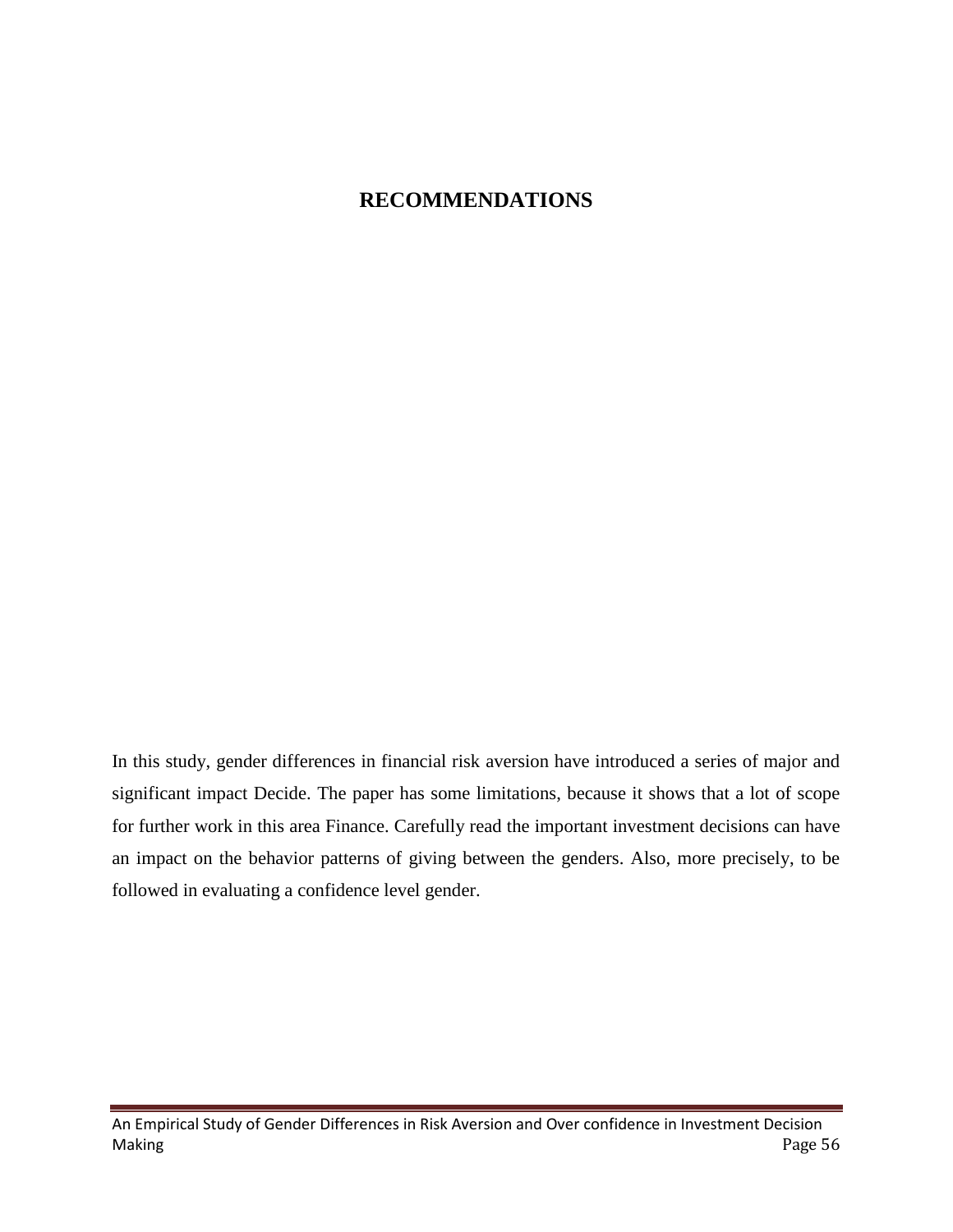### **REFERENCES**

- An improved measure of risk aversion.Hanna S.D. & Lindamood S. (2004).Association for Financial Counseling and Planning Education.
- Gender differences in preferences (Croson, R. and Gneezy, U. (2009). Economic Literature, 47(2), 1-27.
- Sex differences and statistical stereotyping in attitudes towards financial risk .Eckel, C. C. and Grossman, P. J. (2002). Evolution and Human Behavior, 23(4), 281-295.
- Gillespie, N. A. and Mann, L. (2004). Transformational leadership and shared values: the building blocks of trust. Journal of Managerial Psychology, 19, 588-607.

An Empirical Study of Gender Differences in Risk Aversion and Over confidence in Investment Decision Making Page 57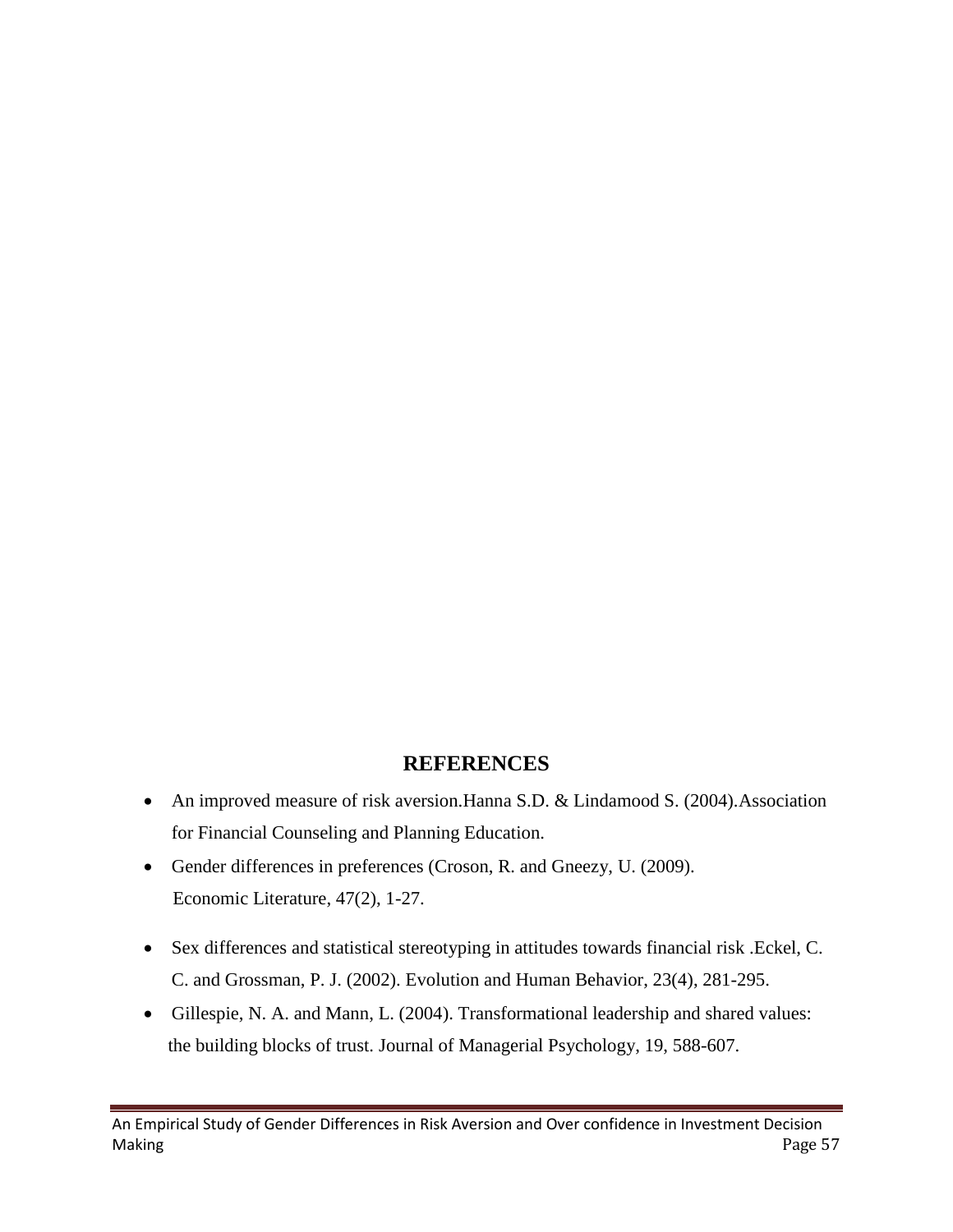- Johnson, J. E. and Powell, P. L. (1994). Decision making, risk and gender: are managers different? British Journal of Management, 5(2), 123-138.
- Bajtelsmit, Bernasek, and Jianakoplos (1996), and Jianakoplos and Bernasek (1996)
- Markowitz H. (1952), Portfolio selection. The Journal of Finance, 7 (1), 77-91.
- Daniel, K., Hirshleifer, D. & Subrahmanyam A. (1998). Investor Psychology and Security Market under- and Overreactions. The Journal of Finance, 53 (6), 1839-1885.
- Barber, B.M. & Odean T. (2000). Trading is Hazardous to Your Wealth: The Common Stock Investment Performance of Individual Investors. Journal of Finance 55, 773-806.
- Kahneman, D. & Tversky, A. (1972). Subjective probability: A judgment of representativeness. Cognitive Psychology 3(3), 430-454.
- Kahneman, D. & Tversky, A. (1973). On the psychology of prediction. Psychological Review 80(4), 237-251.
- Kahneman, D. & Tversky, A. (1979). Prospect theory: An analysis of decision under risk. Econometric (pre-1986) 47(2), 263.
- Odean, T. (1998b). Volume, volatility, price, and profit when all traders are above average. Journal of Finance 53(6), 1887-1934.
- Flannery, Mark J., and Kasturi P. Rangan, 2006, Partial adjustment toward target capital structures, Journal of Financial Economics 79, 469-506.
- Powell, M., & Ansic, D. (1997). Gender Differences in Risk Behaviour in Financial Decision-Making: An Experimental Analysis. Journal of Economic Psychology, 18(6), 605–628
- Nelli Oster PhD is a Director and Investment Strategist in Blackrock's Multi-Asset Strategies Group
- Riley, W.B. and K.V. Chow. "Asset Allocation and Individual Risk Aversion", Financial Analysts Journal, November/December 1992: 32-7.
- Hersch, J. "Smoking, Seat Belts and Other Risky Consumer Decisions: Differences by Gender and Race", Managerial and Decision Economics, Vol. 17, 1996: 471-481.
- Hersch, J. "Compensating Differentials for Gender Specific Job Injury Risks", American Economic Review, forthcoming.

An Empirical Study of Gender Differences in Risk Aversion and Over confidence in Investment Decision Making Page 58